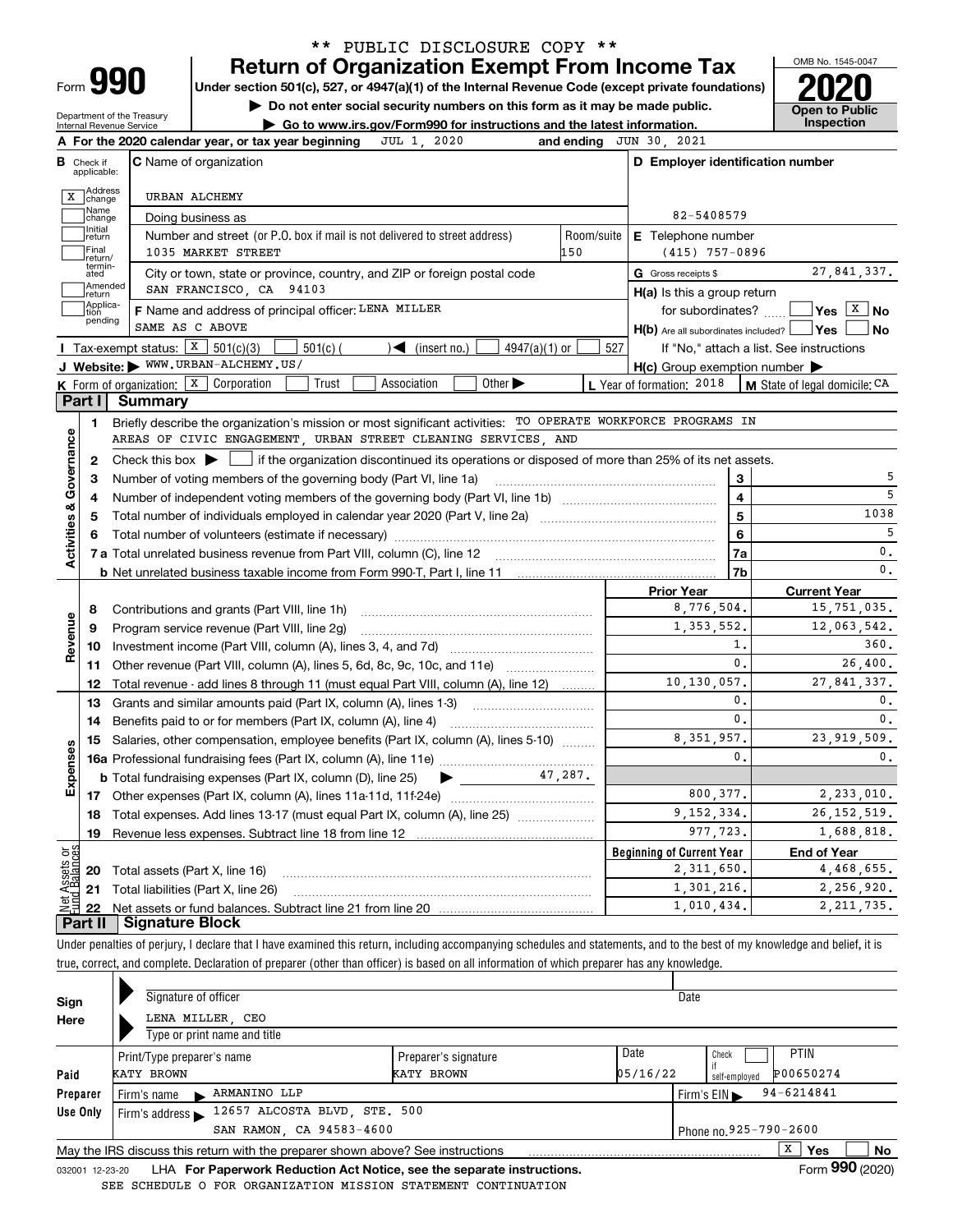|              | Part III   Statement of Program Service Accomplishments                                                                                      |                              |
|--------------|----------------------------------------------------------------------------------------------------------------------------------------------|------------------------------|
|              |                                                                                                                                              | X                            |
| 1            | Briefly describe the organization's mission:                                                                                                 |                              |
|              | TO OPERATE WORKFORCE PROGRAMS IN AREAS OF CIVIC ENGAGEMENT, URBAN                                                                            |                              |
|              | STREET CLEANING SERVICES, AND REENTRY SERVICES.                                                                                              |                              |
|              |                                                                                                                                              |                              |
| $\mathbf{2}$ | Did the organization undertake any significant program services during the year which were not listed on the                                 |                              |
|              |                                                                                                                                              | $\sqrt{Y}$ es $\sqrt{X}$ No  |
|              | If "Yes," describe these new services on Schedule O.                                                                                         |                              |
| 3            | Did the organization cease conducting, or make significant changes in how it conducts, any program services?                                 | $\sqrt{2}$ Yes $\sqrt{2}$ No |
|              | If "Yes," describe these changes on Schedule O.                                                                                              |                              |
| 4            | Describe the organization's program service accomplishments for each of its three largest program services, as measured by expenses.         |                              |
|              | Section 501(c)(3) and 501(c)(4) organizations are required to report the amount of grants and allocations to others, the total expenses, and |                              |
|              | revenue, if any, for each program service reported.                                                                                          |                              |
| 4a           | $(\text{Code:})$ (Cxpenses \$24, 614, 249, including grants of \$900, including grants of \$12, 063, 542,                                    |                              |
|              | URBAN ALCHEMY EMPLOYS FORMER LONG-TERM OFFENDERS AS "URBAN ALCHEMY                                                                           |                              |
|              | PRACTITIONERS" TO PROVIDE CLEAN AND SAFE PUBLIC FACILITIES IN URBAN                                                                          |                              |
|              | AREAS CURRENTLY SAN FRANCISCO AND LOS ANGELES. URBAN ALCHEMY AIMS TO<br>PROVIDE OPPORTUNITIES FOR FORMER LONG-TERM OFFENDERS AND TO REDUCE   |                              |
|              | RECIDIVISM AND SIMULTANEOUSLY TRANSFORM THE ENERGY OF THE MOST CHAOTIC                                                                       |                              |
|              | PLACES IN URBAN ENVIRONMENTS.                                                                                                                |                              |
|              |                                                                                                                                              |                              |
|              | URBAN ALCHEMY PRACTITIONERS WORK IN INTERIM HOUSING FACILITIES AND                                                                           |                              |
|              | OTHER URBAN SPACES THAT ARE MOST IMPACTED BY THE INTERSECTION OF                                                                             |                              |
|              | HOMELESSNESS, ADDICTION, AND MENTAL ILLNESS. DEPENDING ON THE                                                                                |                              |
|              | PARTICULAR ASSIGNMENT, URBAN ALCHEMY PRACTITIONERS' SERVICES RANGE FROM                                                                      |                              |
|              | CLEANING THE STREETS, TO MONITORING A PUBLIC BATHROOM, TO ENSURE THE                                                                         |                              |
| 4b           |                                                                                                                                              |                              |
|              |                                                                                                                                              |                              |
|              |                                                                                                                                              |                              |
|              |                                                                                                                                              |                              |
|              |                                                                                                                                              |                              |
|              |                                                                                                                                              |                              |
|              |                                                                                                                                              |                              |
|              |                                                                                                                                              |                              |
|              |                                                                                                                                              |                              |
|              |                                                                                                                                              |                              |
|              |                                                                                                                                              |                              |
|              |                                                                                                                                              |                              |
|              |                                                                                                                                              |                              |
|              |                                                                                                                                              |                              |
| 4c           | ) (Revenue \$<br>$\left(\text{Code:} \right)$ $\left(\text{Expenses $}\right)$<br>including grants of \$                                     |                              |
|              |                                                                                                                                              |                              |
|              |                                                                                                                                              |                              |
|              |                                                                                                                                              |                              |
|              |                                                                                                                                              |                              |
|              |                                                                                                                                              |                              |
|              |                                                                                                                                              |                              |
|              |                                                                                                                                              |                              |
|              |                                                                                                                                              |                              |
|              |                                                                                                                                              |                              |
|              |                                                                                                                                              |                              |
|              |                                                                                                                                              |                              |
| 4d           | Other program services (Describe on Schedule O.)                                                                                             |                              |
|              | (Expenses \$<br>) (Revenue \$<br>including grants of \$                                                                                      |                              |
| 4е           | 24, 614, 249.<br>Total program service expenses                                                                                              |                              |
|              |                                                                                                                                              | Form 990 (2020)              |
|              | SEE SCHEDULE O FOR CONTINUATION(S)<br>032002 12-23-20                                                                                        |                              |
|              | 2                                                                                                                                            |                              |
|              | 08500516 701245 125888.3<br>2020.05094 URBAN ALCHEMY                                                                                         | 125888.1                     |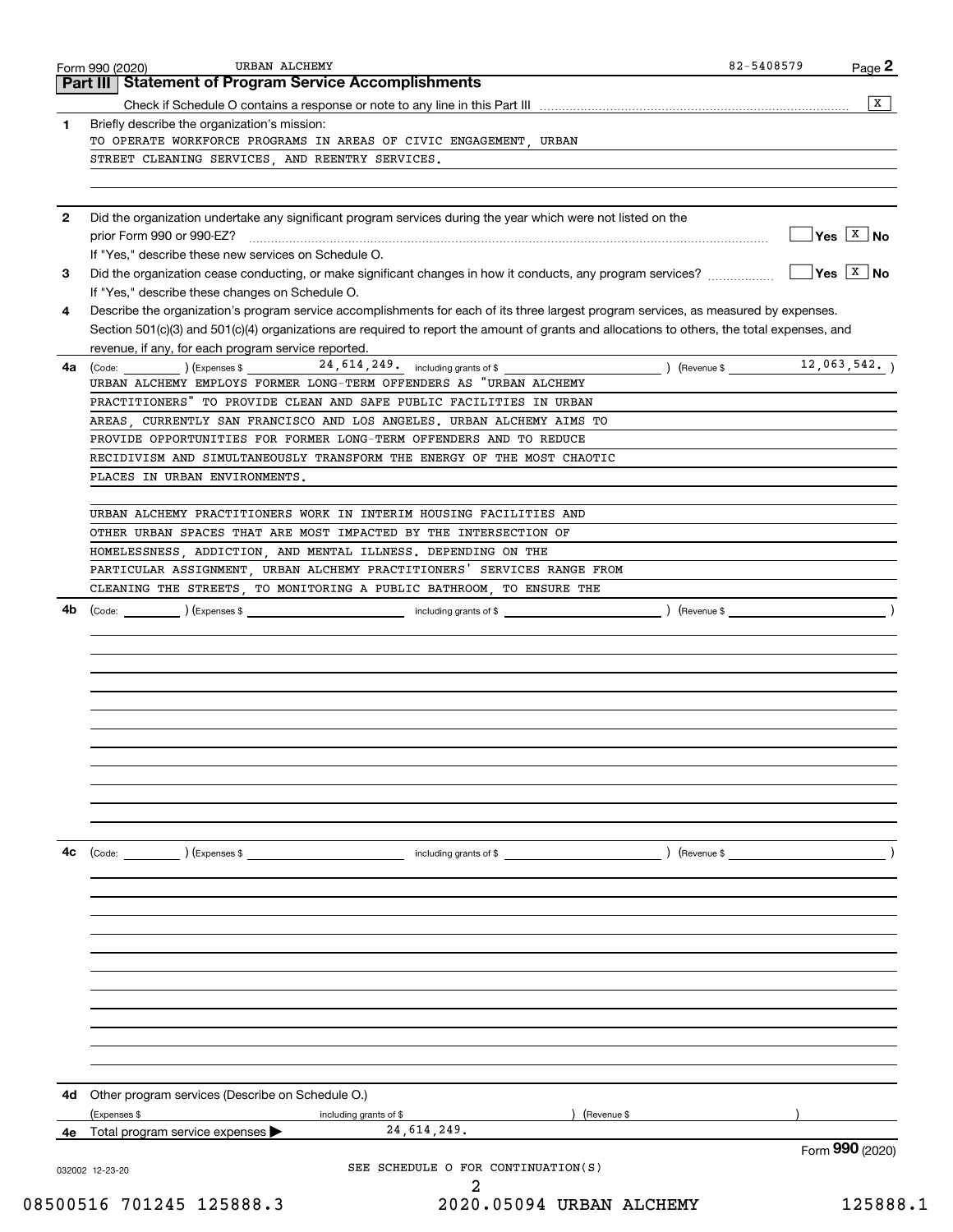|     | URBAN ALCHEMY<br>82-5408579<br>Form 990 (2020)                                                                                        |                 |     | Page $3$        |
|-----|---------------------------------------------------------------------------------------------------------------------------------------|-----------------|-----|-----------------|
|     | <b>Part IV   Checklist of Required Schedules</b>                                                                                      |                 |     |                 |
|     |                                                                                                                                       |                 | Yes | No              |
| 1   | Is the organization described in section $501(c)(3)$ or $4947(a)(1)$ (other than a private foundation)?                               |                 |     |                 |
|     |                                                                                                                                       | 1               | х   |                 |
| 2   |                                                                                                                                       | $\mathbf{2}$    | x   |                 |
| 3   | Did the organization engage in direct or indirect political campaign activities on behalf of or in opposition to candidates for       |                 |     |                 |
|     |                                                                                                                                       | 3               |     | x               |
| 4   | Section 501(c)(3) organizations. Did the organization engage in lobbying activities, or have a section 501(h) election in effect      |                 |     |                 |
|     |                                                                                                                                       | 4               |     | x               |
| 5   | Is the organization a section 501(c)(4), 501(c)(5), or 501(c)(6) organization that receives membership dues, assessments, or          |                 |     |                 |
|     |                                                                                                                                       | 5               |     | x               |
| 6   | Did the organization maintain any donor advised funds or any similar funds or accounts for which donors have the right to             |                 |     |                 |
|     | provide advice on the distribution or investment of amounts in such funds or accounts? If "Yes," complete Schedule D, Part I          | 6               |     | x               |
| 7   | Did the organization receive or hold a conservation easement, including easements to preserve open space,                             |                 |     |                 |
|     |                                                                                                                                       | $\overline{7}$  |     | x               |
| 8   | Did the organization maintain collections of works of art, historical treasures, or other similar assets? If "Yes," complete          |                 |     |                 |
|     |                                                                                                                                       | 8               |     | x               |
| 9   | Did the organization report an amount in Part X, line 21, for escrow or custodial account liability, serve as a custodian for         |                 |     |                 |
|     | amounts not listed in Part X; or provide credit counseling, debt management, credit repair, or debt negotiation services?             |                 |     |                 |
|     |                                                                                                                                       |                 |     | x               |
|     |                                                                                                                                       | 9               |     |                 |
| 10  | Did the organization, directly or through a related organization, hold assets in donor-restricted endowments                          |                 |     | x               |
|     |                                                                                                                                       | 10              |     |                 |
| 11  | If the organization's answer to any of the following questions is "Yes," then complete Schedule D, Parts VI, VII, VIII, IX, or X      |                 |     |                 |
|     | as applicable.                                                                                                                        |                 |     |                 |
|     | a Did the organization report an amount for land, buildings, and equipment in Part X, line 10? If "Yes," complete Schedule D.         |                 |     |                 |
|     |                                                                                                                                       | 11a             | х   |                 |
|     | <b>b</b> Did the organization report an amount for investments - other securities in Part X, line 12, that is 5% or more of its total |                 |     |                 |
|     |                                                                                                                                       | 11 <sub>b</sub> |     | x               |
|     | c Did the organization report an amount for investments - program related in Part X, line 13, that is 5% or more of its total         |                 |     |                 |
|     |                                                                                                                                       | 11c             |     | х               |
|     | d Did the organization report an amount for other assets in Part X, line 15, that is 5% or more of its total assets reported in       |                 |     |                 |
|     |                                                                                                                                       | 11d             |     | х               |
|     | e Did the organization report an amount for other liabilities in Part X, line 25? If "Yes," complete Schedule D, Part X               | 11e             |     | х               |
| f   | Did the organization's separate or consolidated financial statements for the tax year include a footnote that addresses               |                 |     |                 |
|     | the organization's liability for uncertain tax positions under FIN 48 (ASC 740)? If "Yes," complete Schedule D, Part X                | 11f             | x   |                 |
|     | 12a Did the organization obtain separate, independent audited financial statements for the tax year? If "Yes," complete               |                 |     |                 |
|     |                                                                                                                                       | 12a             | X   |                 |
|     | <b>b</b> Was the organization included in consolidated, independent audited financial statements for the tax year?                    |                 |     |                 |
|     | If "Yes," and if the organization answered "No" to line 12a, then completing Schedule D, Parts XI and XII is optional manum           | 12 <sub>b</sub> |     | x               |
| 13  |                                                                                                                                       | 13              |     | X               |
| 14a | Did the organization maintain an office, employees, or agents outside of the United States?                                           | 14a             |     | X               |
|     | <b>b</b> Did the organization have aggregate revenues or expenses of more than \$10,000 from grantmaking, fundraising, business,      |                 |     |                 |
|     | investment, and program service activities outside the United States, or aggregate foreign investments valued at \$100,000            |                 |     |                 |
|     |                                                                                                                                       | 14b             |     | X               |
| 15  | Did the organization report on Part IX, column (A), line 3, more than \$5,000 of grants or other assistance to or for any             |                 |     |                 |
|     |                                                                                                                                       | 15              |     | х               |
| 16  | Did the organization report on Part IX, column (A), line 3, more than \$5,000 of aggregate grants or other assistance to              |                 |     |                 |
|     |                                                                                                                                       | 16              |     | х               |
| 17  | Did the organization report a total of more than \$15,000 of expenses for professional fundraising services on Part IX,               |                 |     |                 |
|     |                                                                                                                                       | 17              |     | х               |
| 18  | Did the organization report more than \$15,000 total of fundraising event gross income and contributions on Part VIII, lines          |                 |     |                 |
|     |                                                                                                                                       | 18              |     | х               |
| 19  | Did the organization report more than \$15,000 of gross income from gaming activities on Part VIII, line 9a? If "Yes."                |                 |     |                 |
|     |                                                                                                                                       | 19              |     | х               |
|     |                                                                                                                                       | 20a             |     | X               |
|     | b If "Yes" to line 20a, did the organization attach a copy of its audited financial statements to this return?                        | 20 <sub>b</sub> |     |                 |
| 21  | Did the organization report more than \$5,000 of grants or other assistance to any domestic organization or                           |                 |     |                 |
|     |                                                                                                                                       | 21              |     | x               |
|     | 032003 12-23-20                                                                                                                       |                 |     | Form 990 (2020) |

032003 12-23-20

3 08500516 701245 125888.3 2020.05094 URBAN ALCHEMY 125888.1

URBAN ALCHEMY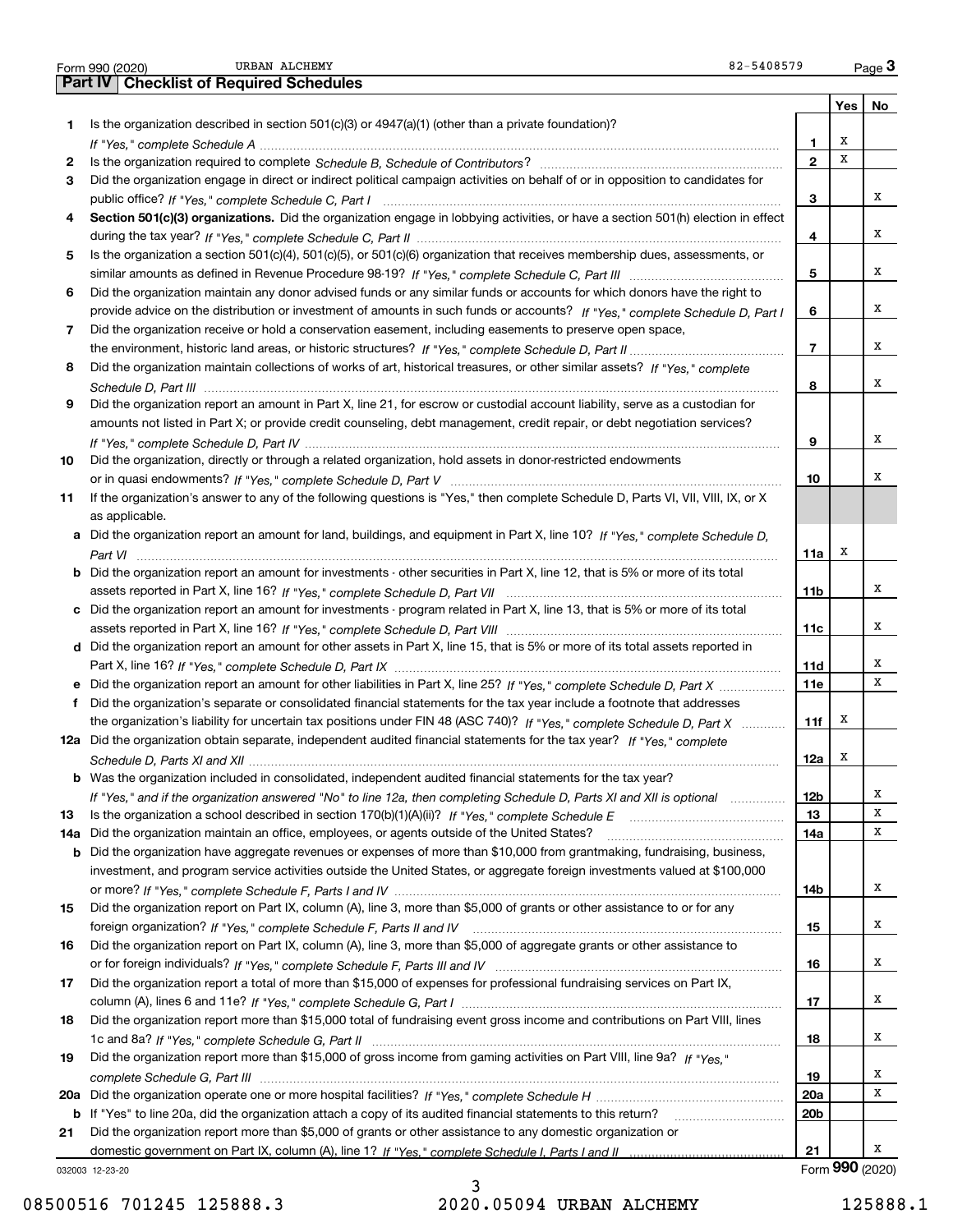|               | URBAN ALCHEMY<br>82-5408579<br>Form 990 (2020)                                                                                                    |                 |     | Page 4          |
|---------------|---------------------------------------------------------------------------------------------------------------------------------------------------|-----------------|-----|-----------------|
|               | Part IV   Checklist of Required Schedules (continued)                                                                                             |                 |     |                 |
|               |                                                                                                                                                   |                 | Yes | No              |
| 22            | Did the organization report more than \$5,000 of grants or other assistance to or for domestic individuals on                                     |                 |     |                 |
|               |                                                                                                                                                   | 22              |     | x               |
| 23            | Did the organization answer "Yes" to Part VII, Section A, line 3, 4, or 5 about compensation of the organization's current                        |                 |     |                 |
|               | and former officers, directors, trustees, key employees, and highest compensated employees? If "Yes," complete                                    |                 |     |                 |
|               |                                                                                                                                                   | 23              |     | x               |
|               | 24a Did the organization have a tax-exempt bond issue with an outstanding principal amount of more than \$100,000 as of the                       |                 |     |                 |
|               | last day of the year, that was issued after December 31, 2002? If "Yes," answer lines 24b through 24d and complete                                |                 |     |                 |
|               |                                                                                                                                                   | 24a             |     | x               |
|               |                                                                                                                                                   | 24b             |     |                 |
|               | c Did the organization maintain an escrow account other than a refunding escrow at any time during the year to defease                            |                 |     |                 |
|               |                                                                                                                                                   | 24c             |     |                 |
|               |                                                                                                                                                   | 24d             |     |                 |
|               | 25a Section 501(c)(3), 501(c)(4), and 501(c)(29) organizations. Did the organization engage in an excess benefit                                  | 25a             |     | x               |
|               | b Is the organization aware that it engaged in an excess benefit transaction with a disqualified person in a prior year, and                      |                 |     |                 |
|               | that the transaction has not been reported on any of the organization's prior Forms 990 or 990-EZ? If "Yes," complete                             |                 |     |                 |
|               | Schedule L, Part I                                                                                                                                | 25b             |     | x               |
| 26            | Did the organization report any amount on Part X, line 5 or 22, for receivables from or payables to any current                                   |                 |     |                 |
|               | or former officer, director, trustee, key employee, creator or founder, substantial contributor, or 35%                                           |                 |     |                 |
|               |                                                                                                                                                   | 26              |     | x               |
| 27            | Did the organization provide a grant or other assistance to any current or former officer, director, trustee, key employee,                       |                 |     |                 |
|               | creator or founder, substantial contributor or employee thereof, a grant selection committee member, or to a 35% controlled                       |                 |     |                 |
|               | entity (including an employee thereof) or family member of any of these persons? If "Yes," complete Schedule L, Part III                          | 27              |     | х               |
| 28            | Was the organization a party to a business transaction with one of the following parties (see Schedule L, Part IV                                 |                 |     |                 |
|               | instructions, for applicable filing thresholds, conditions, and exceptions):                                                                      |                 |     |                 |
|               | a A current or former officer, director, trustee, key employee, creator or founder, or substantial contributor? If                                |                 |     |                 |
|               |                                                                                                                                                   | 28a             |     | х               |
|               |                                                                                                                                                   | 28 <sub>b</sub> |     | x               |
|               | c A 35% controlled entity of one or more individuals and/or organizations described in lines 28a or 28b? If                                       |                 |     |                 |
|               |                                                                                                                                                   | 28c             |     | х               |
| 29            |                                                                                                                                                   | 29              |     | x               |
| 30            | Did the organization receive contributions of art, historical treasures, or other similar assets, or qualified conservation                       |                 |     |                 |
|               |                                                                                                                                                   | 30              |     | х               |
| 31            | Did the organization liquidate, terminate, or dissolve and cease operations? If "Yes," complete Schedule N, Part I                                | 31              |     | X               |
| 32            | Did the organization sell, exchange, dispose of, or transfer more than 25% of its net assets? If "Yes," complete                                  |                 |     |                 |
|               |                                                                                                                                                   | 32              |     | х               |
| 33            | Did the organization own 100% of an entity disregarded as separate from the organization under Regulations                                        |                 |     | х               |
| 34            | Was the organization related to any tax-exempt or taxable entity? If "Yes," complete Schedule R, Part II, III, or IV, and                         | 33              |     |                 |
|               |                                                                                                                                                   | 34              |     | х               |
|               | 35a Did the organization have a controlled entity within the meaning of section 512(b)(13)?                                                       | 35a             |     | x               |
|               | b If "Yes" to line 35a, did the organization receive any payment from or engage in any transaction with a controlled entity                       |                 |     |                 |
|               |                                                                                                                                                   | 35b             |     |                 |
| 36            | Section 501(c)(3) organizations. Did the organization make any transfers to an exempt non-charitable related organization?                        |                 |     |                 |
|               |                                                                                                                                                   | 36              |     | x               |
| 37            | Did the organization conduct more than 5% of its activities through an entity that is not a related organization                                  |                 |     |                 |
|               | and that is treated as a partnership for federal income tax purposes? If "Yes," complete Schedule R, Part VI                                      | 37              |     | х               |
| 38            | Did the organization complete Schedule O and provide explanations in Schedule O for Part VI, lines 11b and 19?                                    |                 |     |                 |
|               | Note: All Form 990 filers are required to complete Schedule O                                                                                     | 38              | X   |                 |
| <b>Part V</b> | <u>s and some of all required to complete Schedule On an announcement compliance</u><br>Statements Regarding Other IRS Filings and Tax Compliance |                 |     |                 |
|               | Check if Schedule O contains a response or note to any line in this Part V                                                                        |                 |     |                 |
|               |                                                                                                                                                   |                 | Yes | No              |
|               | 10<br>1a                                                                                                                                          |                 |     |                 |
|               | 0<br>1 <sub>b</sub>                                                                                                                               |                 |     |                 |
|               | c Did the organization comply with backup withholding rules for reportable payments to vendors and reportable gaming                              |                 |     |                 |
|               | (gambling) winnings to prize winners?                                                                                                             | 1c              | х   |                 |
|               | 032004 12-23-20                                                                                                                                   |                 |     | Form 990 (2020) |
|               | Δ                                                                                                                                                 |                 |     |                 |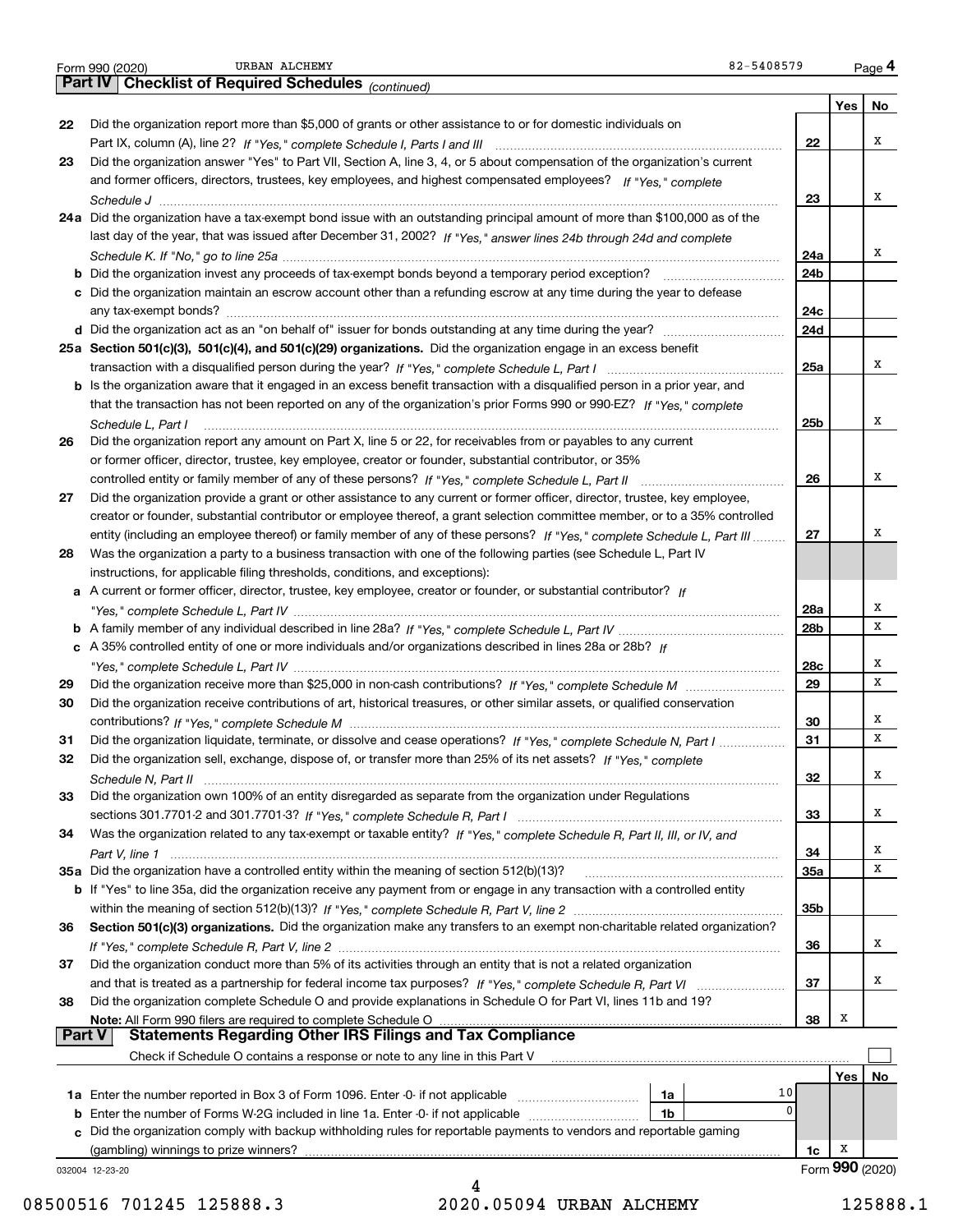|               | 82-5408579<br>URBAN ALCHEMY<br>Form 990 (2020)                                                                                                  |                |     | Page 5  |
|---------------|-------------------------------------------------------------------------------------------------------------------------------------------------|----------------|-----|---------|
| <b>Part V</b> | Statements Regarding Other IRS Filings and Tax Compliance (continued)                                                                           |                |     |         |
|               |                                                                                                                                                 |                | Yes | No      |
|               | 2a Enter the number of employees reported on Form W-3, Transmittal of Wage and Tax Statements,                                                  |                |     |         |
|               | 1038<br>filed for the calendar year ending with or within the year covered by this return<br>2a                                                 |                |     |         |
|               | <b>b</b> If at least one is reported on line 2a, did the organization file all required federal employment tax returns?                         | 2 <sub>b</sub> | х   |         |
|               |                                                                                                                                                 |                |     |         |
| За            | Did the organization have unrelated business gross income of \$1,000 or more during the year?                                                   | 3a             |     | х       |
|               |                                                                                                                                                 | 3b             |     |         |
|               | 4a At any time during the calendar year, did the organization have an interest in, or a signature or other authority over, a                    |                |     |         |
|               | financial account in a foreign country (such as a bank account, securities account, or other financial account)?                                | 4a             |     | х       |
|               | <b>b</b> If "Yes," enter the name of the foreign country $\blacktriangleright$                                                                  |                |     |         |
|               | See instructions for filing requirements for FinCEN Form 114, Report of Foreign Bank and Financial Accounts (FBAR).                             |                |     |         |
|               | 5a Was the organization a party to a prohibited tax shelter transaction at any time during the tax year?                                        | 5a             |     | х       |
| b             |                                                                                                                                                 | 5b             |     | х       |
| c             |                                                                                                                                                 | 5c             |     |         |
|               | 6a Does the organization have annual gross receipts that are normally greater than \$100,000, and did the organization solicit                  |                |     |         |
|               |                                                                                                                                                 | 6a             |     | x       |
|               | <b>b</b> If "Yes," did the organization include with every solicitation an express statement that such contributions or gifts                   |                |     |         |
|               | were not tax deductible?                                                                                                                        | 6b             |     |         |
| 7             | Organizations that may receive deductible contributions under section 170(c).                                                                   |                |     |         |
| a             | Did the organization receive a payment in excess of \$75 made partly as a contribution and partly for goods and services provided to the payor? | 7a             |     | x       |
|               | <b>b</b> If "Yes," did the organization notify the donor of the value of the goods or services provided?                                        | 7b             |     |         |
|               | c Did the organization sell, exchange, or otherwise dispose of tangible personal property for which it was required                             |                |     |         |
|               |                                                                                                                                                 | 7c             |     | x       |
|               | 7d                                                                                                                                              |                |     |         |
| е             | Did the organization receive any funds, directly or indirectly, to pay premiums on a personal benefit contract?                                 | 7e             |     | Х       |
| f             | Did the organization, during the year, pay premiums, directly or indirectly, on a personal benefit contract?                                    | 7f             |     | х       |
| g             | If the organization received a contribution of qualified intellectual property, did the organization file Form 8899 as required?                | 7g             |     |         |
| h.            | If the organization received a contribution of cars, boats, airplanes, or other vehicles, did the organization file a Form 1098-C?              | 7h             |     |         |
| 8             | Sponsoring organizations maintaining donor advised funds. Did a donor advised fund maintained by the                                            |                |     |         |
|               | sponsoring organization have excess business holdings at any time during the year?                                                              | 8              |     |         |
| 9             | Sponsoring organizations maintaining donor advised funds.                                                                                       |                |     |         |
| a             | Did the sponsoring organization make any taxable distributions under section 4966?                                                              | 9a             |     |         |
| b             | Did the sponsoring organization make a distribution to a donor, donor advisor, or related person?                                               | 9b             |     |         |
| 10            | Section 501(c)(7) organizations. Enter:                                                                                                         |                |     |         |
|               | 10a                                                                                                                                             |                |     |         |
|               | 10 <sub>b</sub><br>Gross receipts, included on Form 990, Part VIII, line 12, for public use of club facilities                                  |                |     |         |
| 11            | Section 501(c)(12) organizations. Enter:                                                                                                        |                |     |         |
|               | <b>a</b> Gross income from members or shareholders<br>11a                                                                                       |                |     |         |
|               | <b>b</b> Gross income from other sources (Do not net amounts due or paid to other sources against                                               |                |     |         |
|               | 11b                                                                                                                                             |                |     |         |
|               | 12a Section 4947(a)(1) non-exempt charitable trusts. Is the organization filing Form 990 in lieu of Form 1041?                                  | 12a            |     |         |
|               | 12b<br><b>b</b> If "Yes," enter the amount of tax-exempt interest received or accrued during the year                                           |                |     |         |
| 13            | Section 501(c)(29) qualified nonprofit health insurance issuers.                                                                                |                |     |         |
| a             | Is the organization licensed to issue qualified health plans in more than one state?                                                            | 13а            |     |         |
|               | Note: See the instructions for additional information the organization must report on Schedule O.                                               |                |     |         |
|               | <b>b</b> Enter the amount of reserves the organization is required to maintain by the states in which the                                       |                |     |         |
|               | 13b                                                                                                                                             |                |     |         |
|               | 13с                                                                                                                                             |                |     |         |
| 14a           | Did the organization receive any payments for indoor tanning services during the tax year?                                                      | 14a            |     | x       |
|               | <b>b</b> If "Yes," has it filed a Form 720 to report these payments? If "No," provide an explanation on Schedule O                              | 14b            |     |         |
| 15            | Is the organization subject to the section 4960 tax on payment(s) of more than \$1,000,000 in remuneration or                                   |                |     |         |
|               |                                                                                                                                                 | 15             |     | x       |
|               | If "Yes," see instructions and file Form 4720, Schedule N.                                                                                      |                |     |         |
| 16            | Is the organization an educational institution subject to the section 4968 excise tax on net investment income?                                 | 16             |     | х       |
|               | If "Yes," complete Form 4720, Schedule O.                                                                                                       |                |     | റററ കാര |
|               |                                                                                                                                                 |                |     |         |

Form (2020) **990**

032005 12-23-20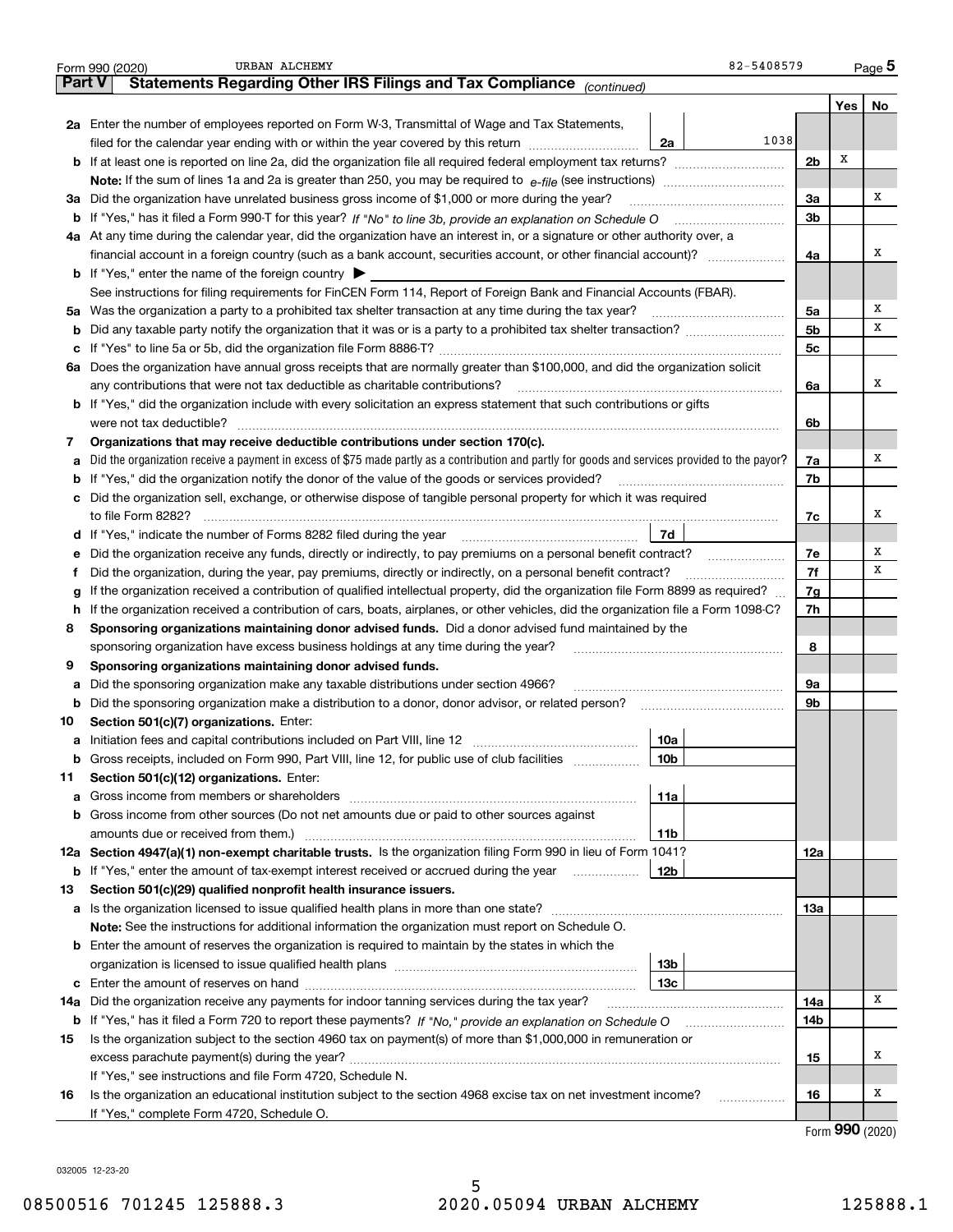|    | to line 8a, 8b, or 10b below, describe the circumstances, processes, or changes on Schedule O. See instructions.                                                                                                                                                                                                                                                             |                 |     |    |
|----|------------------------------------------------------------------------------------------------------------------------------------------------------------------------------------------------------------------------------------------------------------------------------------------------------------------------------------------------------------------------------|-----------------|-----|----|
|    |                                                                                                                                                                                                                                                                                                                                                                              |                 |     | X  |
|    | <b>Section A. Governing Body and Management</b>                                                                                                                                                                                                                                                                                                                              |                 |     |    |
|    |                                                                                                                                                                                                                                                                                                                                                                              |                 | Yes | No |
|    | 1a Enter the number of voting members of the governing body at the end of the tax year<br>1a                                                                                                                                                                                                                                                                                 |                 |     |    |
|    | If there are material differences in voting rights among members of the governing body, or if the governing                                                                                                                                                                                                                                                                  |                 |     |    |
|    | body delegated broad authority to an executive committee or similar committee, explain on Schedule O.                                                                                                                                                                                                                                                                        |                 |     |    |
|    | 5<br><b>b</b> Enter the number of voting members included on line 1a, above, who are independent<br>1b                                                                                                                                                                                                                                                                       |                 |     |    |
| 2  | Did any officer, director, trustee, or key employee have a family relationship or a business relationship with any other                                                                                                                                                                                                                                                     |                 |     |    |
|    | officer, director, trustee, or key employee?                                                                                                                                                                                                                                                                                                                                 | $\mathbf{2}$    |     | x  |
| 3  | Did the organization delegate control over management duties customarily performed by or under the direct supervision                                                                                                                                                                                                                                                        |                 |     |    |
|    | of officers, directors, trustees, or key employees to a management company or other person?                                                                                                                                                                                                                                                                                  | 3               |     | х  |
| 4  | Did the organization make any significant changes to its governing documents since the prior Form 990 was filed?                                                                                                                                                                                                                                                             | 4               |     | х  |
| 5  |                                                                                                                                                                                                                                                                                                                                                                              | 5               |     | х  |
| 6  | Did the organization have members or stockholders?                                                                                                                                                                                                                                                                                                                           | 6               |     | x  |
|    | 7a Did the organization have members, stockholders, or other persons who had the power to elect or appoint one or                                                                                                                                                                                                                                                            |                 |     |    |
|    | more members of the governing body?<br>$\begin{bmatrix} \begin{bmatrix} 0 & 0 & 0 \\ 0 & 0 & 0 \\ 0 & 0 & 0 \\ 0 & 0 & 0 \\ 0 & 0 & 0 \\ 0 & 0 & 0 \\ 0 & 0 & 0 & 0 \\ 0 & 0 & 0 & 0 \\ 0 & 0 & 0 & 0 \\ 0 & 0 & 0 & 0 & 0 \\ 0 & 0 & 0 & 0 & 0 \\ 0 & 0 & 0 & 0 & 0 \\ 0 & 0 & 0 & 0 & 0 & 0 \\ 0 & 0 & 0 & 0 & 0 & 0 \\ 0 & 0 & 0 & 0 & 0 & 0 & 0 \\ 0 & 0 & 0 & 0 & 0 & $ | 7a              |     | x  |
|    | b Are any governance decisions of the organization reserved to (or subject to approval by) members, stockholders, or                                                                                                                                                                                                                                                         |                 |     |    |
|    | persons other than the governing body?                                                                                                                                                                                                                                                                                                                                       | 7b              |     | х  |
| 8  | Did the organization contemporaneously document the meetings held or written actions undertaken during the year by the following:                                                                                                                                                                                                                                            |                 |     |    |
| a  |                                                                                                                                                                                                                                                                                                                                                                              | 8а              | х   |    |
|    |                                                                                                                                                                                                                                                                                                                                                                              | 8b              |     | X  |
| 9  | Is there any officer, director, trustee, or key employee listed in Part VII, Section A, who cannot be reached at the                                                                                                                                                                                                                                                         |                 |     |    |
|    |                                                                                                                                                                                                                                                                                                                                                                              | 9               |     | X  |
|    | Section B. Policies (This Section B requests information about policies not required by the Internal Revenue Code.)                                                                                                                                                                                                                                                          |                 |     |    |
|    |                                                                                                                                                                                                                                                                                                                                                                              |                 | Yes | No |
|    |                                                                                                                                                                                                                                                                                                                                                                              | 10a             |     | х  |
|    | <b>b</b> If "Yes," did the organization have written policies and procedures governing the activities of such chapters, affiliates,                                                                                                                                                                                                                                          |                 |     |    |
|    | and branches to ensure their operations are consistent with the organization's exempt purposes?                                                                                                                                                                                                                                                                              | 10 <sub>b</sub> |     |    |
|    | 11a Has the organization provided a complete copy of this Form 990 to all members of its governing body before filing the form?                                                                                                                                                                                                                                              | 11a             | х   |    |
|    | <b>b</b> Describe in Schedule O the process, if any, used by the organization to review this Form 990.                                                                                                                                                                                                                                                                       |                 |     |    |
|    |                                                                                                                                                                                                                                                                                                                                                                              | 12a             | x   |    |
|    |                                                                                                                                                                                                                                                                                                                                                                              | 12 <sub>b</sub> | x   |    |
|    | <b>b</b> Were officers, directors, or trustees, and key employees required to disclose annually interests that could give rise to conflicts?                                                                                                                                                                                                                                 |                 |     |    |
|    | c Did the organization regularly and consistently monitor and enforce compliance with the policy? If "Yes," describe                                                                                                                                                                                                                                                         |                 | x   |    |
|    | in Schedule O how this was done manufactured and continuum control of the state of the state of the state of t                                                                                                                                                                                                                                                               | 12c             |     | х  |
| 13 | Did the organization have a written whistleblower policy?                                                                                                                                                                                                                                                                                                                    | 13              |     |    |
| 14 | Did the organization have a written document retention and destruction policy?                                                                                                                                                                                                                                                                                               | 14              | х   |    |
| 15 | Did the process for determining compensation of the following persons include a review and approval by independent                                                                                                                                                                                                                                                           |                 |     |    |
|    | persons, comparability data, and contemporaneous substantiation of the deliberation and decision?                                                                                                                                                                                                                                                                            |                 |     |    |
|    |                                                                                                                                                                                                                                                                                                                                                                              | 15a             | х   |    |
|    |                                                                                                                                                                                                                                                                                                                                                                              | 15b             | x   |    |
|    | If "Yes" to line 15a or 15b, describe the process in Schedule O (see instructions).                                                                                                                                                                                                                                                                                          |                 |     |    |
|    | 16a Did the organization invest in, contribute assets to, or participate in a joint venture or similar arrangement with a                                                                                                                                                                                                                                                    |                 |     |    |
|    | taxable entity during the year?                                                                                                                                                                                                                                                                                                                                              | 16a             |     | х  |
|    | <b>b</b> If "Yes," did the organization follow a written policy or procedure requiring the organization to evaluate its participation                                                                                                                                                                                                                                        |                 |     |    |
|    | in joint venture arrangements under applicable federal tax law, and take steps to safequard the organization's                                                                                                                                                                                                                                                               |                 |     |    |
|    |                                                                                                                                                                                                                                                                                                                                                                              | 16b             |     |    |
|    | <b>Section C. Disclosure</b>                                                                                                                                                                                                                                                                                                                                                 |                 |     |    |
|    | List the states with which a copy of this Form 990 is required to be filed $\blacktriangleright$ CA                                                                                                                                                                                                                                                                          |                 |     |    |
|    |                                                                                                                                                                                                                                                                                                                                                                              |                 |     |    |
| 18 | Section 6104 requires an organization to make its Forms 1023 (1024 or 1024-A, if applicable), 990, and 990-T (Section 501(c)(3)s only) available                                                                                                                                                                                                                             |                 |     |    |
| 17 | for public inspection. Indicate how you made these available. Check all that apply.                                                                                                                                                                                                                                                                                          |                 |     |    |
|    | $X$ Upon request<br>Another's website<br>Own website<br>Other (explain on Schedule O)                                                                                                                                                                                                                                                                                        |                 |     |    |
| 19 | Describe on Schedule O whether (and if so, how) the organization made its governing documents, conflict of interest policy, and financial                                                                                                                                                                                                                                    |                 |     |    |
|    | statements available to the public during the tax year.                                                                                                                                                                                                                                                                                                                      |                 |     |    |
| 20 | State the name, address, and telephone number of the person who possesses the organization's books and records                                                                                                                                                                                                                                                               |                 |     |    |
|    | ARMANINO LLP - (925) 790-2600                                                                                                                                                                                                                                                                                                                                                |                 |     |    |
|    | 12657 ALCOSTA BLVD. SUITE 500, SAN RAMON, CA 94583                                                                                                                                                                                                                                                                                                                           |                 |     |    |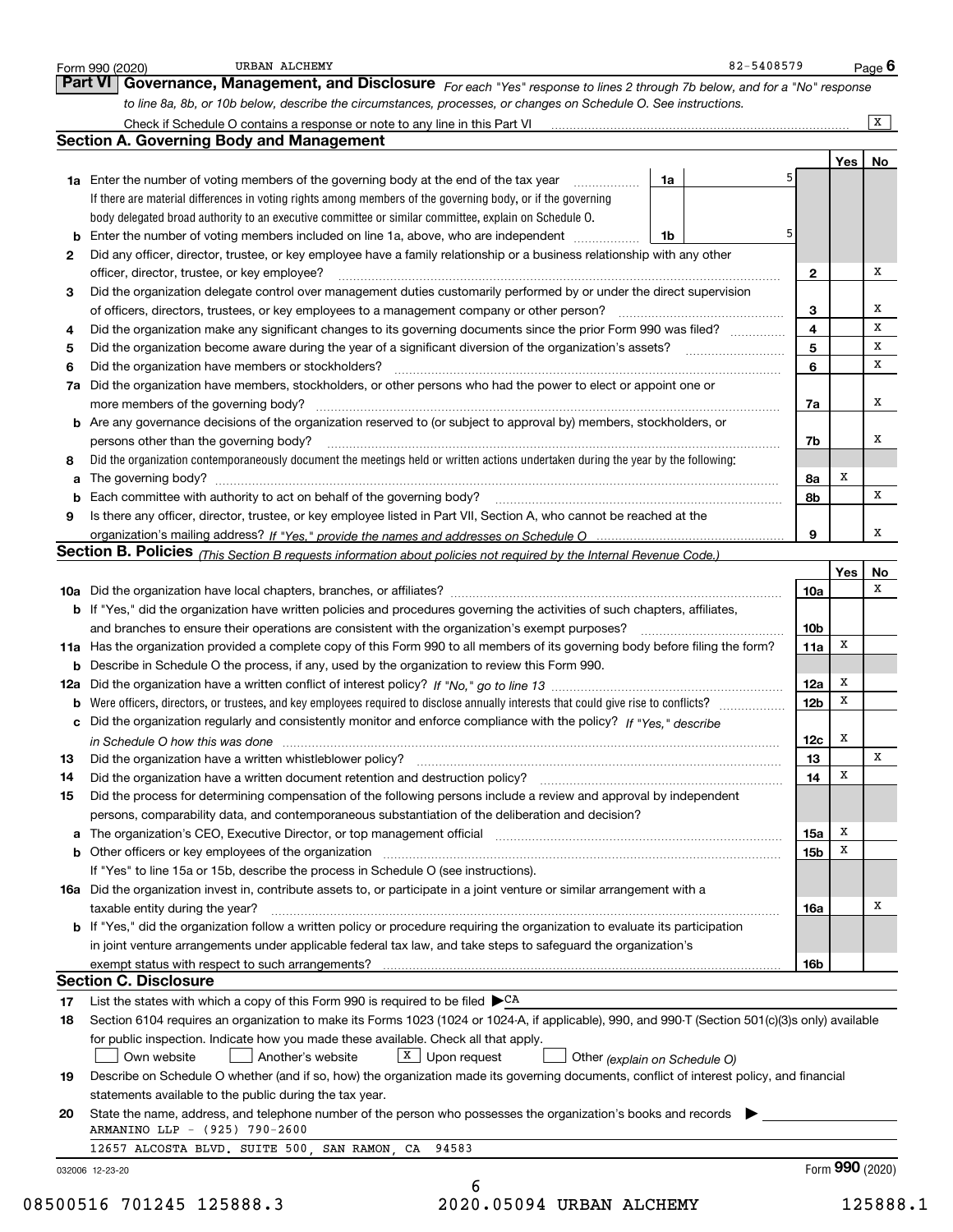| Form 990 (2020)   | URBAN ALCHEMY                                                                                     | 82-5408579                                                                                                                                                 | Page |
|-------------------|---------------------------------------------------------------------------------------------------|------------------------------------------------------------------------------------------------------------------------------------------------------------|------|
|                   | <b>Part VII</b> Compensation of Officers, Directors, Trustees, Key Employees, Highest Compensated |                                                                                                                                                            |      |
|                   | <b>Employees, and Independent Contractors</b>                                                     |                                                                                                                                                            |      |
|                   | Check if Schedule O contains a response or note to any line in this Part VII                      |                                                                                                                                                            |      |
| <b>Section A.</b> | Officers, Directors, Trustees, Key Employees, and Highest Compensated Employees                   |                                                                                                                                                            |      |
|                   |                                                                                                   | 1a Complete this table for all persons required to be listed. Report compensation for the calendar year ending with or within the organization's tax year. |      |

**•** List all of the organization's current officers, directors, trustees (whether individuals or organizations), regardless of amount of compensation. Enter -0- in columns (D), (E), and (F) if no compensation was paid.

 $\bullet$  List all of the organization's  $\,$ current key employees, if any. See instructions for definition of "key employee."

**•** List the organization's five current highest compensated employees (other than an officer, director, trustee, or key employee) who received reportable compensation (Box 5 of Form W-2 and/or Box 7 of Form 1099-MISC) of more than \$100,000 from the organization and any related organizations.

**•** List all of the organization's former officers, key employees, and highest compensated employees who received more than \$100,000 of reportable compensation from the organization and any related organizations.

**former directors or trustees**  ¥ List all of the organization's that received, in the capacity as a former director or trustee of the organization, more than \$10,000 of reportable compensation from the organization and any related organizations.

See instructions for the order in which to list the persons above.

Check this box if neither the organization nor any related organization compensated any current officer, director, or trustee.  $\mathcal{L}^{\text{max}}$ 

| (A)                     | (B)               |                                |                       |         | (C)          |                                                                  |        | (D)                  | (E)                          | (F)                |
|-------------------------|-------------------|--------------------------------|-----------------------|---------|--------------|------------------------------------------------------------------|--------|----------------------|------------------------------|--------------------|
| Name and title          | Average           |                                |                       |         | Position     | (do not check more than one                                      |        | Reportable           | Reportable                   | Estimated          |
|                         | hours per<br>week |                                |                       |         |              | box, unless person is both an<br>officer and a director/trustee) |        | compensation<br>from | compensation<br>from related | amount of<br>other |
|                         | (list any         |                                |                       |         |              |                                                                  |        | the                  | organizations                | compensation       |
|                         | hours for         |                                |                       |         |              |                                                                  |        | organization         | (W-2/1099-MISC)              | from the           |
|                         | related           |                                |                       |         |              |                                                                  |        | (W-2/1099-MISC)      |                              | organization       |
|                         | organizations     |                                |                       |         |              |                                                                  |        |                      |                              | and related        |
|                         | below<br>line)    | Individual trustee or director | Institutional trustee | Officer | Key employee | Highest compensated<br>  employee                                | Former |                      |                              | organizations      |
| (1) LENA MILLER         | 40.00             |                                |                       |         |              |                                                                  |        |                      |                              |                    |
| CHIEF EXECUTIVE OFFICER |                   |                                |                       | X       |              |                                                                  |        | 129,558.             | $\mathfrak o$ .              | 3,362.             |
| (2) RON WILSON          | 40.00             |                                |                       |         |              |                                                                  |        |                      |                              |                    |
| CHIEF OPERATING OFFICER |                   |                                |                       | X       |              |                                                                  |        | 87, 419.             | $\mathfrak{o}$ .             | 3,771.             |
| (3) LOLA WHITTLE        | 2,00              |                                |                       |         |              |                                                                  |        |                      |                              |                    |
| PRESIDENT               |                   | X                              |                       | X       |              |                                                                  |        | $\mathbf{0}$ .       | $\mathfrak{o}$ .             | $\mathbf 0$ .      |
| (4) DAROLYN DAVIS       | 2,00              |                                |                       |         |              |                                                                  |        |                      |                              |                    |
| TREASURER               |                   | $\mathbf x$                    |                       | X       |              |                                                                  |        | 0.                   | 0.                           | $\mathbf 0$ .      |
| (5) DIONJAY BROOKTER    | 2,00              |                                |                       |         |              |                                                                  |        |                      |                              |                    |
| <b>SECRETARY</b>        |                   | $\mathbf x$                    |                       | X       |              |                                                                  |        | $\mathbf{0}$ .       | $\mathfrak o$ .              | $\mathbf 0$ .      |
| (6) JAMES BASKIN        | 2,00              |                                |                       |         |              |                                                                  |        |                      |                              |                    |
| <b>DIRECTOR</b>         |                   | $\mathbf x$                    |                       |         |              |                                                                  |        | $\mathbf{0}$ .       | $\mathfrak{o}$ .             | $\mathbf 0$ .      |
| (7) JUAN CARLOS CANCINO | 2,00              |                                |                       |         |              |                                                                  |        |                      |                              |                    |
| <b>DIRECTOR</b>         |                   | X                              |                       |         |              |                                                                  |        | 0.                   | 0.                           | $\mathbf 0$ .      |
|                         |                   |                                |                       |         |              |                                                                  |        |                      |                              |                    |
|                         |                   |                                |                       |         |              |                                                                  |        |                      |                              |                    |
|                         |                   |                                |                       |         |              |                                                                  |        |                      |                              |                    |
|                         |                   |                                |                       |         |              |                                                                  |        |                      |                              |                    |
|                         |                   |                                |                       |         |              |                                                                  |        |                      |                              |                    |
|                         |                   |                                |                       |         |              |                                                                  |        |                      |                              |                    |
|                         |                   |                                |                       |         |              |                                                                  |        |                      |                              |                    |
|                         |                   |                                |                       |         |              |                                                                  |        |                      |                              |                    |
|                         |                   |                                |                       |         |              |                                                                  |        |                      |                              |                    |
|                         |                   |                                |                       |         |              |                                                                  |        |                      |                              |                    |
|                         |                   |                                |                       |         |              |                                                                  |        |                      |                              |                    |
|                         |                   |                                |                       |         |              |                                                                  |        |                      |                              |                    |
|                         |                   |                                |                       |         |              |                                                                  |        |                      |                              |                    |
|                         |                   |                                |                       |         |              |                                                                  |        |                      |                              |                    |
|                         |                   |                                |                       |         |              |                                                                  |        |                      |                              |                    |
|                         |                   |                                |                       |         |              |                                                                  |        |                      |                              |                    |
|                         |                   |                                |                       |         |              |                                                                  |        |                      |                              |                    |
|                         |                   |                                |                       |         |              |                                                                  |        |                      |                              |                    |
|                         |                   |                                |                       |         |              |                                                                  |        |                      |                              |                    |

032007 12-23-20

Form (2020) **990**

7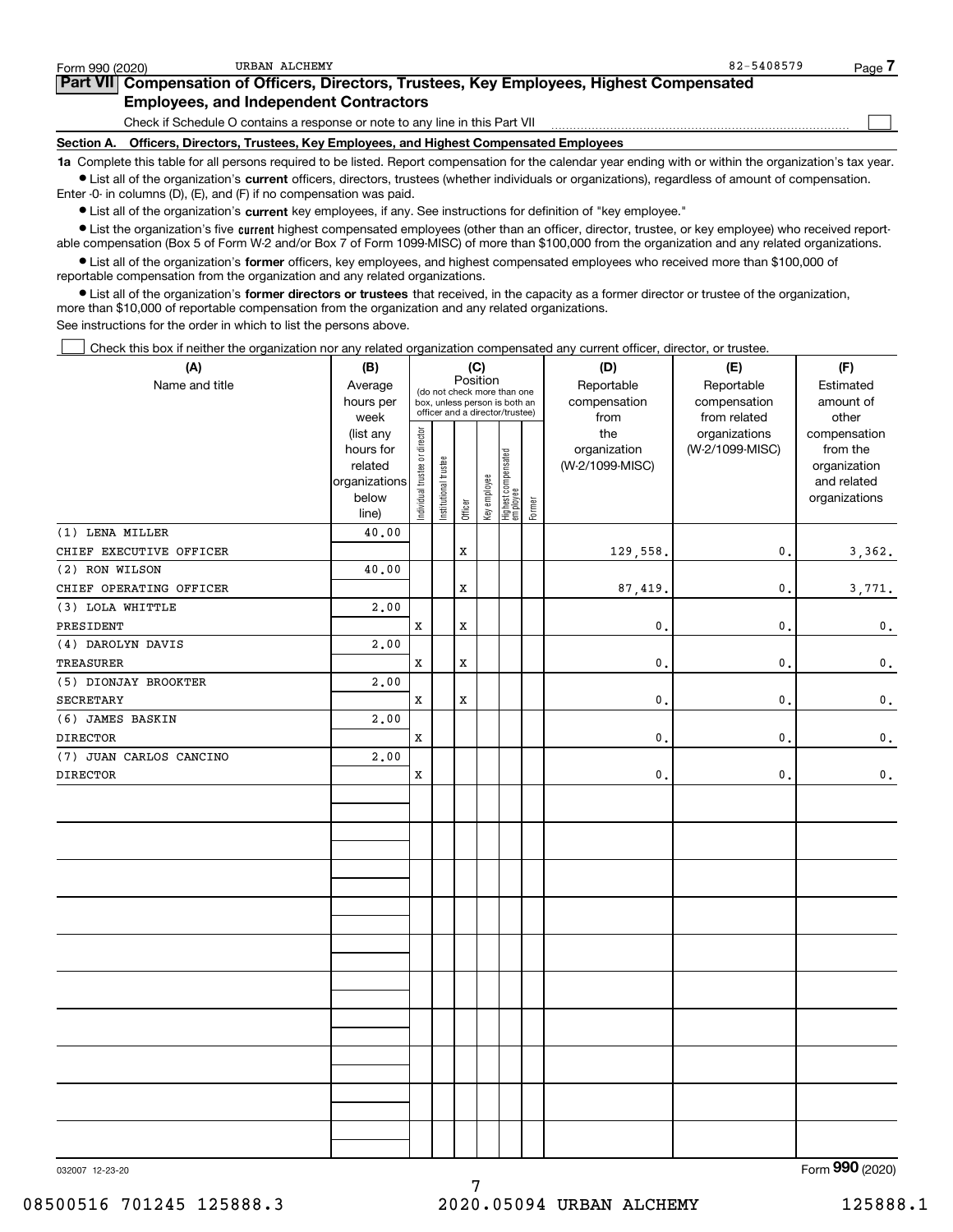|                 | URBAN ALCHEMY<br>Form 990 (2020)                                                                                                     |                                                                                                                                                                                                        |                                |                       |         |              |                                 |        |                                        |                                                   | 82-5408579 |     |                                                                          | Page 8       |
|-----------------|--------------------------------------------------------------------------------------------------------------------------------------|--------------------------------------------------------------------------------------------------------------------------------------------------------------------------------------------------------|--------------------------------|-----------------------|---------|--------------|---------------------------------|--------|----------------------------------------|---------------------------------------------------|------------|-----|--------------------------------------------------------------------------|--------------|
| <b>Part VII</b> | Section A. Officers, Directors, Trustees, Key Employees, and Highest Compensated Employees (continued)                               |                                                                                                                                                                                                        |                                |                       |         |              |                                 |        |                                        |                                                   |            |     |                                                                          |              |
|                 | (A)<br>Name and title                                                                                                                | (B)<br>(C)<br>(D)<br>Position<br>Average<br>Reportable<br>(do not check more than one<br>hours per<br>compensation<br>box, unless person is both an<br>officer and a director/trustee)<br>week<br>from |                                |                       |         |              |                                 |        |                                        | (E)<br>Reportable<br>compensation<br>from related |            |     | (F)<br>Estimated<br>amount of<br>other                                   |              |
|                 |                                                                                                                                      | (list any<br>hours for<br>related<br>organizations<br>below<br>line)                                                                                                                                   | Individual trustee or director | Institutional trustee | Officer | Key employee | Highest compensated<br>employee | Former | the<br>organization<br>(W-2/1099-MISC) | organizations<br>(W-2/1099-MISC)                  |            |     | compensation<br>from the<br>organization<br>and related<br>organizations |              |
|                 |                                                                                                                                      |                                                                                                                                                                                                        |                                |                       |         |              |                                 |        |                                        |                                                   |            |     |                                                                          |              |
|                 |                                                                                                                                      |                                                                                                                                                                                                        |                                |                       |         |              |                                 |        |                                        |                                                   |            |     |                                                                          |              |
|                 |                                                                                                                                      |                                                                                                                                                                                                        |                                |                       |         |              |                                 |        |                                        |                                                   |            |     |                                                                          |              |
|                 |                                                                                                                                      |                                                                                                                                                                                                        |                                |                       |         |              |                                 |        |                                        |                                                   |            |     |                                                                          |              |
|                 |                                                                                                                                      |                                                                                                                                                                                                        |                                |                       |         |              |                                 |        |                                        |                                                   |            |     |                                                                          |              |
|                 |                                                                                                                                      |                                                                                                                                                                                                        |                                |                       |         |              |                                 |        |                                        |                                                   |            |     |                                                                          |              |
|                 |                                                                                                                                      |                                                                                                                                                                                                        |                                |                       |         |              |                                 |        |                                        |                                                   |            |     |                                                                          |              |
|                 |                                                                                                                                      |                                                                                                                                                                                                        |                                |                       |         |              |                                 |        |                                        |                                                   |            |     |                                                                          |              |
|                 | 1b Subtotal                                                                                                                          |                                                                                                                                                                                                        |                                |                       |         |              |                                 |        | 216,977.<br>$\mathbf 0$ .              |                                                   | 0.<br>0.   |     |                                                                          | 7,133.<br>0. |
| d               |                                                                                                                                      |                                                                                                                                                                                                        |                                |                       |         |              |                                 |        | 216,977.                               |                                                   | 0.         |     |                                                                          | 7,133.       |
| 2               | Total number of individuals (including but not limited to those listed above) who received more than \$100,000 of reportable         |                                                                                                                                                                                                        |                                |                       |         |              |                                 |        |                                        |                                                   |            |     |                                                                          |              |
|                 | compensation from the organization $\qquad \qquad$                                                                                   |                                                                                                                                                                                                        |                                |                       |         |              |                                 |        |                                        |                                                   |            |     |                                                                          | 1            |
| З               | Did the organization list any former officer, director, trustee, key employee, or highest compensated employee on                    |                                                                                                                                                                                                        |                                |                       |         |              |                                 |        |                                        |                                                   |            |     | Yes                                                                      | No           |
|                 |                                                                                                                                      |                                                                                                                                                                                                        |                                |                       |         |              |                                 |        |                                        |                                                   |            | 3   |                                                                          | х            |
|                 | For any individual listed on line 1a, is the sum of reportable compensation and other compensation from the organization             |                                                                                                                                                                                                        |                                |                       |         |              |                                 |        |                                        |                                                   |            |     |                                                                          |              |
|                 |                                                                                                                                      |                                                                                                                                                                                                        |                                |                       |         |              |                                 |        |                                        |                                                   |            | 4   |                                                                          | х            |
| 5               | Did any person listed on line 1a receive or accrue compensation from any unrelated organization or individual for services           |                                                                                                                                                                                                        |                                |                       |         |              |                                 |        |                                        |                                                   |            |     |                                                                          | х            |
|                 | <b>Section B. Independent Contractors</b>                                                                                            |                                                                                                                                                                                                        |                                |                       |         |              |                                 |        |                                        |                                                   |            | 5   |                                                                          |              |
| 1               | Complete this table for your five highest compensated independent contractors that received more than \$100,000 of compensation from |                                                                                                                                                                                                        |                                |                       |         |              |                                 |        |                                        |                                                   |            |     |                                                                          |              |
|                 | the organization. Report compensation for the calendar year ending with or within the organization's tax year.                       |                                                                                                                                                                                                        |                                |                       |         |              |                                 |        |                                        |                                                   |            |     |                                                                          |              |
|                 | (A)<br>Name and business address                                                                                                     |                                                                                                                                                                                                        |                                |                       |         |              |                                 |        | (B)<br>Description of services         |                                                   |            | (C) | Compensation                                                             |              |
|                 | ARMANINO LLP, 12657 ALCOSTA BLVD. SUITE                                                                                              |                                                                                                                                                                                                        |                                |                       |         |              |                                 |        |                                        |                                                   |            |     |                                                                          |              |
|                 | 500, SAN RAMON, CA 94583                                                                                                             |                                                                                                                                                                                                        |                                |                       |         |              |                                 |        | ACCOUNTING PAYROLL AND TAX             |                                                   |            |     | 258,699.                                                                 |              |
|                 |                                                                                                                                      |                                                                                                                                                                                                        |                                |                       |         |              |                                 |        |                                        |                                                   |            |     |                                                                          |              |
|                 |                                                                                                                                      |                                                                                                                                                                                                        |                                |                       |         |              |                                 |        |                                        |                                                   |            |     |                                                                          |              |
|                 |                                                                                                                                      |                                                                                                                                                                                                        |                                |                       |         |              |                                 |        |                                        |                                                   |            |     |                                                                          |              |
| 2               | Total number of independent contractors (including but not limited to those listed above) who received more than                     |                                                                                                                                                                                                        |                                |                       |         |              |                                 |        |                                        |                                                   |            |     |                                                                          |              |
|                 | \$100,000 of compensation from the organization                                                                                      |                                                                                                                                                                                                        |                                |                       |         |              | 1                               |        |                                        |                                                   |            |     |                                                                          |              |
|                 |                                                                                                                                      |                                                                                                                                                                                                        |                                |                       |         |              |                                 |        |                                        |                                                   |            |     | Form 990 (2020)                                                          |              |

032008 12-23-20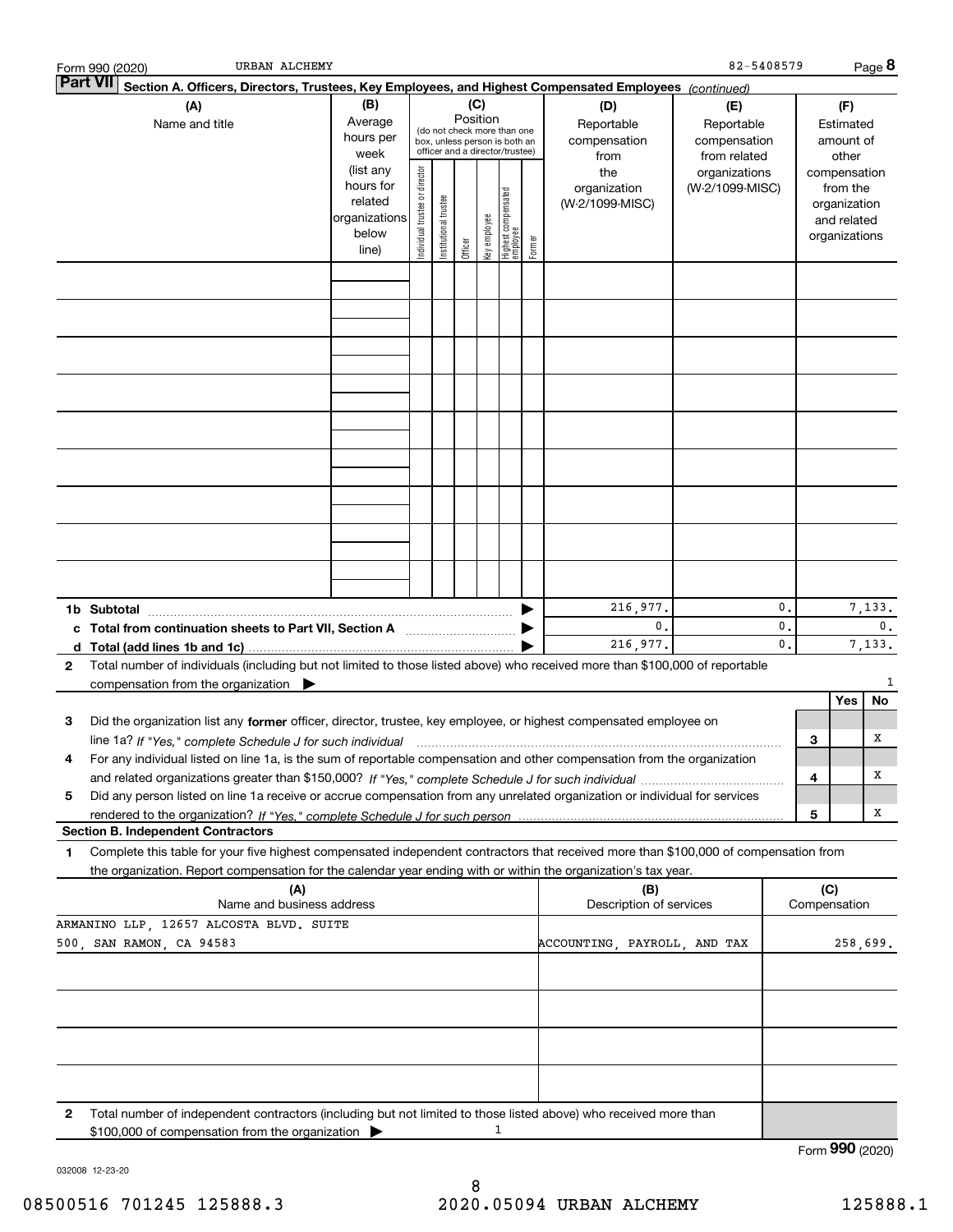|                                                           |      |        | URBAN ALCHEMY<br>Form 990 (2020)                                                          |                      |                          |                          | 82-5408579       | Page 9                               |
|-----------------------------------------------------------|------|--------|-------------------------------------------------------------------------------------------|----------------------|--------------------------|--------------------------|------------------|--------------------------------------|
| <b>Part VIII</b>                                          |      |        | <b>Statement of Revenue</b>                                                               |                      |                          |                          |                  |                                      |
|                                                           |      |        | Check if Schedule O contains a response or note to any line in this Part VIII             |                      | (A)<br>Total revenue     | (B)<br>Related or exempt | (C)<br>Unrelated | (D)<br>Revenue excluded              |
|                                                           |      |        |                                                                                           |                      |                          | function revenue         | business revenue | from tax under<br>sections 512 - 514 |
|                                                           |      |        | 1a<br>1 a Federated campaigns                                                             |                      |                          |                          |                  |                                      |
|                                                           |      | b      | 1 <sub>b</sub><br>Membership dues<br>$\ldots \ldots \ldots \ldots \ldots$                 |                      |                          |                          |                  |                                      |
|                                                           |      | c      | 1 <sub>c</sub><br>Fundraising events                                                      |                      |                          |                          |                  |                                      |
|                                                           |      | d      | 1 <sub>d</sub><br>Related organizations                                                   | 14,733,812.          |                          |                          |                  |                                      |
|                                                           |      | е      | Government grants (contributions)<br>1e                                                   |                      |                          |                          |                  |                                      |
| Contributions, Gifts, Grants<br>and Other Similar Amounts |      |        | f All other contributions, gifts, grants, and<br>similar amounts not included above<br>1f | 1,017,223.           |                          |                          |                  |                                      |
|                                                           |      | g      | $1g$ \$<br>Noncash contributions included in lines 1a-1f                                  |                      |                          |                          |                  |                                      |
|                                                           |      | h.     | <b>Total.</b> Add lines 1a-1f                                                             |                      | 15,751,035.              |                          |                  |                                      |
|                                                           |      |        |                                                                                           | <b>Business Code</b> |                          |                          |                  |                                      |
|                                                           | 2a   |        | WORKFORCE DEVELOPMENT                                                                     | 900099               | 12,063,542.              | 12,063,542.              |                  |                                      |
|                                                           |      | b      |                                                                                           |                      |                          |                          |                  |                                      |
|                                                           |      | с      | the contract of the contract of the contract of the contract of the contract of           |                      |                          |                          |                  |                                      |
| Program Service<br>Revenue                                |      | d      | the contract of the contract of the contract of the contract of the contract of           |                      |                          |                          |                  |                                      |
|                                                           |      | е      |                                                                                           |                      |                          |                          |                  |                                      |
|                                                           |      | g      |                                                                                           |                      | 12,063,542.              |                          |                  |                                      |
|                                                           | 3    |        | Investment income (including dividends, interest, and                                     |                      |                          |                          |                  |                                      |
|                                                           |      |        |                                                                                           |                      | 360.                     |                          |                  | 360.                                 |
|                                                           | 4    |        | Income from investment of tax-exempt bond proceeds                                        |                      |                          |                          |                  |                                      |
|                                                           | 5    |        |                                                                                           |                      |                          |                          |                  |                                      |
|                                                           |      |        | (i) Real                                                                                  | (ii) Personal        |                          |                          |                  |                                      |
|                                                           | 6а   |        | Gross rents<br>6a<br>.<br>6b                                                              |                      |                          |                          |                  |                                      |
|                                                           |      | b<br>с | Less: rental expenses<br>6c<br>Rental income or (loss)                                    |                      |                          |                          |                  |                                      |
|                                                           |      | d      | Net rental income or (loss)                                                               |                      |                          |                          |                  |                                      |
|                                                           |      |        | (i) Securities<br>7 a Gross amount from sales of                                          | (ii) Other           |                          |                          |                  |                                      |
|                                                           |      |        | assets other than inventory<br>7a                                                         |                      |                          |                          |                  |                                      |
|                                                           |      |        | <b>b</b> Less: cost or other basis                                                        |                      |                          |                          |                  |                                      |
|                                                           |      |        | and sales expenses<br>7b                                                                  |                      |                          |                          |                  |                                      |
| enueve                                                    |      |        | 7c<br>c Gain or (loss)                                                                    |                      |                          |                          |                  |                                      |
|                                                           |      |        |                                                                                           |                      |                          |                          |                  |                                      |
| Other R                                                   |      |        | 8 a Gross income from fundraising events (not<br>including \$                             |                      |                          |                          |                  |                                      |
|                                                           |      |        | of<br>contributions reported on line 1c). See                                             |                      |                          |                          |                  |                                      |
|                                                           |      |        | 8a                                                                                        |                      |                          |                          |                  |                                      |
|                                                           |      | b      | 8b<br>Less: direct expenses                                                               |                      |                          |                          |                  |                                      |
|                                                           |      | c      | Net income or (loss) from fundraising events                                              |                      |                          |                          |                  |                                      |
|                                                           |      |        | 9 a Gross income from gaming activities. See                                              |                      |                          |                          |                  |                                      |
|                                                           |      |        | 9a                                                                                        |                      |                          |                          |                  |                                      |
|                                                           |      | b      | 9 <sub>b</sub>                                                                            |                      |                          |                          |                  |                                      |
|                                                           |      | с      | Net income or (loss) from gaming activities                                               |                      |                          |                          |                  |                                      |
|                                                           |      |        | 10 a Gross sales of inventory, less returns                                               |                      |                          |                          |                  |                                      |
|                                                           |      |        | 10a<br>10b<br><b>b</b> Less: cost of goods sold                                           |                      |                          |                          |                  |                                      |
|                                                           |      |        | c Net income or (loss) from sales of inventory                                            |                      |                          |                          |                  |                                      |
|                                                           |      |        |                                                                                           | <b>Business Code</b> |                          |                          |                  |                                      |
|                                                           | 11 a |        | INSURANCE REFUND                                                                          | 900099               | 26,400.                  |                          |                  | 26,400.                              |
| Miscellaneous<br>Revenue                                  |      | b      |                                                                                           |                      |                          |                          |                  |                                      |
|                                                           |      | с      |                                                                                           |                      |                          |                          |                  |                                      |
|                                                           |      | d      |                                                                                           |                      |                          |                          |                  |                                      |
|                                                           |      |        |                                                                                           |                      | 26,400.<br>27, 841, 337. | 12,063,542.              | 0.               | 26,760.                              |
|                                                           | 12   |        |                                                                                           |                      |                          |                          |                  | Form 990 (2020)                      |
| 032009 12-23-20                                           |      |        |                                                                                           |                      |                          |                          |                  |                                      |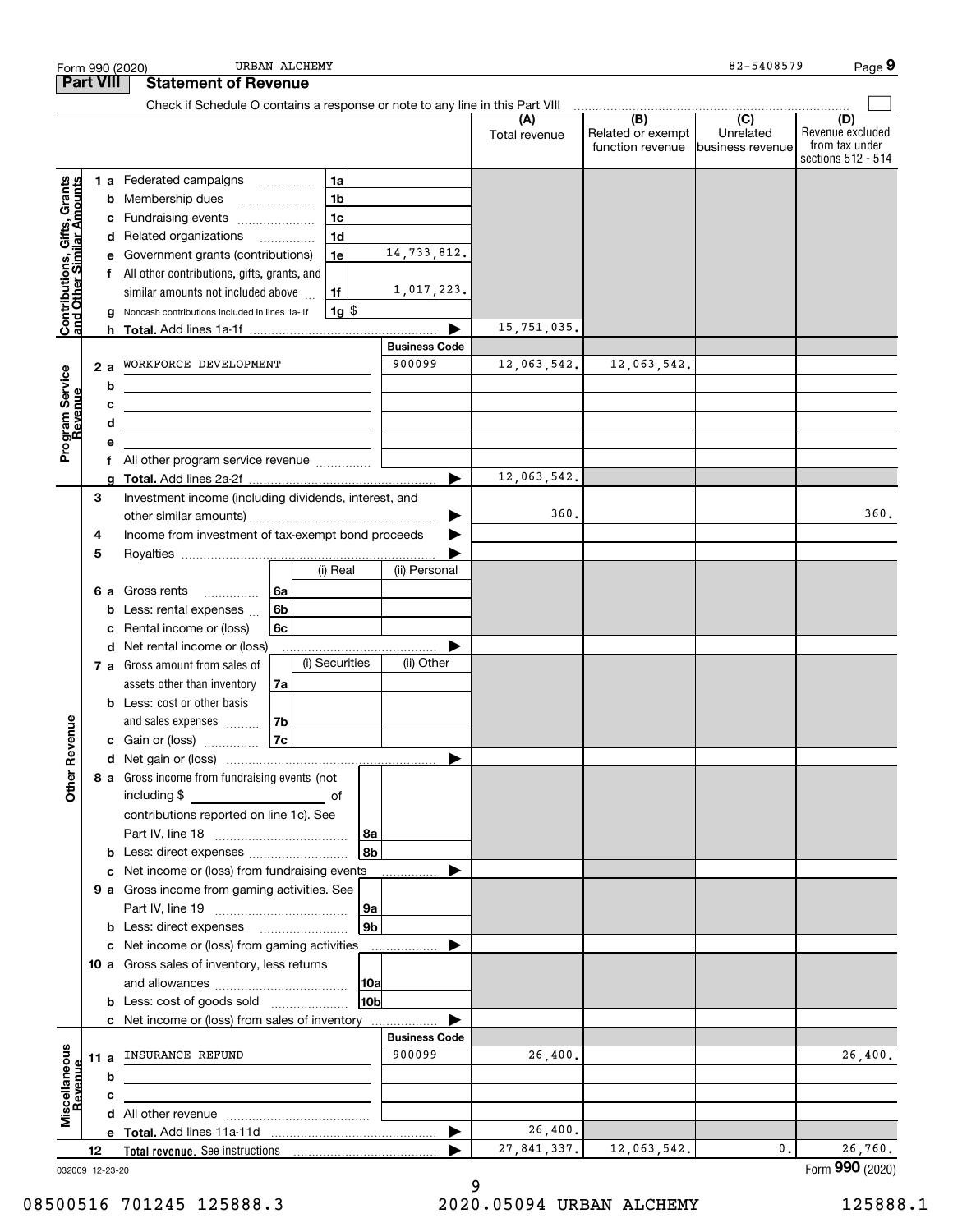Form 990 (2020) URBAN ALCHEMY 82-5408579 URBAN ALCHEMY

*Section 501(c)(3) and 501(c)(4) organizations must complete all columns. All other organizations must complete column (A).*

|              | Do not include amounts reported on lines 6b,<br>7b, 8b, 9b, and 10b of Part VIII.                                                                                                                          | (A)<br>Total expenses | (B)<br>Program service<br>expenses | (C)<br>Management and<br>general expenses | (D)<br>Fundraising<br>expenses |
|--------------|------------------------------------------------------------------------------------------------------------------------------------------------------------------------------------------------------------|-----------------------|------------------------------------|-------------------------------------------|--------------------------------|
| 1.           | Grants and other assistance to domestic organizations                                                                                                                                                      |                       |                                    |                                           |                                |
|              | and domestic governments. See Part IV, line 21                                                                                                                                                             |                       |                                    |                                           |                                |
| $\mathbf{2}$ | Grants and other assistance to domestic                                                                                                                                                                    |                       |                                    |                                           |                                |
|              | individuals. See Part IV, line 22                                                                                                                                                                          |                       |                                    |                                           |                                |
| 3            | Grants and other assistance to foreign                                                                                                                                                                     |                       |                                    |                                           |                                |
|              | organizations, foreign governments, and foreign                                                                                                                                                            |                       |                                    |                                           |                                |
|              | individuals. See Part IV, lines 15 and 16                                                                                                                                                                  |                       |                                    |                                           |                                |
| 4            | Benefits paid to or for members                                                                                                                                                                            |                       |                                    |                                           |                                |
| 5            | Compensation of current officers, directors,                                                                                                                                                               |                       |                                    |                                           |                                |
|              |                                                                                                                                                                                                            | 328,729.              | 139,626.                           | 169,899.                                  | 19,204.                        |
| 6            | Compensation not included above to disqualified                                                                                                                                                            |                       |                                    |                                           |                                |
|              | persons (as defined under section 4958(f)(1)) and                                                                                                                                                          |                       |                                    |                                           |                                |
|              | persons described in section 4958(c)(3)(B)                                                                                                                                                                 |                       |                                    |                                           |                                |
| 7            |                                                                                                                                                                                                            | 18, 110, 866.         | 18,006,319.                        | 104,547.                                  |                                |
| 8            | Pension plan accruals and contributions (include                                                                                                                                                           |                       |                                    |                                           |                                |
|              | section 401(k) and 403(b) employer contributions)                                                                                                                                                          |                       |                                    |                                           |                                |
| 9            |                                                                                                                                                                                                            | 3,852,348.            | 3,796,699.                         | 52,135.                                   | 3,514.                         |
| 10           |                                                                                                                                                                                                            | 1,627,566.            | 1,602,075.                         | 23,833.                                   | 1,658.                         |
| 11           | Fees for services (nonemployees):                                                                                                                                                                          |                       |                                    |                                           |                                |
| a            |                                                                                                                                                                                                            |                       |                                    |                                           |                                |
| b            |                                                                                                                                                                                                            | 59,055.               |                                    | 59,055.                                   |                                |
| c            |                                                                                                                                                                                                            | 274,944.              |                                    | 274,944.                                  |                                |
| d            |                                                                                                                                                                                                            |                       |                                    |                                           |                                |
| е            | Professional fundraising services. See Part IV, line 17                                                                                                                                                    |                       |                                    |                                           |                                |
| f            | Investment management fees                                                                                                                                                                                 |                       |                                    |                                           |                                |
| $\mathbf{q}$ | Other. (If line 11g amount exceeds 10% of line 25,                                                                                                                                                         |                       |                                    |                                           |                                |
|              | column (A) amount, list line 11g expenses on Sch 0.)                                                                                                                                                       | 635,639.              | 319,082.                           | 299,394.                                  | 17,163.                        |
| 12           |                                                                                                                                                                                                            | 2,068.                |                                    | 2,068.                                    |                                |
| 13           |                                                                                                                                                                                                            | 100,585.              | 57,592.                            | 42,993.                                   |                                |
| 14           |                                                                                                                                                                                                            | 12,055.               |                                    | 12,055.                                   |                                |
| 15           |                                                                                                                                                                                                            |                       |                                    |                                           |                                |
| 16           |                                                                                                                                                                                                            | 159,619.              | 11,390.                            | 148,229.                                  |                                |
| 17           | Travel                                                                                                                                                                                                     | 105.033.              | 60,766.                            | 44,267.                                   |                                |
| 18           | Payments of travel or entertainment expenses                                                                                                                                                               |                       |                                    |                                           |                                |
|              | for any federal, state, or local public officials                                                                                                                                                          |                       |                                    |                                           |                                |
| 19           | Conferences, conventions, and meetings                                                                                                                                                                     | 14,888.               |                                    | 9,140.                                    | 5,748.                         |
| 20           | Interest                                                                                                                                                                                                   | 15,000.               |                                    | 15,000.                                   |                                |
| 21           |                                                                                                                                                                                                            |                       |                                    |                                           |                                |
| 22           | Depreciation, depletion, and amortization                                                                                                                                                                  | 2,081.<br>114,972.    | 2,081.                             | 111,690.                                  |                                |
| 23           | Insurance                                                                                                                                                                                                  |                       | 3,282.                             |                                           |                                |
| 24           | Other expenses. Itemize expenses not covered<br>above (List miscellaneous expenses on line 24e. If<br>line 24e amount exceeds 10% of line 25, column (A)<br>amount, list line 24e expenses on Schedule 0.) |                       |                                    |                                           |                                |
| a            | PROGRAM SUPPLIES                                                                                                                                                                                           | 436,817.              | 319,245.                           | 117,572.                                  |                                |
| b            | EQUIPMENT RENTAL                                                                                                                                                                                           | 152,831.              | 152,831.                           |                                           |                                |
| C            | CLEANING SUPPLIES                                                                                                                                                                                          | 103,771.              | 103,771.                           |                                           |                                |
| d            | BAD DEBT EXPENSES                                                                                                                                                                                          | 39,490.               | 39,490.                            |                                           |                                |
|              | e All other expenses                                                                                                                                                                                       | 4,162.                |                                    | 4,162.                                    |                                |
| 25           | Total functional expenses. Add lines 1 through 24e                                                                                                                                                         | 26, 152, 519.         | 24, 614, 249.                      | 1,490,983.                                | 47,287.                        |
| 26           | Joint costs. Complete this line only if the organization                                                                                                                                                   |                       |                                    |                                           |                                |
|              | reported in column (B) joint costs from a combined                                                                                                                                                         |                       |                                    |                                           |                                |
|              | educational campaign and fundraising solicitation.                                                                                                                                                         |                       |                                    |                                           |                                |
|              | Check here $\blacktriangleright$<br>if following SOP 98-2 (ASC 958-720)                                                                                                                                    |                       |                                    |                                           |                                |

032010 12-23-20

Form (2020) **990**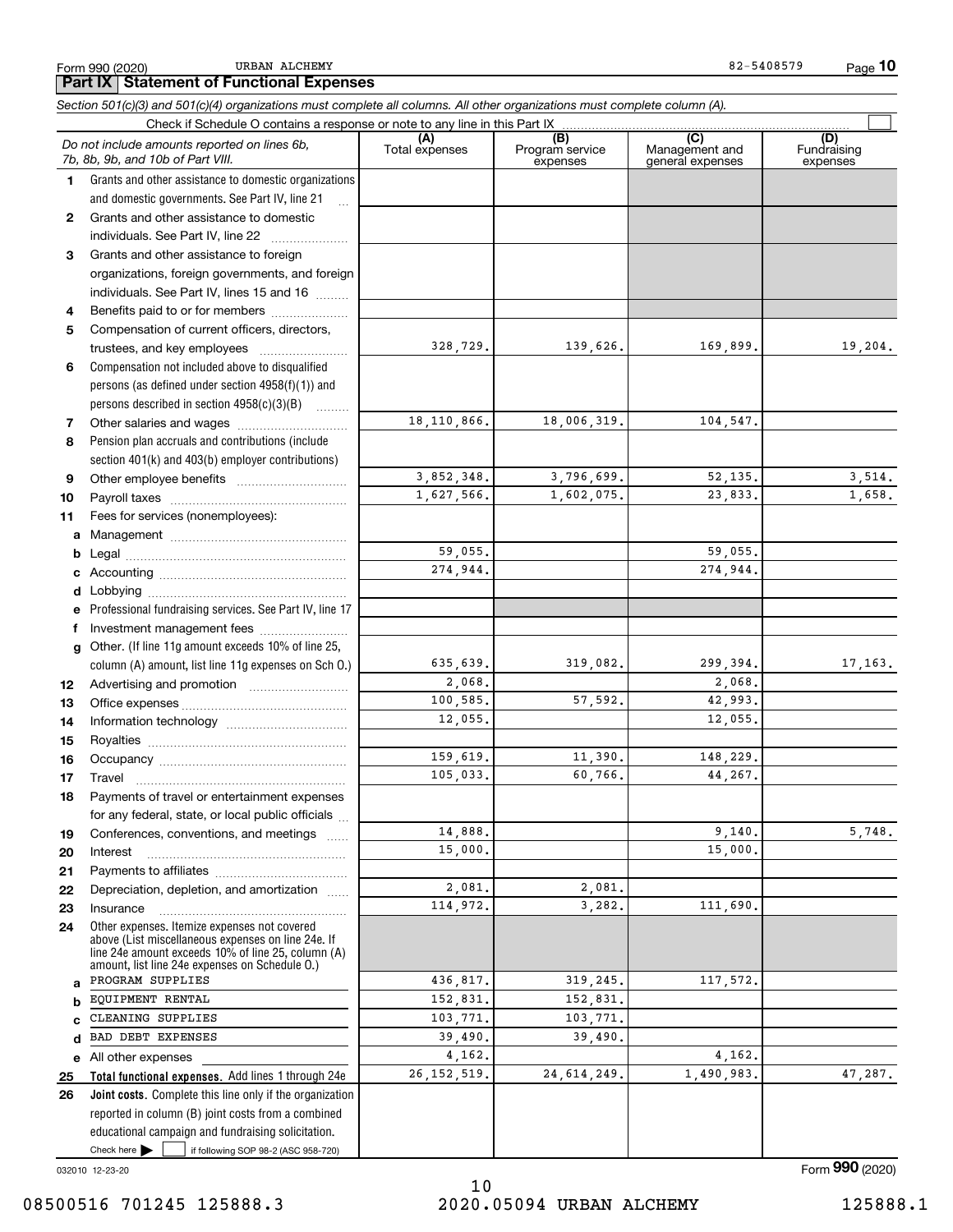### 11 08500516 701245 125888.3 2020.05094 URBAN ALCHEMY 125888.1

Check if Schedule O contains a response or note to any line in this Part X

| 538,878.<br>1<br>1.<br>100.<br>$\mathbf{2}$<br>2<br>0.<br>3<br>з<br>1,772,672.<br>4<br>4<br>Loans and other receivables from any current or former officer, director,<br>5<br>trustee, key employee, creator or founder, substantial contributor, or 35%<br>controlled entity or family member of any of these persons<br>5<br>Loans and other receivables from other disqualified persons (as defined<br>6<br>6<br>under section $4958(f)(1)$ , and persons described in section $4958(c)(3)(B)$<br>1.1.1.1.1<br>$\overline{7}$<br>7<br>Assets<br>8<br>8<br>0.<br>9<br>Prepaid expenses and deferred charges<br>9<br><b>10a</b> Land, buildings, and equipment: cost or other<br>107,009.<br>basis. Complete Part VI of Schedule D  10a<br>2,081.<br>0.<br>104,928.<br><b>b</b> Less: accumulated depreciation<br><u>10b</u><br>10c<br>11<br>11<br>12<br>12<br>Investments - program-related. See Part IV, line 11<br>13<br>13<br>14<br>14<br>16,940.<br>0.<br>15<br>15<br>4.468.655.<br>2, 311, 650.<br>16<br>16<br>2,190,176.<br>795,714.<br>17<br>17<br>18<br>18<br>66,744.<br>200,000.<br>19<br>19<br>20<br>20<br>Tax-exempt bond liabilities<br>21<br>21<br>Escrow or custodial account liability. Complete Part IV of Schedule D<br>.<br>Loans and other payables to any current or former officer, director,<br>22<br>Liabilities<br>trustee, key employee, creator or founder, substantial contributor, or 35%<br>22<br>controlled entity or family member of any of these persons<br>23<br>Secured mortgages and notes payable to unrelated third parties<br>23<br>24<br>24<br>Other liabilities (including federal income tax, payables to related third<br>25<br>parties, and other liabilities not included on lines 17-24). Complete Part X<br>305,502.<br>0.<br>25<br>of Schedule D<br>2,256,920.<br>1,301,216.<br>26<br>26<br>Organizations that follow FASB ASC 958, check here $\blacktriangleright$ $\boxed{\text{X}}$<br>Net Assets or Fund Balances<br>and complete lines 27, 28, 32, and 33.<br>1,010,434.<br>Net assets without donor restrictions<br>27<br>27<br>28<br>28<br>Organizations that do not follow FASB ASC 958, check here $\blacktriangleright$<br>and complete lines 29 through 33.<br>29<br>29<br>Paid-in or capital surplus, or land, building, or equipment fund<br>30<br>30<br>Retained earnings, endowment, accumulated income, or other funds<br>31<br>31<br>.<br>1,010,434.<br>32<br>32<br>2, 311, 650.<br>33<br>33<br>Total liabilities and net assets/fund balances |  |  |  |            | (A)<br>Beginning of year | (B)<br>End of year |
|--------------------------------------------------------------------------------------------------------------------------------------------------------------------------------------------------------------------------------------------------------------------------------------------------------------------------------------------------------------------------------------------------------------------------------------------------------------------------------------------------------------------------------------------------------------------------------------------------------------------------------------------------------------------------------------------------------------------------------------------------------------------------------------------------------------------------------------------------------------------------------------------------------------------------------------------------------------------------------------------------------------------------------------------------------------------------------------------------------------------------------------------------------------------------------------------------------------------------------------------------------------------------------------------------------------------------------------------------------------------------------------------------------------------------------------------------------------------------------------------------------------------------------------------------------------------------------------------------------------------------------------------------------------------------------------------------------------------------------------------------------------------------------------------------------------------------------------------------------------------------------------------------------------------------------------------------------------------------------------------------------------------------------------------------------------------------------------------------------------------------------------------------------------------------------------------------------------------------------------------------------------------------------------------------------------------------------------------------------------------------------------------------------------------------------------------------------------------------------------------------------------------|--|--|--|------------|--------------------------|--------------------|
|                                                                                                                                                                                                                                                                                                                                                                                                                                                                                                                                                                                                                                                                                                                                                                                                                                                                                                                                                                                                                                                                                                                                                                                                                                                                                                                                                                                                                                                                                                                                                                                                                                                                                                                                                                                                                                                                                                                                                                                                                                                                                                                                                                                                                                                                                                                                                                                                                                                                                                                    |  |  |  |            |                          | 31,833.            |
|                                                                                                                                                                                                                                                                                                                                                                                                                                                                                                                                                                                                                                                                                                                                                                                                                                                                                                                                                                                                                                                                                                                                                                                                                                                                                                                                                                                                                                                                                                                                                                                                                                                                                                                                                                                                                                                                                                                                                                                                                                                                                                                                                                                                                                                                                                                                                                                                                                                                                                                    |  |  |  |            |                          | 497,348.           |
|                                                                                                                                                                                                                                                                                                                                                                                                                                                                                                                                                                                                                                                                                                                                                                                                                                                                                                                                                                                                                                                                                                                                                                                                                                                                                                                                                                                                                                                                                                                                                                                                                                                                                                                                                                                                                                                                                                                                                                                                                                                                                                                                                                                                                                                                                                                                                                                                                                                                                                                    |  |  |  |            | 407,500.                 |                    |
|                                                                                                                                                                                                                                                                                                                                                                                                                                                                                                                                                                                                                                                                                                                                                                                                                                                                                                                                                                                                                                                                                                                                                                                                                                                                                                                                                                                                                                                                                                                                                                                                                                                                                                                                                                                                                                                                                                                                                                                                                                                                                                                                                                                                                                                                                                                                                                                                                                                                                                                    |  |  |  | 3,392,002. |                          |                    |
|                                                                                                                                                                                                                                                                                                                                                                                                                                                                                                                                                                                                                                                                                                                                                                                                                                                                                                                                                                                                                                                                                                                                                                                                                                                                                                                                                                                                                                                                                                                                                                                                                                                                                                                                                                                                                                                                                                                                                                                                                                                                                                                                                                                                                                                                                                                                                                                                                                                                                                                    |  |  |  |            |                          |                    |
|                                                                                                                                                                                                                                                                                                                                                                                                                                                                                                                                                                                                                                                                                                                                                                                                                                                                                                                                                                                                                                                                                                                                                                                                                                                                                                                                                                                                                                                                                                                                                                                                                                                                                                                                                                                                                                                                                                                                                                                                                                                                                                                                                                                                                                                                                                                                                                                                                                                                                                                    |  |  |  |            |                          |                    |
|                                                                                                                                                                                                                                                                                                                                                                                                                                                                                                                                                                                                                                                                                                                                                                                                                                                                                                                                                                                                                                                                                                                                                                                                                                                                                                                                                                                                                                                                                                                                                                                                                                                                                                                                                                                                                                                                                                                                                                                                                                                                                                                                                                                                                                                                                                                                                                                                                                                                                                                    |  |  |  |            |                          |                    |
|                                                                                                                                                                                                                                                                                                                                                                                                                                                                                                                                                                                                                                                                                                                                                                                                                                                                                                                                                                                                                                                                                                                                                                                                                                                                                                                                                                                                                                                                                                                                                                                                                                                                                                                                                                                                                                                                                                                                                                                                                                                                                                                                                                                                                                                                                                                                                                                                                                                                                                                    |  |  |  |            |                          |                    |
|                                                                                                                                                                                                                                                                                                                                                                                                                                                                                                                                                                                                                                                                                                                                                                                                                                                                                                                                                                                                                                                                                                                                                                                                                                                                                                                                                                                                                                                                                                                                                                                                                                                                                                                                                                                                                                                                                                                                                                                                                                                                                                                                                                                                                                                                                                                                                                                                                                                                                                                    |  |  |  |            |                          |                    |
|                                                                                                                                                                                                                                                                                                                                                                                                                                                                                                                                                                                                                                                                                                                                                                                                                                                                                                                                                                                                                                                                                                                                                                                                                                                                                                                                                                                                                                                                                                                                                                                                                                                                                                                                                                                                                                                                                                                                                                                                                                                                                                                                                                                                                                                                                                                                                                                                                                                                                                                    |  |  |  |            |                          |                    |
|                                                                                                                                                                                                                                                                                                                                                                                                                                                                                                                                                                                                                                                                                                                                                                                                                                                                                                                                                                                                                                                                                                                                                                                                                                                                                                                                                                                                                                                                                                                                                                                                                                                                                                                                                                                                                                                                                                                                                                                                                                                                                                                                                                                                                                                                                                                                                                                                                                                                                                                    |  |  |  |            |                          |                    |
|                                                                                                                                                                                                                                                                                                                                                                                                                                                                                                                                                                                                                                                                                                                                                                                                                                                                                                                                                                                                                                                                                                                                                                                                                                                                                                                                                                                                                                                                                                                                                                                                                                                                                                                                                                                                                                                                                                                                                                                                                                                                                                                                                                                                                                                                                                                                                                                                                                                                                                                    |  |  |  |            |                          | 18,104.            |
|                                                                                                                                                                                                                                                                                                                                                                                                                                                                                                                                                                                                                                                                                                                                                                                                                                                                                                                                                                                                                                                                                                                                                                                                                                                                                                                                                                                                                                                                                                                                                                                                                                                                                                                                                                                                                                                                                                                                                                                                                                                                                                                                                                                                                                                                                                                                                                                                                                                                                                                    |  |  |  |            |                          |                    |
|                                                                                                                                                                                                                                                                                                                                                                                                                                                                                                                                                                                                                                                                                                                                                                                                                                                                                                                                                                                                                                                                                                                                                                                                                                                                                                                                                                                                                                                                                                                                                                                                                                                                                                                                                                                                                                                                                                                                                                                                                                                                                                                                                                                                                                                                                                                                                                                                                                                                                                                    |  |  |  |            |                          |                    |
|                                                                                                                                                                                                                                                                                                                                                                                                                                                                                                                                                                                                                                                                                                                                                                                                                                                                                                                                                                                                                                                                                                                                                                                                                                                                                                                                                                                                                                                                                                                                                                                                                                                                                                                                                                                                                                                                                                                                                                                                                                                                                                                                                                                                                                                                                                                                                                                                                                                                                                                    |  |  |  |            |                          |                    |
|                                                                                                                                                                                                                                                                                                                                                                                                                                                                                                                                                                                                                                                                                                                                                                                                                                                                                                                                                                                                                                                                                                                                                                                                                                                                                                                                                                                                                                                                                                                                                                                                                                                                                                                                                                                                                                                                                                                                                                                                                                                                                                                                                                                                                                                                                                                                                                                                                                                                                                                    |  |  |  |            |                          |                    |
|                                                                                                                                                                                                                                                                                                                                                                                                                                                                                                                                                                                                                                                                                                                                                                                                                                                                                                                                                                                                                                                                                                                                                                                                                                                                                                                                                                                                                                                                                                                                                                                                                                                                                                                                                                                                                                                                                                                                                                                                                                                                                                                                                                                                                                                                                                                                                                                                                                                                                                                    |  |  |  |            |                          |                    |
|                                                                                                                                                                                                                                                                                                                                                                                                                                                                                                                                                                                                                                                                                                                                                                                                                                                                                                                                                                                                                                                                                                                                                                                                                                                                                                                                                                                                                                                                                                                                                                                                                                                                                                                                                                                                                                                                                                                                                                                                                                                                                                                                                                                                                                                                                                                                                                                                                                                                                                                    |  |  |  |            |                          |                    |
|                                                                                                                                                                                                                                                                                                                                                                                                                                                                                                                                                                                                                                                                                                                                                                                                                                                                                                                                                                                                                                                                                                                                                                                                                                                                                                                                                                                                                                                                                                                                                                                                                                                                                                                                                                                                                                                                                                                                                                                                                                                                                                                                                                                                                                                                                                                                                                                                                                                                                                                    |  |  |  |            |                          |                    |
|                                                                                                                                                                                                                                                                                                                                                                                                                                                                                                                                                                                                                                                                                                                                                                                                                                                                                                                                                                                                                                                                                                                                                                                                                                                                                                                                                                                                                                                                                                                                                                                                                                                                                                                                                                                                                                                                                                                                                                                                                                                                                                                                                                                                                                                                                                                                                                                                                                                                                                                    |  |  |  |            |                          |                    |
|                                                                                                                                                                                                                                                                                                                                                                                                                                                                                                                                                                                                                                                                                                                                                                                                                                                                                                                                                                                                                                                                                                                                                                                                                                                                                                                                                                                                                                                                                                                                                                                                                                                                                                                                                                                                                                                                                                                                                                                                                                                                                                                                                                                                                                                                                                                                                                                                                                                                                                                    |  |  |  |            |                          |                    |
|                                                                                                                                                                                                                                                                                                                                                                                                                                                                                                                                                                                                                                                                                                                                                                                                                                                                                                                                                                                                                                                                                                                                                                                                                                                                                                                                                                                                                                                                                                                                                                                                                                                                                                                                                                                                                                                                                                                                                                                                                                                                                                                                                                                                                                                                                                                                                                                                                                                                                                                    |  |  |  |            |                          |                    |
|                                                                                                                                                                                                                                                                                                                                                                                                                                                                                                                                                                                                                                                                                                                                                                                                                                                                                                                                                                                                                                                                                                                                                                                                                                                                                                                                                                                                                                                                                                                                                                                                                                                                                                                                                                                                                                                                                                                                                                                                                                                                                                                                                                                                                                                                                                                                                                                                                                                                                                                    |  |  |  |            |                          |                    |
|                                                                                                                                                                                                                                                                                                                                                                                                                                                                                                                                                                                                                                                                                                                                                                                                                                                                                                                                                                                                                                                                                                                                                                                                                                                                                                                                                                                                                                                                                                                                                                                                                                                                                                                                                                                                                                                                                                                                                                                                                                                                                                                                                                                                                                                                                                                                                                                                                                                                                                                    |  |  |  |            |                          |                    |
|                                                                                                                                                                                                                                                                                                                                                                                                                                                                                                                                                                                                                                                                                                                                                                                                                                                                                                                                                                                                                                                                                                                                                                                                                                                                                                                                                                                                                                                                                                                                                                                                                                                                                                                                                                                                                                                                                                                                                                                                                                                                                                                                                                                                                                                                                                                                                                                                                                                                                                                    |  |  |  |            |                          |                    |
|                                                                                                                                                                                                                                                                                                                                                                                                                                                                                                                                                                                                                                                                                                                                                                                                                                                                                                                                                                                                                                                                                                                                                                                                                                                                                                                                                                                                                                                                                                                                                                                                                                                                                                                                                                                                                                                                                                                                                                                                                                                                                                                                                                                                                                                                                                                                                                                                                                                                                                                    |  |  |  |            |                          |                    |
|                                                                                                                                                                                                                                                                                                                                                                                                                                                                                                                                                                                                                                                                                                                                                                                                                                                                                                                                                                                                                                                                                                                                                                                                                                                                                                                                                                                                                                                                                                                                                                                                                                                                                                                                                                                                                                                                                                                                                                                                                                                                                                                                                                                                                                                                                                                                                                                                                                                                                                                    |  |  |  |            |                          |                    |
|                                                                                                                                                                                                                                                                                                                                                                                                                                                                                                                                                                                                                                                                                                                                                                                                                                                                                                                                                                                                                                                                                                                                                                                                                                                                                                                                                                                                                                                                                                                                                                                                                                                                                                                                                                                                                                                                                                                                                                                                                                                                                                                                                                                                                                                                                                                                                                                                                                                                                                                    |  |  |  |            |                          |                    |
|                                                                                                                                                                                                                                                                                                                                                                                                                                                                                                                                                                                                                                                                                                                                                                                                                                                                                                                                                                                                                                                                                                                                                                                                                                                                                                                                                                                                                                                                                                                                                                                                                                                                                                                                                                                                                                                                                                                                                                                                                                                                                                                                                                                                                                                                                                                                                                                                                                                                                                                    |  |  |  |            |                          |                    |
|                                                                                                                                                                                                                                                                                                                                                                                                                                                                                                                                                                                                                                                                                                                                                                                                                                                                                                                                                                                                                                                                                                                                                                                                                                                                                                                                                                                                                                                                                                                                                                                                                                                                                                                                                                                                                                                                                                                                                                                                                                                                                                                                                                                                                                                                                                                                                                                                                                                                                                                    |  |  |  |            |                          |                    |
|                                                                                                                                                                                                                                                                                                                                                                                                                                                                                                                                                                                                                                                                                                                                                                                                                                                                                                                                                                                                                                                                                                                                                                                                                                                                                                                                                                                                                                                                                                                                                                                                                                                                                                                                                                                                                                                                                                                                                                                                                                                                                                                                                                                                                                                                                                                                                                                                                                                                                                                    |  |  |  |            |                          |                    |
|                                                                                                                                                                                                                                                                                                                                                                                                                                                                                                                                                                                                                                                                                                                                                                                                                                                                                                                                                                                                                                                                                                                                                                                                                                                                                                                                                                                                                                                                                                                                                                                                                                                                                                                                                                                                                                                                                                                                                                                                                                                                                                                                                                                                                                                                                                                                                                                                                                                                                                                    |  |  |  |            |                          |                    |
|                                                                                                                                                                                                                                                                                                                                                                                                                                                                                                                                                                                                                                                                                                                                                                                                                                                                                                                                                                                                                                                                                                                                                                                                                                                                                                                                                                                                                                                                                                                                                                                                                                                                                                                                                                                                                                                                                                                                                                                                                                                                                                                                                                                                                                                                                                                                                                                                                                                                                                                    |  |  |  |            |                          |                    |
|                                                                                                                                                                                                                                                                                                                                                                                                                                                                                                                                                                                                                                                                                                                                                                                                                                                                                                                                                                                                                                                                                                                                                                                                                                                                                                                                                                                                                                                                                                                                                                                                                                                                                                                                                                                                                                                                                                                                                                                                                                                                                                                                                                                                                                                                                                                                                                                                                                                                                                                    |  |  |  |            |                          |                    |
|                                                                                                                                                                                                                                                                                                                                                                                                                                                                                                                                                                                                                                                                                                                                                                                                                                                                                                                                                                                                                                                                                                                                                                                                                                                                                                                                                                                                                                                                                                                                                                                                                                                                                                                                                                                                                                                                                                                                                                                                                                                                                                                                                                                                                                                                                                                                                                                                                                                                                                                    |  |  |  |            |                          |                    |
|                                                                                                                                                                                                                                                                                                                                                                                                                                                                                                                                                                                                                                                                                                                                                                                                                                                                                                                                                                                                                                                                                                                                                                                                                                                                                                                                                                                                                                                                                                                                                                                                                                                                                                                                                                                                                                                                                                                                                                                                                                                                                                                                                                                                                                                                                                                                                                                                                                                                                                                    |  |  |  |            |                          |                    |
|                                                                                                                                                                                                                                                                                                                                                                                                                                                                                                                                                                                                                                                                                                                                                                                                                                                                                                                                                                                                                                                                                                                                                                                                                                                                                                                                                                                                                                                                                                                                                                                                                                                                                                                                                                                                                                                                                                                                                                                                                                                                                                                                                                                                                                                                                                                                                                                                                                                                                                                    |  |  |  |            |                          |                    |
|                                                                                                                                                                                                                                                                                                                                                                                                                                                                                                                                                                                                                                                                                                                                                                                                                                                                                                                                                                                                                                                                                                                                                                                                                                                                                                                                                                                                                                                                                                                                                                                                                                                                                                                                                                                                                                                                                                                                                                                                                                                                                                                                                                                                                                                                                                                                                                                                                                                                                                                    |  |  |  |            |                          | 2, 211, 735.       |
|                                                                                                                                                                                                                                                                                                                                                                                                                                                                                                                                                                                                                                                                                                                                                                                                                                                                                                                                                                                                                                                                                                                                                                                                                                                                                                                                                                                                                                                                                                                                                                                                                                                                                                                                                                                                                                                                                                                                                                                                                                                                                                                                                                                                                                                                                                                                                                                                                                                                                                                    |  |  |  |            |                          |                    |
|                                                                                                                                                                                                                                                                                                                                                                                                                                                                                                                                                                                                                                                                                                                                                                                                                                                                                                                                                                                                                                                                                                                                                                                                                                                                                                                                                                                                                                                                                                                                                                                                                                                                                                                                                                                                                                                                                                                                                                                                                                                                                                                                                                                                                                                                                                                                                                                                                                                                                                                    |  |  |  |            |                          |                    |
|                                                                                                                                                                                                                                                                                                                                                                                                                                                                                                                                                                                                                                                                                                                                                                                                                                                                                                                                                                                                                                                                                                                                                                                                                                                                                                                                                                                                                                                                                                                                                                                                                                                                                                                                                                                                                                                                                                                                                                                                                                                                                                                                                                                                                                                                                                                                                                                                                                                                                                                    |  |  |  |            |                          |                    |
|                                                                                                                                                                                                                                                                                                                                                                                                                                                                                                                                                                                                                                                                                                                                                                                                                                                                                                                                                                                                                                                                                                                                                                                                                                                                                                                                                                                                                                                                                                                                                                                                                                                                                                                                                                                                                                                                                                                                                                                                                                                                                                                                                                                                                                                                                                                                                                                                                                                                                                                    |  |  |  |            |                          |                    |
|                                                                                                                                                                                                                                                                                                                                                                                                                                                                                                                                                                                                                                                                                                                                                                                                                                                                                                                                                                                                                                                                                                                                                                                                                                                                                                                                                                                                                                                                                                                                                                                                                                                                                                                                                                                                                                                                                                                                                                                                                                                                                                                                                                                                                                                                                                                                                                                                                                                                                                                    |  |  |  |            |                          |                    |
|                                                                                                                                                                                                                                                                                                                                                                                                                                                                                                                                                                                                                                                                                                                                                                                                                                                                                                                                                                                                                                                                                                                                                                                                                                                                                                                                                                                                                                                                                                                                                                                                                                                                                                                                                                                                                                                                                                                                                                                                                                                                                                                                                                                                                                                                                                                                                                                                                                                                                                                    |  |  |  |            |                          |                    |
|                                                                                                                                                                                                                                                                                                                                                                                                                                                                                                                                                                                                                                                                                                                                                                                                                                                                                                                                                                                                                                                                                                                                                                                                                                                                                                                                                                                                                                                                                                                                                                                                                                                                                                                                                                                                                                                                                                                                                                                                                                                                                                                                                                                                                                                                                                                                                                                                                                                                                                                    |  |  |  |            |                          | 2, 211, 735.       |
|                                                                                                                                                                                                                                                                                                                                                                                                                                                                                                                                                                                                                                                                                                                                                                                                                                                                                                                                                                                                                                                                                                                                                                                                                                                                                                                                                                                                                                                                                                                                                                                                                                                                                                                                                                                                                                                                                                                                                                                                                                                                                                                                                                                                                                                                                                                                                                                                                                                                                                                    |  |  |  |            |                          | 4,468,655.         |

Form (2020) **990**

 $\mathcal{L}^{\text{max}}$ 

Form 990 (2020) URBAN ALCHEMY 82-5408579 **Part X Balance Sheet** URBAN ALCHEMY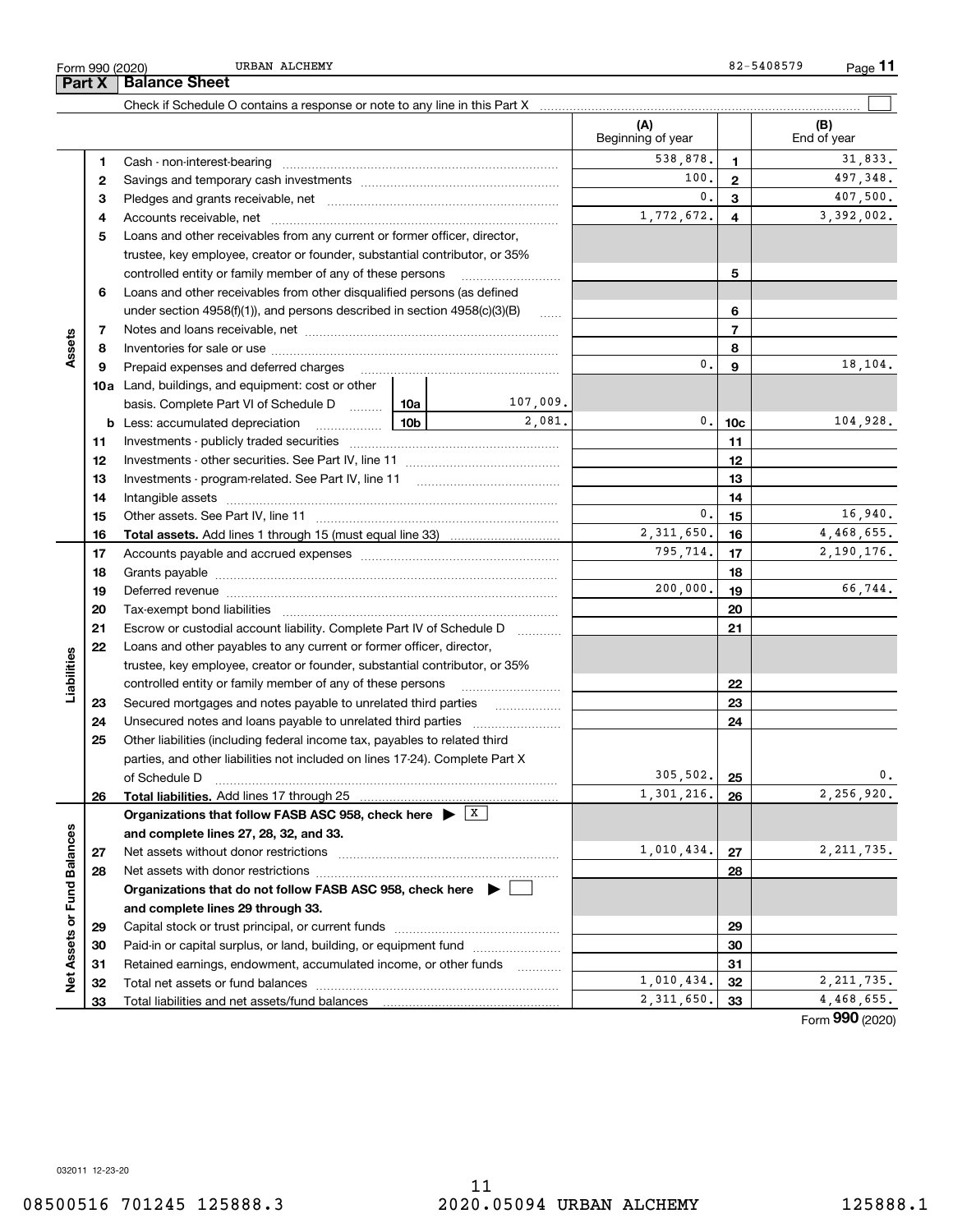|    | URBAN ALCHEMY<br>Form 990 (2020)                                                                                                                                                                                               | 82-5408579     |                |               | $P_{\text{aqe}}$ 12 |
|----|--------------------------------------------------------------------------------------------------------------------------------------------------------------------------------------------------------------------------------|----------------|----------------|---------------|---------------------|
|    | Part XI<br><b>Reconciliation of Net Assets</b>                                                                                                                                                                                 |                |                |               |                     |
|    |                                                                                                                                                                                                                                |                |                |               | $\overline{X}$      |
|    |                                                                                                                                                                                                                                |                |                |               |                     |
| 1  | Total revenue (must equal Part VIII, column (A), line 12)                                                                                                                                                                      | 1.             |                | 27,841,337.   |                     |
| 2  |                                                                                                                                                                                                                                | $\mathbf{2}$   |                | 26, 152, 519. |                     |
| з  | Revenue less expenses. Subtract line 2 from line 1                                                                                                                                                                             | 3              |                | 1,688,818.    |                     |
| 4  |                                                                                                                                                                                                                                | 4              |                | 1,010,434.    |                     |
| 5  | Net unrealized gains (losses) on investments                                                                                                                                                                                   | 5              |                |               |                     |
| 6  | Donated services and use of facilities [111] Donated and the service of facilities [11] Donated services and use of facilities [11] Donated and the service of the service of the service of the service of the service of the | 6              |                |               |                     |
| 7  | Investment expenses www.communication.communication.com/www.communication.com/www.communication.com                                                                                                                            | $\overline{7}$ |                |               |                     |
| 8  | Prior period adjustments                                                                                                                                                                                                       | 8              |                |               |                     |
| 9  | Other changes in net assets or fund balances (explain on Schedule O)                                                                                                                                                           | 9              |                | $-487,517.$   |                     |
| 10 | Net assets or fund balances at end of year. Combine lines 3 through 9 (must equal Part X, line 32,                                                                                                                             |                |                |               |                     |
|    | column (B)).                                                                                                                                                                                                                   | 10             |                | 2, 211, 735.  |                     |
|    | Part XII Financial Statements and Reporting                                                                                                                                                                                    |                |                |               |                     |
|    | Check if Schedule O contains a response or note to any line in this Part XII [11] [12] Check if Schedule O contains a response or note to any line in this Part XII                                                            |                |                |               | x                   |
|    |                                                                                                                                                                                                                                |                |                | Yes           | No                  |
| 1. | $X$ Accrual<br>Cash<br>Other<br>Accounting method used to prepare the Form 990:<br>$\mathbf{1}$                                                                                                                                |                |                |               |                     |
|    | If the organization changed its method of accounting from a prior year or checked "Other," explain in Schedule O.                                                                                                              |                |                |               |                     |
|    | 2a Were the organization's financial statements compiled or reviewed by an independent accountant?                                                                                                                             |                | 2a             |               | X                   |
|    | If "Yes," check a box below to indicate whether the financial statements for the year were compiled or reviewed on a                                                                                                           |                |                |               |                     |
|    | separate basis, consolidated basis, or both:                                                                                                                                                                                   |                |                |               |                     |
|    | Separate basis<br>Both consolidated and separate basis<br>Consolidated basis                                                                                                                                                   |                |                |               |                     |
|    | <b>b</b> Were the organization's financial statements audited by an independent accountant?                                                                                                                                    |                | 2 <sub>b</sub> | X             |                     |
|    | If "Yes," check a box below to indicate whether the financial statements for the year were audited on a separate basis,                                                                                                        |                |                |               |                     |
|    | consolidated basis, or both:                                                                                                                                                                                                   |                |                |               |                     |
|    | X  <br>Separate basis<br>Consolidated basis<br>Both consolidated and separate basis                                                                                                                                            |                |                |               |                     |
|    | c If "Yes" to line 2a or 2b, does the organization have a committee that assumes responsibility for oversight of the audit,                                                                                                    |                |                |               |                     |
|    |                                                                                                                                                                                                                                |                | 2c             | х             |                     |
|    | If the organization changed either its oversight process or selection process during the tax year, explain on Schedule O.                                                                                                      |                |                |               |                     |
|    | 3a As a result of a federal award, was the organization required to undergo an audit or audits as set forth in the Single Audit                                                                                                |                |                |               |                     |
|    |                                                                                                                                                                                                                                |                | 3a             |               | х                   |
|    | <b>b</b> If "Yes," did the organization undergo the required audit or audits? If the organization did not undergo the required audit                                                                                           |                |                |               |                     |
|    |                                                                                                                                                                                                                                |                | 3b             | റററ           |                     |

Form (2020) **990**

032012 12-23-20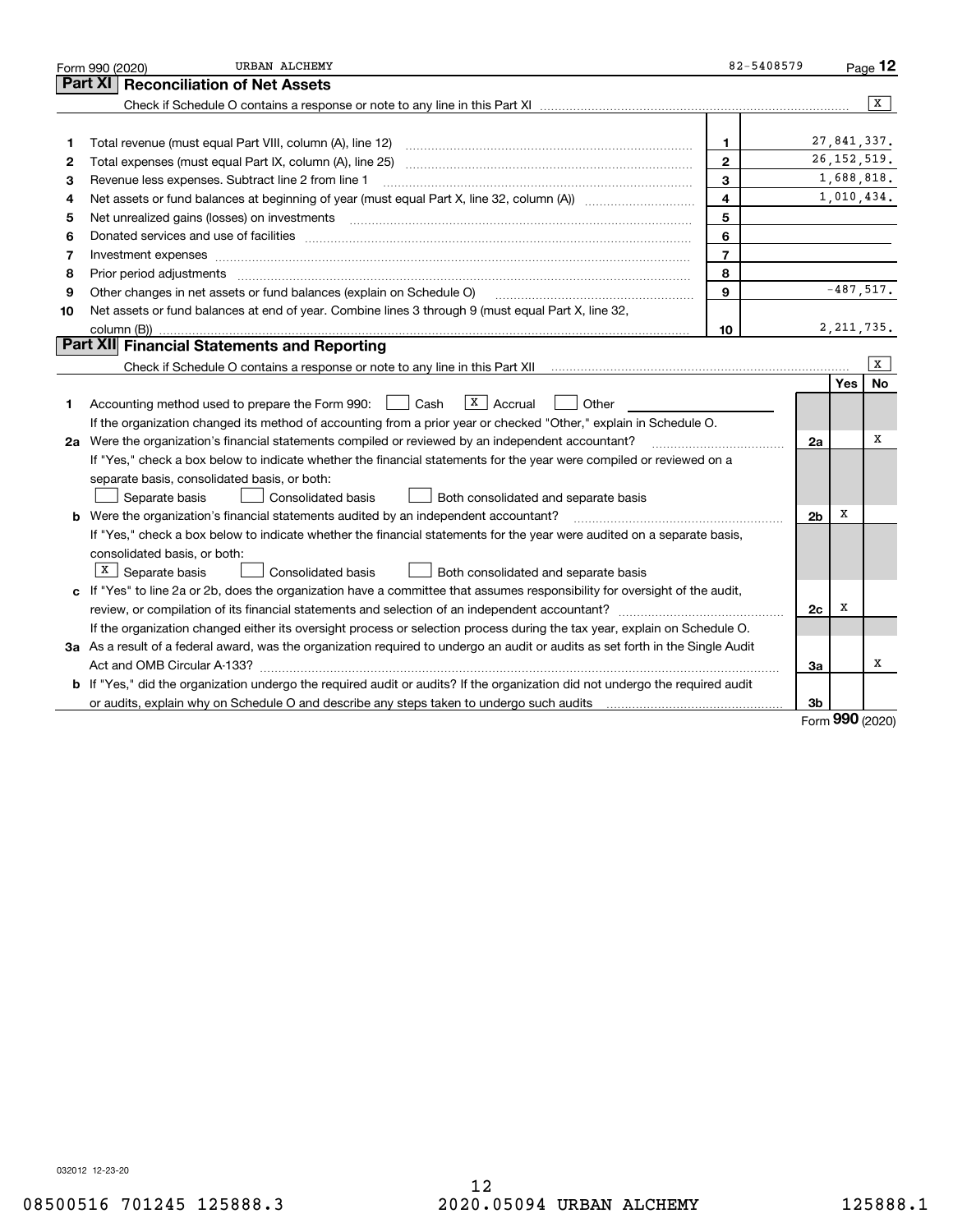| <b>SCHEDULE A</b> |  |
|-------------------|--|
|-------------------|--|

**(Form 990 or 990-EZ)**

Department of the Treasury Internal Revenue Service

# **Public Charity Status and Public Support**

**Complete if the organization is a section 501(c)(3) organization or a section 4947(a)(1) nonexempt charitable trust. | Attach to Form 990 or Form 990-EZ.**   $\blacktriangleright$  Go to w

| ww.irs.gov/Form990 for instructions and the latest information. |  |  |  |  |  |
|-----------------------------------------------------------------|--|--|--|--|--|
|-----------------------------------------------------------------|--|--|--|--|--|

| OMB No. 1545-0047                   |
|-------------------------------------|
| 2020                                |
| <b>Open to Public</b><br>Inspection |
|                                     |

|        |   | Name of the organization                                                                                                                                |               |                            |     |                                   |                            |  | <b>Employer identification number</b> |  |  |
|--------|---|---------------------------------------------------------------------------------------------------------------------------------------------------------|---------------|----------------------------|-----|-----------------------------------|----------------------------|--|---------------------------------------|--|--|
|        |   |                                                                                                                                                         | URBAN ALCHEMY |                            |     |                                   |                            |  | 82-5408579                            |  |  |
| Part I |   | Reason for Public Charity Status. (All organizations must complete this part.) See instructions.                                                        |               |                            |     |                                   |                            |  |                                       |  |  |
|        |   | The organization is not a private foundation because it is: (For lines 1 through 12, check only one box.)                                               |               |                            |     |                                   |                            |  |                                       |  |  |
| 1      |   | A church, convention of churches, or association of churches described in section 170(b)(1)(A)(i).                                                      |               |                            |     |                                   |                            |  |                                       |  |  |
| 2      |   | A school described in section 170(b)(1)(A)(ii). (Attach Schedule E (Form 990 or 990-EZ).)                                                               |               |                            |     |                                   |                            |  |                                       |  |  |
| 3      |   | A hospital or a cooperative hospital service organization described in section 170(b)(1)(A)(iii).                                                       |               |                            |     |                                   |                            |  |                                       |  |  |
| 4      |   | A medical research organization operated in conjunction with a hospital described in section 170(b)(1)(A)(iii). Enter the hospital's name,              |               |                            |     |                                   |                            |  |                                       |  |  |
|        |   | city, and state:                                                                                                                                        |               |                            |     |                                   |                            |  |                                       |  |  |
| 5      |   | An organization operated for the benefit of a college or university owned or operated by a governmental unit described in                               |               |                            |     |                                   |                            |  |                                       |  |  |
|        |   | section 170(b)(1)(A)(iv). (Complete Part II.)                                                                                                           |               |                            |     |                                   |                            |  |                                       |  |  |
| 6      |   | A federal, state, or local government or governmental unit described in section 170(b)(1)(A)(v).                                                        |               |                            |     |                                   |                            |  |                                       |  |  |
| 7      | X | An organization that normally receives a substantial part of its support from a governmental unit or from the general public described in               |               |                            |     |                                   |                            |  |                                       |  |  |
|        |   | section 170(b)(1)(A)(vi). (Complete Part II.)                                                                                                           |               |                            |     |                                   |                            |  |                                       |  |  |
| 8      |   | A community trust described in section 170(b)(1)(A)(vi). (Complete Part II.)                                                                            |               |                            |     |                                   |                            |  |                                       |  |  |
| 9      |   | An agricultural research organization described in section 170(b)(1)(A)(ix) operated in conjunction with a land-grant college                           |               |                            |     |                                   |                            |  |                                       |  |  |
|        |   | or university or a non-land-grant college of agriculture (see instructions). Enter the name, city, and state of the college or                          |               |                            |     |                                   |                            |  |                                       |  |  |
| 10     |   | university:<br>An organization that normally receives (1) more than 33 1/3% of its support from contributions, membership fees, and gross receipts from |               |                            |     |                                   |                            |  |                                       |  |  |
|        |   | activities related to its exempt functions, subject to certain exceptions; and (2) no more than 33 1/3% of its support from gross investment            |               |                            |     |                                   |                            |  |                                       |  |  |
|        |   | income and unrelated business taxable income (less section 511 tax) from businesses acquired by the organization after June 30, 1975.                   |               |                            |     |                                   |                            |  |                                       |  |  |
|        |   | See section 509(a)(2). (Complete Part III.)                                                                                                             |               |                            |     |                                   |                            |  |                                       |  |  |
| 11     |   | An organization organized and operated exclusively to test for public safety. See section 509(a)(4).                                                    |               |                            |     |                                   |                            |  |                                       |  |  |
| 12     |   | An organization organized and operated exclusively for the benefit of, to perform the functions of, or to carry out the purposes of one or              |               |                            |     |                                   |                            |  |                                       |  |  |
|        |   | more publicly supported organizations described in section 509(a)(1) or section 509(a)(2). See section 509(a)(3). Check the box in                      |               |                            |     |                                   |                            |  |                                       |  |  |
|        |   | lines 12a through 12d that describes the type of supporting organization and complete lines 12e, 12f, and 12g.                                          |               |                            |     |                                   |                            |  |                                       |  |  |
| a      |   | Type I. A supporting organization operated, supervised, or controlled by its supported organization(s), typically by giving                             |               |                            |     |                                   |                            |  |                                       |  |  |
|        |   | the supported organization(s) the power to regularly appoint or elect a majority of the directors or trustees of the supporting                         |               |                            |     |                                   |                            |  |                                       |  |  |
|        |   | organization. You must complete Part IV, Sections A and B.                                                                                              |               |                            |     |                                   |                            |  |                                       |  |  |
| b      |   | Type II. A supporting organization supervised or controlled in connection with its supported organization(s), by having                                 |               |                            |     |                                   |                            |  |                                       |  |  |
|        |   | control or management of the supporting organization vested in the same persons that control or manage the supported                                    |               |                            |     |                                   |                            |  |                                       |  |  |
|        |   | organization(s). You must complete Part IV, Sections A and C.                                                                                           |               |                            |     |                                   |                            |  |                                       |  |  |
| с      |   | Type III functionally integrated. A supporting organization operated in connection with, and functionally integrated with,                              |               |                            |     |                                   |                            |  |                                       |  |  |
|        |   | its supported organization(s) (see instructions). You must complete Part IV, Sections A, D, and E.                                                      |               |                            |     |                                   |                            |  |                                       |  |  |
| d      |   | Type III non-functionally integrated. A supporting organization operated in connection with its supported organization(s)                               |               |                            |     |                                   |                            |  |                                       |  |  |
|        |   | that is not functionally integrated. The organization generally must satisfy a distribution requirement and an attentiveness                            |               |                            |     |                                   |                            |  |                                       |  |  |
|        |   | requirement (see instructions). You must complete Part IV, Sections A and D, and Part V.                                                                |               |                            |     |                                   |                            |  |                                       |  |  |
| е      |   | Check this box if the organization received a written determination from the IRS that it is a Type I, Type II, Type III                                 |               |                            |     |                                   |                            |  |                                       |  |  |
|        |   | functionally integrated, or Type III non-functionally integrated supporting organization.                                                               |               |                            |     |                                   |                            |  |                                       |  |  |
|        |   | f Enter the number of supported organizations                                                                                                           |               |                            |     |                                   |                            |  |                                       |  |  |
|        |   | Provide the following information about the supported organization(s).<br>(i) Name of supported                                                         | (ii) EIN      | (iii) Type of organization |     | (iv) Is the organization listed   | (v) Amount of monetary     |  | (vi) Amount of other                  |  |  |
|        |   | organization                                                                                                                                            |               | (described on lines 1-10   | Yes | in your governing document?<br>No | support (see instructions) |  | support (see instructions)            |  |  |
|        |   |                                                                                                                                                         |               | above (see instructions))  |     |                                   |                            |  |                                       |  |  |
|        |   |                                                                                                                                                         |               |                            |     |                                   |                            |  |                                       |  |  |
|        |   |                                                                                                                                                         |               |                            |     |                                   |                            |  |                                       |  |  |
|        |   |                                                                                                                                                         |               |                            |     |                                   |                            |  |                                       |  |  |
|        |   |                                                                                                                                                         |               |                            |     |                                   |                            |  |                                       |  |  |
|        |   |                                                                                                                                                         |               |                            |     |                                   |                            |  |                                       |  |  |
|        |   |                                                                                                                                                         |               |                            |     |                                   |                            |  |                                       |  |  |
|        |   |                                                                                                                                                         |               |                            |     |                                   |                            |  |                                       |  |  |
|        |   |                                                                                                                                                         |               |                            |     |                                   |                            |  |                                       |  |  |
|        |   |                                                                                                                                                         |               |                            |     |                                   |                            |  |                                       |  |  |

**Total**

LHA For Paperwork Reduction Act Notice, see the Instructions for Form 990 or 990-EZ. <sub>032021</sub> o1-25-21 Schedule A (Form 990 or 990-EZ) 2020 13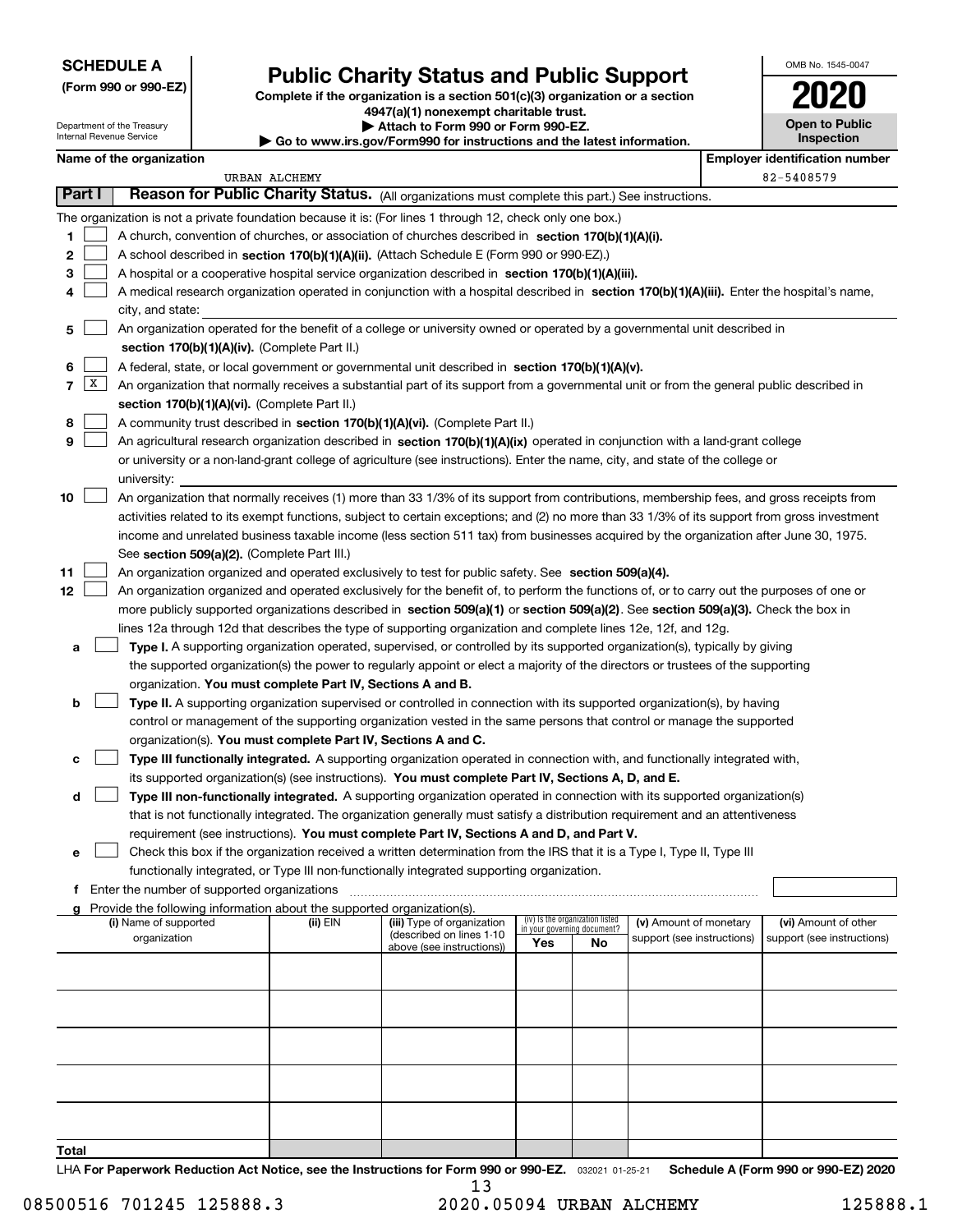|  | Schedule A (Form 990 or 990-EZ) 2020 | ALCHEMY<br>URBAN | 5408579<br>$82 -$ | Page |  |
|--|--------------------------------------|------------------|-------------------|------|--|
|--|--------------------------------------|------------------|-------------------|------|--|

 $82 - 5408579$ 

**2**

(Complete only if you checked the box on line 5, 7, or 8 of Part I or if the organization failed to qualify under Part III. If the organization fails to qualify under the tests listed below, please complete Part III.) **Part II Support Schedule for Organizations Described in Sections 170(b)(1)(A)(iv) and 170(b)(1)(A)(vi)**

| <b>Section A. Public Support</b>                                                                                                               |          |            |            |            |                                       |                                      |
|------------------------------------------------------------------------------------------------------------------------------------------------|----------|------------|------------|------------|---------------------------------------|--------------------------------------|
| Calendar year (or fiscal year beginning in) $\blacktriangleright$                                                                              | (a) 2016 | (b) 2017   | $(c)$ 2018 | $(d)$ 2019 | (e) 2020                              | (f) Total                            |
| 1 Gifts, grants, contributions, and                                                                                                            |          |            |            |            |                                       |                                      |
| membership fees received. (Do not                                                                                                              |          |            |            |            |                                       |                                      |
| include any "unusual grants.")                                                                                                                 |          |            | 35,983.    | 8,776,504. | 15,751,035.                           | 24, 563, 522.                        |
| 2 Tax revenues levied for the organ-                                                                                                           |          |            |            |            |                                       |                                      |
| ization's benefit and either paid to                                                                                                           |          |            |            |            |                                       |                                      |
| or expended on its behalf                                                                                                                      |          |            |            |            |                                       |                                      |
| 3 The value of services or facilities                                                                                                          |          |            |            |            |                                       |                                      |
| furnished by a governmental unit to                                                                                                            |          |            |            |            |                                       |                                      |
| the organization without charge                                                                                                                |          |            |            |            |                                       |                                      |
| 4 Total. Add lines 1 through 3                                                                                                                 |          |            | 35,983.    | 8,776,504. | 15,751,035.                           | 24, 563, 522.                        |
| 5 The portion of total contributions                                                                                                           |          |            |            |            |                                       |                                      |
| by each person (other than a                                                                                                                   |          |            |            |            |                                       |                                      |
| governmental unit or publicly                                                                                                                  |          |            |            |            |                                       |                                      |
| supported organization) included                                                                                                               |          |            |            |            |                                       |                                      |
| on line 1 that exceeds 2% of the                                                                                                               |          |            |            |            |                                       |                                      |
| amount shown on line 11,                                                                                                                       |          |            |            |            |                                       |                                      |
| column (f)                                                                                                                                     |          |            |            |            |                                       |                                      |
| 6 Public support. Subtract line 5 from line 4.                                                                                                 |          |            |            |            |                                       | 24, 563, 522.                        |
| <b>Section B. Total Support</b>                                                                                                                |          |            |            |            |                                       |                                      |
| Calendar year (or fiscal year beginning in) $\blacktriangleright$                                                                              | (a) 2016 | $(b)$ 2017 | $(c)$ 2018 | $(d)$ 2019 | (e) 2020                              | (f) Total                            |
| 7 Amounts from line 4                                                                                                                          |          |            | 35,983.    | 8,776,504. | 15,751,035.                           | 24, 563, 522.                        |
| 8 Gross income from interest,                                                                                                                  |          |            |            |            |                                       |                                      |
| dividends, payments received on                                                                                                                |          |            |            |            |                                       |                                      |
| securities loans, rents, royalties,                                                                                                            |          |            |            |            |                                       |                                      |
| and income from similar sources                                                                                                                |          |            |            | 1,         | 360                                   | 361.                                 |
| 9 Net income from unrelated business                                                                                                           |          |            |            |            |                                       |                                      |
| activities, whether or not the                                                                                                                 |          |            |            |            |                                       |                                      |
| business is regularly carried on                                                                                                               |          |            |            |            |                                       |                                      |
| <b>10</b> Other income. Do not include gain                                                                                                    |          |            |            |            |                                       |                                      |
| or loss from the sale of capital                                                                                                               |          |            |            |            |                                       |                                      |
| assets (Explain in Part VI.) <b>Constant</b>                                                                                                   |          |            |            |            | 26,400.                               | 26,400.                              |
| 11 Total support. Add lines 7 through 10                                                                                                       |          |            |            |            |                                       | 24,590,283.                          |
| <b>12</b> Gross receipts from related activities, etc. (see instructions)                                                                      |          |            |            |            | 12                                    | 13, 417, 094.                        |
| 13 First 5 years. If the Form 990 is for the organization's first, second, third, fourth, or fifth tax year as a section 501(c)(3)             |          |            |            |            |                                       |                                      |
| organization, check this box and <b>stop here</b> www.communicalisation.communications are constructed and <b>stop here</b>                    |          |            |            |            |                                       | $\blacktriangleright$ $\overline{x}$ |
| <b>Section C. Computation of Public Support Percentage</b>                                                                                     |          |            |            |            |                                       |                                      |
| 14 Public support percentage for 2020 (line 6, column (f), divided by line 11, column (f) <i>mummumumum</i>                                    |          |            |            |            | 14                                    | %                                    |
|                                                                                                                                                |          |            |            |            | 15                                    | $\%$                                 |
| 16a 33 1/3% support test - 2020. If the organization did not check the box on line 13, and line 14 is 33 1/3% or more, check this box and      |          |            |            |            |                                       |                                      |
| stop here. The organization qualifies as a publicly supported organization                                                                     |          |            |            |            |                                       |                                      |
| b 33 1/3% support test - 2019. If the organization did not check a box on line 13 or 16a, and line 15 is 33 1/3% or more, check this box       |          |            |            |            |                                       |                                      |
| and stop here. The organization qualifies as a publicly supported organization                                                                 |          |            |            |            |                                       |                                      |
| 17a 10% -facts-and-circumstances test - 2020. If the organization did not check a box on line 13, 16a, or 16b, and line 14 is 10% or more,     |          |            |            |            |                                       |                                      |
| and if the organization meets the facts-and-circumstances test, check this box and stop here. Explain in Part VI how the organization          |          |            |            |            |                                       |                                      |
| meets the facts-and-circumstances test. The organization qualifies as a publicly supported organization                                        |          |            |            |            |                                       |                                      |
| <b>b 10% -facts-and-circumstances test - 2019.</b> If the organization did not check a box on line 13, 16a, 16b, or 17a, and line 15 is 10% or |          |            |            |            |                                       |                                      |
| more, and if the organization meets the facts-and-circumstances test, check this box and stop here. Explain in Part VI how the                 |          |            |            |            |                                       |                                      |
| organization meets the facts-and-circumstances test. The organization qualifies as a publicly supported organization                           |          |            |            |            |                                       |                                      |
| 18 Private foundation. If the organization did not check a box on line 13, 16a, 16b, 17a, or 17b, check this box and see instructions          |          |            |            |            |                                       |                                      |
|                                                                                                                                                |          |            |            |            | Cabadula A (Fauna 000 av 000 EZ) 0000 |                                      |

**Schedule A (Form 990 or 990-EZ) 2020**

032022 01-25-21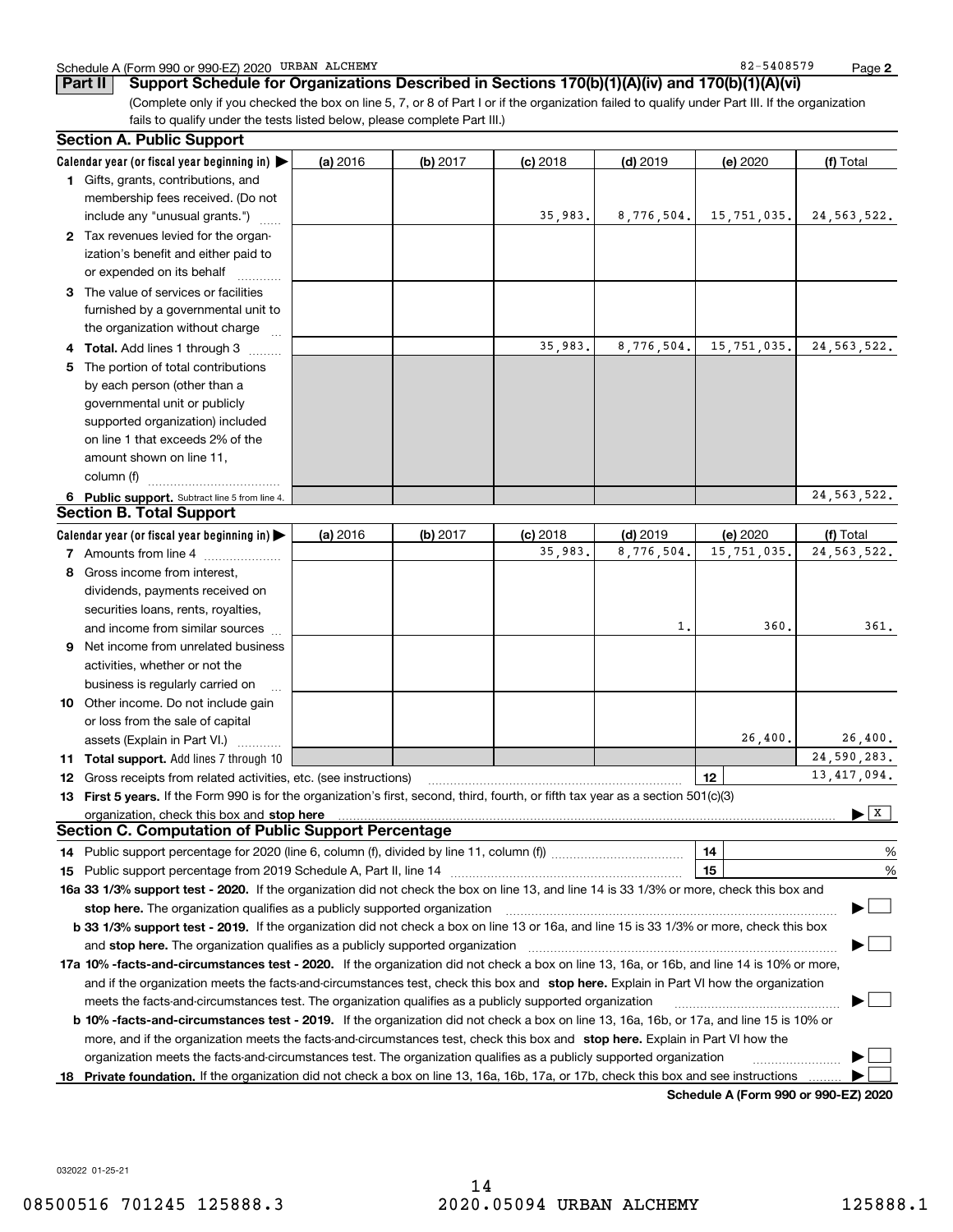### **Part III Support Schedule for Organizations Described in Section 509(a)(2)**

(Complete only if you checked the box on line 10 of Part I or if the organization failed to qualify under Part II. If the organization fails to qualify under the tests listed below, please complete Part II.)

|    | <b>Section A. Public Support</b>                                                                                                                                                                |          |          |            |            |          |                                      |
|----|-------------------------------------------------------------------------------------------------------------------------------------------------------------------------------------------------|----------|----------|------------|------------|----------|--------------------------------------|
|    | Calendar year (or fiscal year beginning in) $\blacktriangleright$                                                                                                                               | (a) 2016 | (b) 2017 | $(c)$ 2018 | $(d)$ 2019 | (e) 2020 | (f) Total                            |
|    | 1 Gifts, grants, contributions, and                                                                                                                                                             |          |          |            |            |          |                                      |
|    | membership fees received. (Do not                                                                                                                                                               |          |          |            |            |          |                                      |
|    | include any "unusual grants.")                                                                                                                                                                  |          |          |            |            |          |                                      |
|    | <b>2</b> Gross receipts from admissions,<br>merchandise sold or services per-<br>formed, or facilities furnished in<br>any activity that is related to the<br>organization's tax-exempt purpose |          |          |            |            |          |                                      |
|    | 3 Gross receipts from activities that<br>are not an unrelated trade or bus-                                                                                                                     |          |          |            |            |          |                                      |
|    | iness under section 513                                                                                                                                                                         |          |          |            |            |          |                                      |
|    | 4 Tax revenues levied for the organ-<br>ization's benefit and either paid to<br>or expended on its behalf<br>.                                                                                  |          |          |            |            |          |                                      |
|    | 5 The value of services or facilities<br>furnished by a governmental unit to<br>the organization without charge                                                                                 |          |          |            |            |          |                                      |
|    | <b>6 Total.</b> Add lines 1 through 5 $\dots$                                                                                                                                                   |          |          |            |            |          |                                      |
|    | 7a Amounts included on lines 1, 2, and<br>3 received from disqualified persons                                                                                                                  |          |          |            |            |          |                                      |
|    | <b>b</b> Amounts included on lines 2 and 3 received<br>from other than disqualified persons that<br>exceed the greater of \$5,000 or 1% of the<br>amount on line 13 for the year                |          |          |            |            |          |                                      |
|    | c Add lines 7a and 7b                                                                                                                                                                           |          |          |            |            |          |                                      |
|    | 8 Public support. (Subtract line 7c from line 6.)<br><b>Section B. Total Support</b>                                                                                                            |          |          |            |            |          |                                      |
|    | Calendar year (or fiscal year beginning in)                                                                                                                                                     |          | (b) 2017 |            | $(d)$ 2019 |          | (f) Total                            |
|    | 9 Amounts from line 6                                                                                                                                                                           | (a) 2016 |          | $(c)$ 2018 |            | (e) 2020 |                                      |
|    | 10a Gross income from interest,<br>dividends, payments received on<br>securities loans, rents, royalties,<br>and income from similar sources                                                    |          |          |            |            |          |                                      |
|    | <b>b</b> Unrelated business taxable income<br>(less section 511 taxes) from businesses<br>acquired after June 30, 1975 [10001]                                                                  |          |          |            |            |          |                                      |
|    | c Add lines 10a and 10b                                                                                                                                                                         |          |          |            |            |          |                                      |
|    | 11 Net income from unrelated business<br>activities not included in line 10b,<br>whether or not the business is<br>regularly carried on                                                         |          |          |            |            |          |                                      |
|    | <b>12</b> Other income. Do not include gain<br>or loss from the sale of capital<br>assets (Explain in Part VI.)                                                                                 |          |          |            |            |          |                                      |
|    | 13 Total support. (Add lines 9, 10c, 11, and 12.)                                                                                                                                               |          |          |            |            |          |                                      |
|    | 14 First 5 years. If the Form 990 is for the organization's first, second, third, fourth, or fifth tax year as a section 501(c)(3) organization,                                                |          |          |            |            |          |                                      |
|    |                                                                                                                                                                                                 |          |          |            |            |          |                                      |
|    | <b>Section C. Computation of Public Support Percentage</b>                                                                                                                                      |          |          |            |            |          |                                      |
|    | 15 Public support percentage for 2020 (line 8, column (f), divided by line 13, column (f))                                                                                                      |          |          |            |            | 15       | %                                    |
| 16 | Public support percentage from 2019 Schedule A, Part III, line 15<br><b>Section D. Computation of Investment Income Percentage</b>                                                              |          |          |            |            | 16       | %                                    |
|    | 17 Investment income percentage for 2020 (line 10c, column (f), divided by line 13, column (f))                                                                                                 |          |          |            |            | 17       | %                                    |
|    | 18 Investment income percentage from 2019 Schedule A, Part III, line 17                                                                                                                         |          |          |            |            | 18       | %                                    |
|    | 19a 33 1/3% support tests - 2020. If the organization did not check the box on line 14, and line 15 is more than 33 1/3%, and line 17 is not                                                    |          |          |            |            |          |                                      |
|    | more than 33 1/3%, check this box and stop here. The organization qualifies as a publicly supported organization                                                                                |          |          |            |            |          | $\sim$                               |
|    | b 33 1/3% support tests - 2019. If the organization did not check a box on line 14 or line 19a, and line 16 is more than 33 1/3%, and                                                           |          |          |            |            |          |                                      |
|    | line 18 is not more than 33 1/3%, check this box and stop here. The organization qualifies as a publicly supported organization                                                                 |          |          |            |            |          |                                      |
| 20 | Private foundation. If the organization did not check a box on line 14, 19a, or 19b, check this box and see instructions                                                                        |          |          |            |            |          |                                      |
|    | 032023 01-25-21                                                                                                                                                                                 |          |          |            |            |          | Schedule A (Form 990 or 990-EZ) 2020 |
|    |                                                                                                                                                                                                 |          | 15       |            |            |          |                                      |

08500516 701245 125888.3 2020.05094 URBAN ALCHEMY 125888.1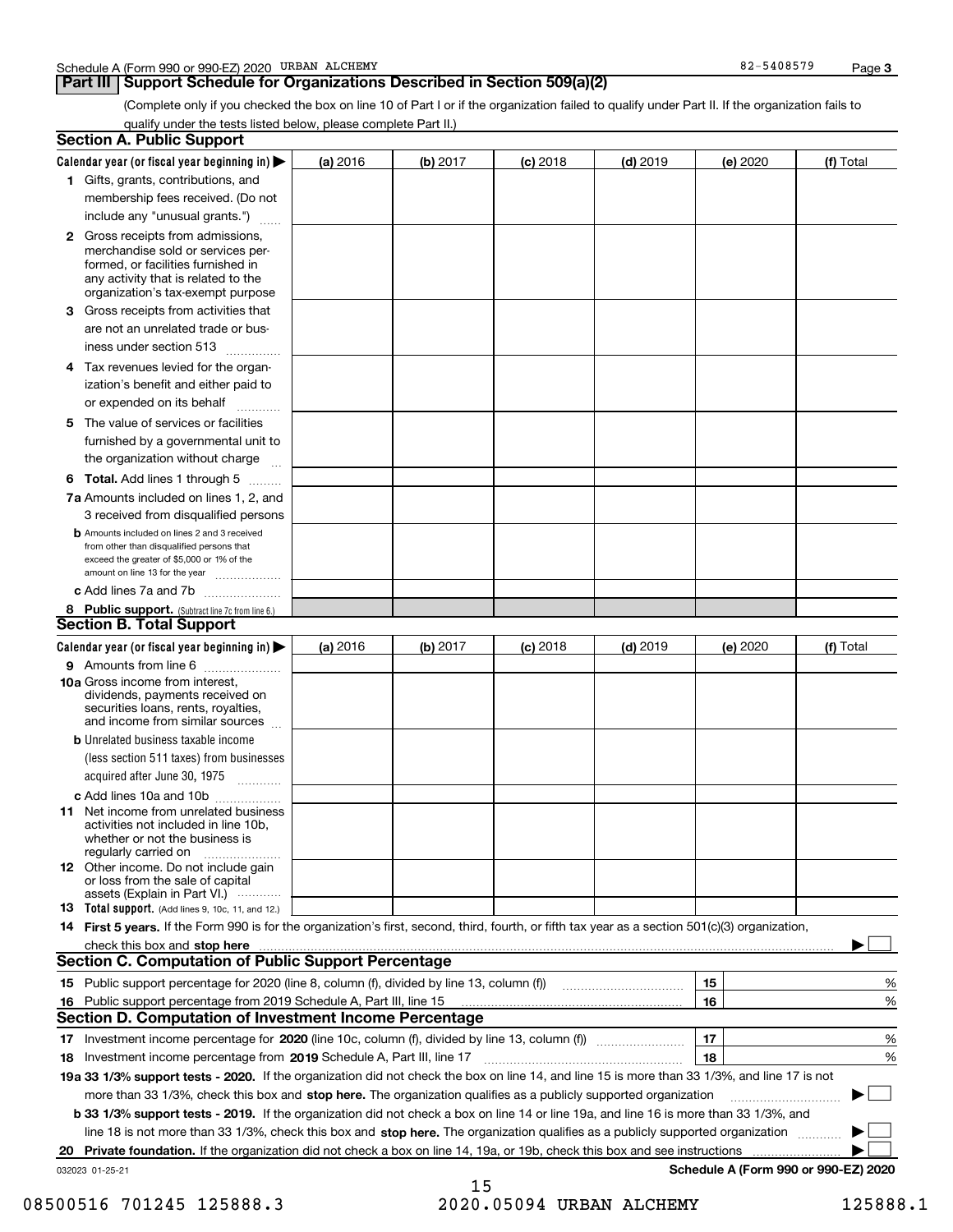**1**

**2**

**3a**

**3b**

**3c**

**4a**

**4b**

**4c**

**5a**

**5b5c**

**6**

**7**

**8**

**9a**

**9b**

**9c**

**10a**

**YesNo**

### **Part IV Supporting Organizations**

(Complete only if you checked a box in line 12 on Part I. If you checked box 12a, Part I, complete Sections A and B. If you checked box 12b, Part I, complete Sections A and C. If you checked box 12c, Part I, complete Sections A, D, and E. If you checked box 12d, Part I, complete Sections A and D, and complete Part V.)

### **Section A. All Supporting Organizations**

- **1** Are all of the organization's supported organizations listed by name in the organization's governing documents? If "No," describe in **Part VI** how the supported organizations are designated. If designated by *class or purpose, describe the designation. If historic and continuing relationship, explain.*
- **2** Did the organization have any supported organization that does not have an IRS determination of status under section 509(a)(1) or (2)? If "Yes," explain in Part VI how the organization determined that the supported *organization was described in section 509(a)(1) or (2).*
- **3a** Did the organization have a supported organization described in section 501(c)(4), (5), or (6)? If "Yes," answer *lines 3b and 3c below.*
- **b** Did the organization confirm that each supported organization qualified under section 501(c)(4), (5), or (6) and satisfied the public support tests under section 509(a)(2)? If "Yes," describe in **Part VI** when and how the *organization made the determination.*
- **c**Did the organization ensure that all support to such organizations was used exclusively for section 170(c)(2)(B) purposes? If "Yes," explain in **Part VI** what controls the organization put in place to ensure such use.
- **4a***If* Was any supported organization not organized in the United States ("foreign supported organization")? *"Yes," and if you checked box 12a or 12b in Part I, answer lines 4b and 4c below.*
- **b** Did the organization have ultimate control and discretion in deciding whether to make grants to the foreign supported organization? If "Yes," describe in **Part VI** how the organization had such control and discretion *despite being controlled or supervised by or in connection with its supported organizations.*
- **c** Did the organization support any foreign supported organization that does not have an IRS determination under sections 501(c)(3) and 509(a)(1) or (2)? If "Yes," explain in **Part VI** what controls the organization used *to ensure that all support to the foreign supported organization was used exclusively for section 170(c)(2)(B) purposes.*
- **5a** Did the organization add, substitute, or remove any supported organizations during the tax year? If "Yes," answer lines 5b and 5c below (if applicable). Also, provide detail in **Part VI,** including (i) the names and EIN *numbers of the supported organizations added, substituted, or removed; (ii) the reasons for each such action; (iii) the authority under the organization's organizing document authorizing such action; and (iv) how the action was accomplished (such as by amendment to the organizing document).*
- **b** Type I or Type II only. Was any added or substituted supported organization part of a class already designated in the organization's organizing document?
- **cSubstitutions only.**  Was the substitution the result of an event beyond the organization's control?
- **6** Did the organization provide support (whether in the form of grants or the provision of services or facilities) to **Part VI.** *If "Yes," provide detail in* support or benefit one or more of the filing organization's supported organizations? anyone other than (i) its supported organizations, (ii) individuals that are part of the charitable class benefited by one or more of its supported organizations, or (iii) other supporting organizations that also
- **7**Did the organization provide a grant, loan, compensation, or other similar payment to a substantial contributor *If "Yes," complete Part I of Schedule L (Form 990 or 990-EZ).* regard to a substantial contributor? (as defined in section 4958(c)(3)(C)), a family member of a substantial contributor, or a 35% controlled entity with
- **8** Did the organization make a loan to a disqualified person (as defined in section 4958) not described in line 7? *If "Yes," complete Part I of Schedule L (Form 990 or 990-EZ).*
- **9a** Was the organization controlled directly or indirectly at any time during the tax year by one or more in section 509(a)(1) or (2))? If "Yes," *provide detail in* <code>Part VI.</code> disqualified persons, as defined in section 4946 (other than foundation managers and organizations described
- **b**the supporting organization had an interest? If "Yes," provide detail in P**art VI**. Did one or more disqualified persons (as defined in line 9a) hold a controlling interest in any entity in which
- **c**Did a disqualified person (as defined in line 9a) have an ownership interest in, or derive any personal benefit from, assets in which the supporting organization also had an interest? If "Yes," provide detail in P**art VI.**
- **10a** Was the organization subject to the excess business holdings rules of section 4943 because of section supporting organizations)? If "Yes," answer line 10b below. 4943(f) (regarding certain Type II supporting organizations, and all Type III non-functionally integrated
- **b** Did the organization have any excess business holdings in the tax year? (Use Schedule C, Form 4720, to *determine whether the organization had excess business holdings.)*

032024 01-25-21

16 08500516 701245 125888.3 2020.05094 URBAN ALCHEMY 125888.1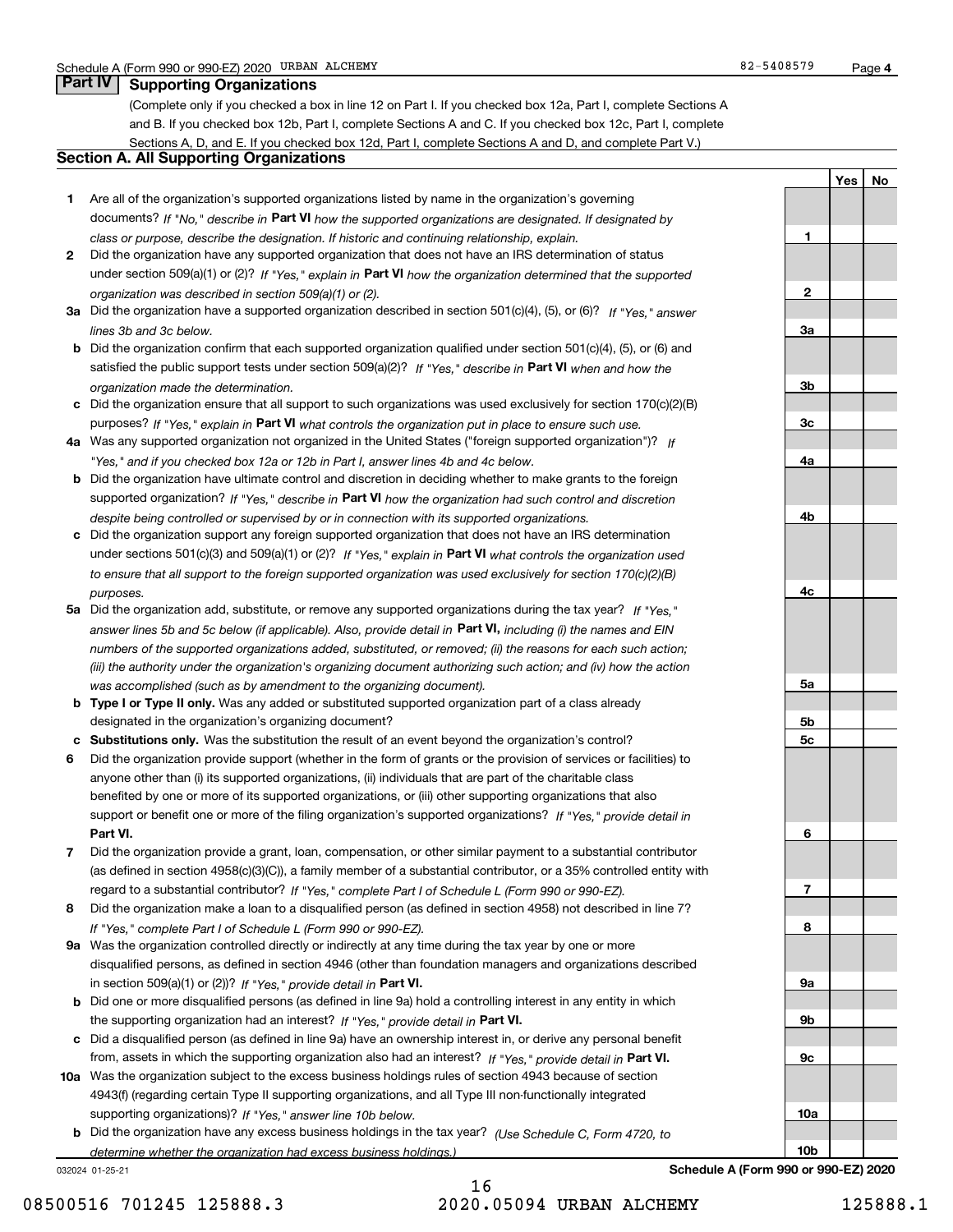|    |                                                                                                                                                                                                                                                                                                                                                                                                                                                                                                                                                                                                                                                      |                 | Yes | No |
|----|------------------------------------------------------------------------------------------------------------------------------------------------------------------------------------------------------------------------------------------------------------------------------------------------------------------------------------------------------------------------------------------------------------------------------------------------------------------------------------------------------------------------------------------------------------------------------------------------------------------------------------------------------|-----------------|-----|----|
| 11 | Has the organization accepted a gift or contribution from any of the following persons?                                                                                                                                                                                                                                                                                                                                                                                                                                                                                                                                                              |                 |     |    |
|    | a A person who directly or indirectly controls, either alone or together with persons described in lines 11b and                                                                                                                                                                                                                                                                                                                                                                                                                                                                                                                                     |                 |     |    |
|    | 11c below, the governing body of a supported organization?                                                                                                                                                                                                                                                                                                                                                                                                                                                                                                                                                                                           | 11a             |     |    |
|    | <b>b</b> A family member of a person described in line 11a above?                                                                                                                                                                                                                                                                                                                                                                                                                                                                                                                                                                                    | 11 <sub>b</sub> |     |    |
|    | c A 35% controlled entity of a person described in line 11a or 11b above? If "Yes" to line 11a, 11b, or 11c, provide                                                                                                                                                                                                                                                                                                                                                                                                                                                                                                                                 |                 |     |    |
|    | detail in Part VI.                                                                                                                                                                                                                                                                                                                                                                                                                                                                                                                                                                                                                                   | 11c             |     |    |
|    | <b>Section B. Type I Supporting Organizations</b>                                                                                                                                                                                                                                                                                                                                                                                                                                                                                                                                                                                                    |                 |     |    |
|    |                                                                                                                                                                                                                                                                                                                                                                                                                                                                                                                                                                                                                                                      |                 | Yes | No |
| 1  | Did the governing body, members of the governing body, officers acting in their official capacity, or membership of one or<br>more supported organizations have the power to regularly appoint or elect at least a majority of the organization's officers,<br>directors, or trustees at all times during the tax year? If "No," describe in Part VI how the supported organization(s)<br>effectively operated, supervised, or controlled the organization's activities. If the organization had more than one supported<br>organization, describe how the powers to appoint and/or remove officers, directors, or trustees were allocated among the | 1               |     |    |
| 2  | supported organizations and what conditions or restrictions, if any, applied to such powers during the tax year.<br>Did the organization operate for the benefit of any supported organization other than the supported                                                                                                                                                                                                                                                                                                                                                                                                                              |                 |     |    |
|    | organization(s) that operated, supervised, or controlled the supporting organization? If "Yes," explain in                                                                                                                                                                                                                                                                                                                                                                                                                                                                                                                                           |                 |     |    |
|    |                                                                                                                                                                                                                                                                                                                                                                                                                                                                                                                                                                                                                                                      |                 |     |    |
|    | Part VI how providing such benefit carried out the purposes of the supported organization(s) that operated,                                                                                                                                                                                                                                                                                                                                                                                                                                                                                                                                          | 2               |     |    |
|    | supervised, or controlled the supporting organization.<br><b>Section C. Type II Supporting Organizations</b>                                                                                                                                                                                                                                                                                                                                                                                                                                                                                                                                         |                 |     |    |
|    |                                                                                                                                                                                                                                                                                                                                                                                                                                                                                                                                                                                                                                                      |                 |     |    |
|    |                                                                                                                                                                                                                                                                                                                                                                                                                                                                                                                                                                                                                                                      |                 | Yes | No |
| 1  | Were a majority of the organization's directors or trustees during the tax year also a majority of the directors                                                                                                                                                                                                                                                                                                                                                                                                                                                                                                                                     |                 |     |    |
|    | or trustees of each of the organization's supported organization(s)? If "No," describe in Part VI how control                                                                                                                                                                                                                                                                                                                                                                                                                                                                                                                                        |                 |     |    |
|    | or management of the supporting organization was vested in the same persons that controlled or managed                                                                                                                                                                                                                                                                                                                                                                                                                                                                                                                                               |                 |     |    |
|    | the supported organization(s).<br><b>Section D. All Type III Supporting Organizations</b>                                                                                                                                                                                                                                                                                                                                                                                                                                                                                                                                                            | 1               |     |    |
|    |                                                                                                                                                                                                                                                                                                                                                                                                                                                                                                                                                                                                                                                      |                 |     |    |
|    |                                                                                                                                                                                                                                                                                                                                                                                                                                                                                                                                                                                                                                                      |                 | Yes | No |
| 1  | Did the organization provide to each of its supported organizations, by the last day of the fifth month of the                                                                                                                                                                                                                                                                                                                                                                                                                                                                                                                                       |                 |     |    |
|    | organization's tax year, (i) a written notice describing the type and amount of support provided during the prior tax                                                                                                                                                                                                                                                                                                                                                                                                                                                                                                                                |                 |     |    |
|    | year, (ii) a copy of the Form 990 that was most recently filed as of the date of notification, and (iii) copies of the                                                                                                                                                                                                                                                                                                                                                                                                                                                                                                                               |                 |     |    |
|    | organization's governing documents in effect on the date of notification, to the extent not previously provided?                                                                                                                                                                                                                                                                                                                                                                                                                                                                                                                                     | 1               |     |    |
| 2  | Were any of the organization's officers, directors, or trustees either (i) appointed or elected by the supported                                                                                                                                                                                                                                                                                                                                                                                                                                                                                                                                     |                 |     |    |
|    | organization(s) or (ii) serving on the governing body of a supported organization? If "No," explain in Part VI how                                                                                                                                                                                                                                                                                                                                                                                                                                                                                                                                   |                 |     |    |
| 3  | the organization maintained a close and continuous working relationship with the supported organization(s).<br>By reason of the relationship described in line 2, above, did the organization's supported organizations have a                                                                                                                                                                                                                                                                                                                                                                                                                       | 2               |     |    |
|    | significant voice in the organization's investment policies and in directing the use of the organization's                                                                                                                                                                                                                                                                                                                                                                                                                                                                                                                                           |                 |     |    |
|    | income or assets at all times during the tax year? If "Yes," describe in Part VI the role the organization's                                                                                                                                                                                                                                                                                                                                                                                                                                                                                                                                         |                 |     |    |
|    | supported organizations played in this regard.                                                                                                                                                                                                                                                                                                                                                                                                                                                                                                                                                                                                       | З               |     |    |
|    | Section E. Type III Functionally Integrated Supporting Organizations                                                                                                                                                                                                                                                                                                                                                                                                                                                                                                                                                                                 |                 |     |    |
| 1  | Check the box next to the method that the organization used to satisfy the Integral Part Test during the year (see instructions).                                                                                                                                                                                                                                                                                                                                                                                                                                                                                                                    |                 |     |    |
| a  | The organization satisfied the Activities Test. Complete line 2 below.                                                                                                                                                                                                                                                                                                                                                                                                                                                                                                                                                                               |                 |     |    |
| b  | The organization is the parent of each of its supported organizations. Complete line 3 below.                                                                                                                                                                                                                                                                                                                                                                                                                                                                                                                                                        |                 |     |    |
| c  | The organization supported a governmental entity. Describe in Part VI how you supported a governmental entity (see instructions)                                                                                                                                                                                                                                                                                                                                                                                                                                                                                                                     |                 |     |    |
| 2  | Activities Test. Answer lines 2a and 2b below.                                                                                                                                                                                                                                                                                                                                                                                                                                                                                                                                                                                                       |                 | Yes | No |
| а  | Did substantially all of the organization's activities during the tax year directly further the exempt purposes of                                                                                                                                                                                                                                                                                                                                                                                                                                                                                                                                   |                 |     |    |
|    | the supported organization(s) to which the organization was responsive? If "Yes," then in Part VI identify                                                                                                                                                                                                                                                                                                                                                                                                                                                                                                                                           |                 |     |    |
|    | those supported organizations and explain how these activities directly furthered their exempt purposes,                                                                                                                                                                                                                                                                                                                                                                                                                                                                                                                                             |                 |     |    |
|    | how the organization was responsive to those supported organizations, and how the organization determined                                                                                                                                                                                                                                                                                                                                                                                                                                                                                                                                            |                 |     |    |
|    | that these activities constituted substantially all of its activities.                                                                                                                                                                                                                                                                                                                                                                                                                                                                                                                                                                               | 2a              |     |    |
|    | <b>b</b> Did the activities described in line 2a, above, constitute activities that, but for the organization's involvement,                                                                                                                                                                                                                                                                                                                                                                                                                                                                                                                         |                 |     |    |
|    | one or more of the organization's supported organization(s) would have been engaged in? If "Yes," explain in                                                                                                                                                                                                                                                                                                                                                                                                                                                                                                                                         |                 |     |    |
|    | Part VI the reasons for the organization's position that its supported organization(s) would have engaged in                                                                                                                                                                                                                                                                                                                                                                                                                                                                                                                                         |                 |     |    |
|    | these activities but for the organization's involvement.                                                                                                                                                                                                                                                                                                                                                                                                                                                                                                                                                                                             | 2b              |     |    |

**3** Parent of Supported Organizations. Answer lines 3a and 3b below.

**a** Did the organization have the power to regularly appoint or elect a majority of the officers, directors, or trustees of each of the supported organizations? If "Yes" or "No" provide details in **Part VI.** 

**b** Did the organization exercise a substantial degree of direction over the policies, programs, and activities of each of its supported organizations? If "Yes," describe in Part VI the role played by the organization in this regard.

032025 01-25-21

**Schedule A (Form 990 or 990-EZ) 2020**

**3a**

**3b**

08500516 701245 125888.3 2020.05094 URBAN ALCHEMY 125888.1

17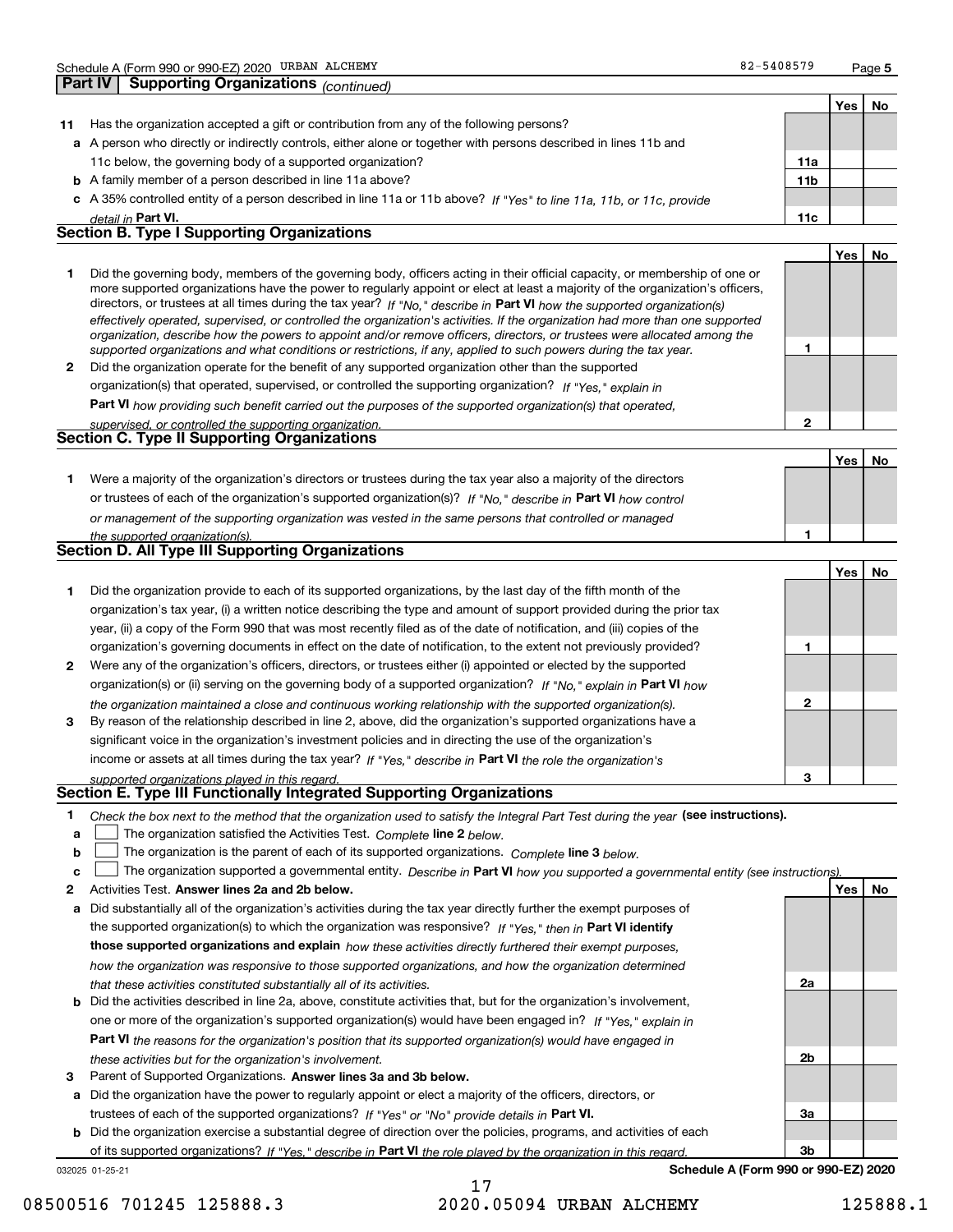| Schedule A | A (Form 990 or 990-EZ) 2020 | URBAN ALCHEMY | $-5408579$<br>$82 -$ | Page |  |
|------------|-----------------------------|---------------|----------------------|------|--|
|------------|-----------------------------|---------------|----------------------|------|--|

|              | <b>Part V</b><br>Type III Non-Functionally Integrated 509(a)(3) Supporting Organizations                                                       |                |                |                                |
|--------------|------------------------------------------------------------------------------------------------------------------------------------------------|----------------|----------------|--------------------------------|
| 1            | Check here if the organization satisfied the Integral Part Test as a qualifying trust on Nov. 20, 1970 (explain in Part VI). See instructions. |                |                |                                |
|              | All other Type III non-functionally integrated supporting organizations must complete Sections A through E.                                    |                |                |                                |
|              | Section A - Adjusted Net Income                                                                                                                |                | (A) Prior Year | (B) Current Year<br>(optional) |
| 1            | Net short-term capital gain                                                                                                                    | 1              |                |                                |
| 2            | Recoveries of prior-year distributions                                                                                                         | $\mathbf{2}$   |                |                                |
| 3            | Other gross income (see instructions)                                                                                                          | 3              |                |                                |
| 4            | Add lines 1 through 3.                                                                                                                         | 4              |                |                                |
| 5            | Depreciation and depletion                                                                                                                     | 5              |                |                                |
| 6            | Portion of operating expenses paid or incurred for production or                                                                               |                |                |                                |
|              | collection of gross income or for management, conservation, or                                                                                 |                |                |                                |
|              | maintenance of property held for production of income (see instructions)                                                                       | 6              |                |                                |
| 7            | Other expenses (see instructions)                                                                                                              | $\overline{7}$ |                |                                |
| 8            | <b>Adjusted Net Income</b> (subtract lines 5, 6, and 7 from line 4)                                                                            | 8              |                |                                |
|              | <b>Section B - Minimum Asset Amount</b>                                                                                                        |                | (A) Prior Year | (B) Current Year<br>(optional) |
| 1            | Aggregate fair market value of all non-exempt-use assets (see                                                                                  |                |                |                                |
|              | instructions for short tax year or assets held for part of year):                                                                              |                |                |                                |
|              | a Average monthly value of securities                                                                                                          | 1a             |                |                                |
|              | <b>b</b> Average monthly cash balances                                                                                                         | 1 <sub>b</sub> |                |                                |
|              | c Fair market value of other non-exempt-use assets                                                                                             | 1c             |                |                                |
|              | d Total (add lines 1a, 1b, and 1c)                                                                                                             | 1d             |                |                                |
|              | <b>e</b> Discount claimed for blockage or other factors                                                                                        |                |                |                                |
|              | (explain in detail in Part VI):                                                                                                                |                |                |                                |
| $\mathbf{2}$ | Acquisition indebtedness applicable to non-exempt-use assets                                                                                   | $\overline{2}$ |                |                                |
| 3            | Subtract line 2 from line 1d.                                                                                                                  | 3              |                |                                |
| 4            | Cash deemed held for exempt use. Enter 0.015 of line 3 (for greater amount,                                                                    |                |                |                                |
|              | see instructions).                                                                                                                             | 4              |                |                                |
| 5            | Net value of non-exempt-use assets (subtract line 4 from line 3)                                                                               | 5              |                |                                |
| 6            | Multiply line 5 by 0.035.                                                                                                                      | 6              |                |                                |
| 7            | Recoveries of prior-year distributions                                                                                                         | $\overline{7}$ |                |                                |
| 8            | Minimum Asset Amount (add line 7 to line 6)                                                                                                    | 8              |                |                                |
|              | <b>Section C - Distributable Amount</b>                                                                                                        |                |                | <b>Current Year</b>            |
| 1            | Adjusted net income for prior year (from Section A, line 8, column A)                                                                          | 1              |                |                                |
| 2            | Enter 0.85 of line 1.                                                                                                                          | $\overline{2}$ |                |                                |
| з            | Minimum asset amount for prior year (from Section B, line 8, column A)                                                                         | 3              |                |                                |
| 4            | Enter greater of line 2 or line 3.                                                                                                             | 4              |                |                                |
| 5            | Income tax imposed in prior year                                                                                                               | 5              |                |                                |
| 6            | <b>Distributable Amount.</b> Subtract line 5 from line 4, unless subject to                                                                    |                |                |                                |
|              | emergency temporary reduction (see instructions).                                                                                              | 6              |                |                                |

**7**Check here if the current year is the organization's first as a non-functionally integrated Type III supporting organization (see instructions).

**Schedule A (Form 990 or 990-EZ) 2020**

032026 01-25-21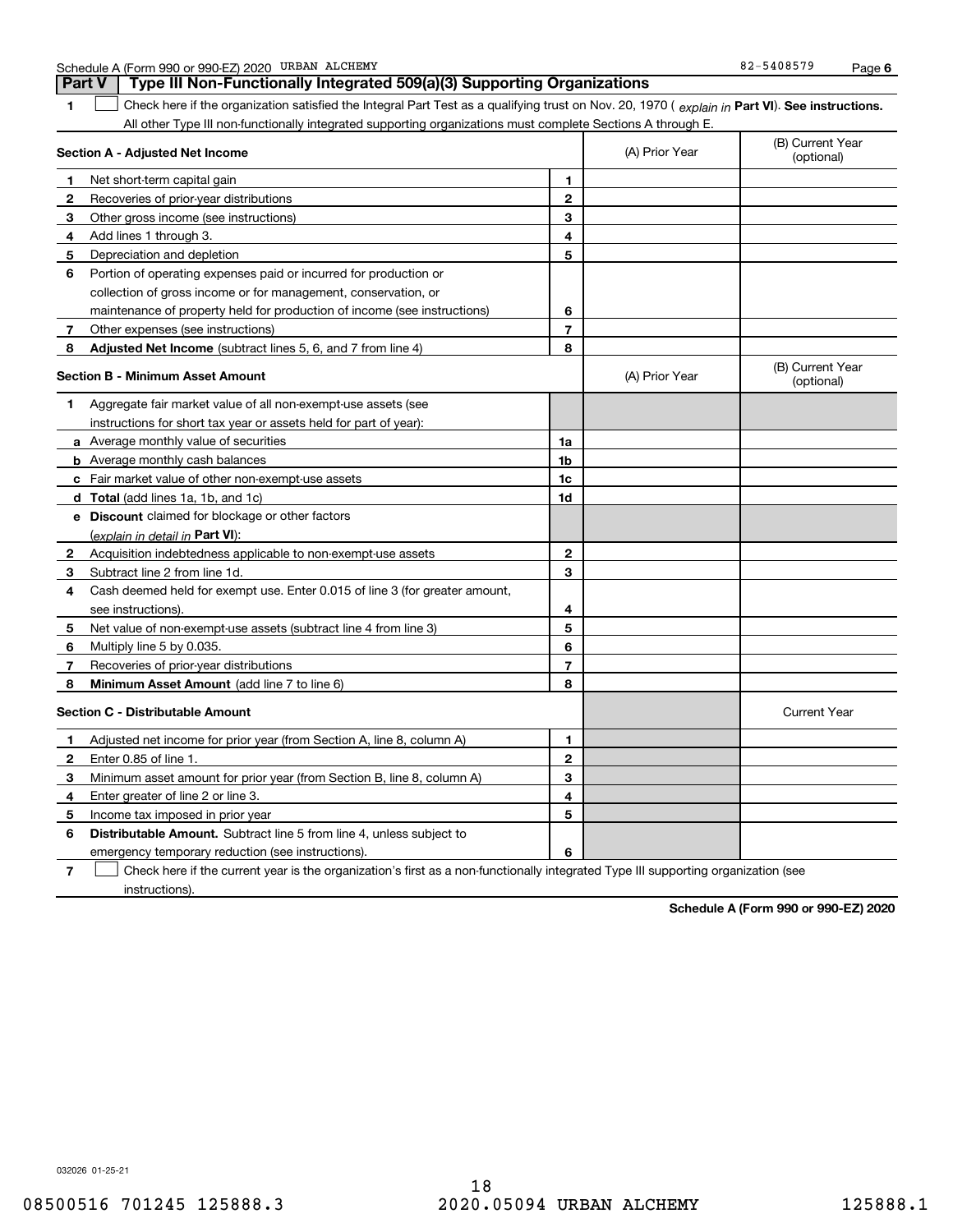|    | Type III Non-Functionally Integrated 509(a)(3) Supporting Organizations<br><b>Part V</b><br>(continued) |                                    |                                               |    |                                                  |  |
|----|---------------------------------------------------------------------------------------------------------|------------------------------------|-----------------------------------------------|----|--------------------------------------------------|--|
|    | <b>Section D - Distributions</b>                                                                        |                                    |                                               |    | <b>Current Year</b>                              |  |
| 1  | Amounts paid to supported organizations to accomplish exempt purposes                                   |                                    |                                               | 1  |                                                  |  |
| 2  | Amounts paid to perform activity that directly furthers exempt purposes of supported                    |                                    |                                               |    |                                                  |  |
|    | organizations, in excess of income from activity                                                        |                                    |                                               |    |                                                  |  |
| 3  | Administrative expenses paid to accomplish exempt purposes of supported organizations                   |                                    |                                               | 3  |                                                  |  |
| 4  | Amounts paid to acquire exempt-use assets                                                               |                                    |                                               | 4  |                                                  |  |
| 5  | Qualified set-aside amounts (prior IRS approval required - provide details in Part VI)                  |                                    |                                               | 5  |                                                  |  |
| 6  | Other distributions ( <i>describe in</i> Part VI). See instructions.                                    |                                    |                                               | 6  |                                                  |  |
| 7  | Total annual distributions. Add lines 1 through 6.                                                      |                                    |                                               | 7  |                                                  |  |
| 8  | Distributions to attentive supported organizations to which the organization is responsive              |                                    |                                               |    |                                                  |  |
|    | (provide details in Part VI). See instructions.                                                         |                                    |                                               | 8  |                                                  |  |
| 9  | Distributable amount for 2020 from Section C, line 6                                                    |                                    |                                               | 9  |                                                  |  |
| 10 | Line 8 amount divided by line 9 amount                                                                  |                                    |                                               | 10 |                                                  |  |
|    | <b>Section E - Distribution Allocations</b> (see instructions)                                          | (i)<br><b>Excess Distributions</b> | (ii)<br><b>Underdistributions</b><br>Pre-2020 |    | (iii)<br><b>Distributable</b><br>Amount for 2020 |  |
| 1  | Distributable amount for 2020 from Section C, line 6                                                    |                                    |                                               |    |                                                  |  |
| 2  | Underdistributions, if any, for years prior to 2020 (reason-                                            |                                    |                                               |    |                                                  |  |
|    | able cause required - explain in Part VI). See instructions.                                            |                                    |                                               |    |                                                  |  |
| 3  | Excess distributions carryover, if any, to 2020                                                         |                                    |                                               |    |                                                  |  |
|    | a From 2015                                                                                             |                                    |                                               |    |                                                  |  |
|    | <b>b</b> From 2016                                                                                      |                                    |                                               |    |                                                  |  |
|    | $c$ From 2017                                                                                           |                                    |                                               |    |                                                  |  |
|    | d From 2018                                                                                             |                                    |                                               |    |                                                  |  |
|    | e From 2019                                                                                             |                                    |                                               |    |                                                  |  |
|    | f Total of lines 3a through 3e                                                                          |                                    |                                               |    |                                                  |  |
|    | g Applied to underdistributions of prior years                                                          |                                    |                                               |    |                                                  |  |
|    | <b>h</b> Applied to 2020 distributable amount                                                           |                                    |                                               |    |                                                  |  |
|    | Carryover from 2015 not applied (see instructions)                                                      |                                    |                                               |    |                                                  |  |
|    | Remainder. Subtract lines 3g, 3h, and 3i from line 3f.                                                  |                                    |                                               |    |                                                  |  |
| 4  | Distributions for 2020 from Section D,                                                                  |                                    |                                               |    |                                                  |  |
|    | line $7:$                                                                                               |                                    |                                               |    |                                                  |  |
|    | a Applied to underdistributions of prior years                                                          |                                    |                                               |    |                                                  |  |
|    | <b>b</b> Applied to 2020 distributable amount                                                           |                                    |                                               |    |                                                  |  |
|    | c Remainder. Subtract lines 4a and 4b from line 4.                                                      |                                    |                                               |    |                                                  |  |
| 5. | Remaining underdistributions for years prior to 2020, if                                                |                                    |                                               |    |                                                  |  |
|    | any. Subtract lines 3g and 4a from line 2. For result greater                                           |                                    |                                               |    |                                                  |  |
|    | than zero, explain in Part VI. See instructions.                                                        |                                    |                                               |    |                                                  |  |
| 6  | Remaining underdistributions for 2020. Subtract lines 3h                                                |                                    |                                               |    |                                                  |  |
|    | and 4b from line 1. For result greater than zero, explain in                                            |                                    |                                               |    |                                                  |  |
|    | Part VI. See instructions.                                                                              |                                    |                                               |    |                                                  |  |
| 7  | Excess distributions carryover to 2021. Add lines 3j                                                    |                                    |                                               |    |                                                  |  |
|    | and 4c.                                                                                                 |                                    |                                               |    |                                                  |  |
| 8  | Breakdown of line 7:                                                                                    |                                    |                                               |    |                                                  |  |
|    | a Excess from 2016                                                                                      |                                    |                                               |    |                                                  |  |
|    | <b>b</b> Excess from 2017                                                                               |                                    |                                               |    |                                                  |  |
|    | c Excess from 2018                                                                                      |                                    |                                               |    |                                                  |  |
|    | d Excess from 2019                                                                                      |                                    |                                               |    |                                                  |  |
|    | e Excess from 2020                                                                                      |                                    |                                               |    |                                                  |  |

**Schedule A (Form 990 or 990-EZ) 2020**

032027 01-25-21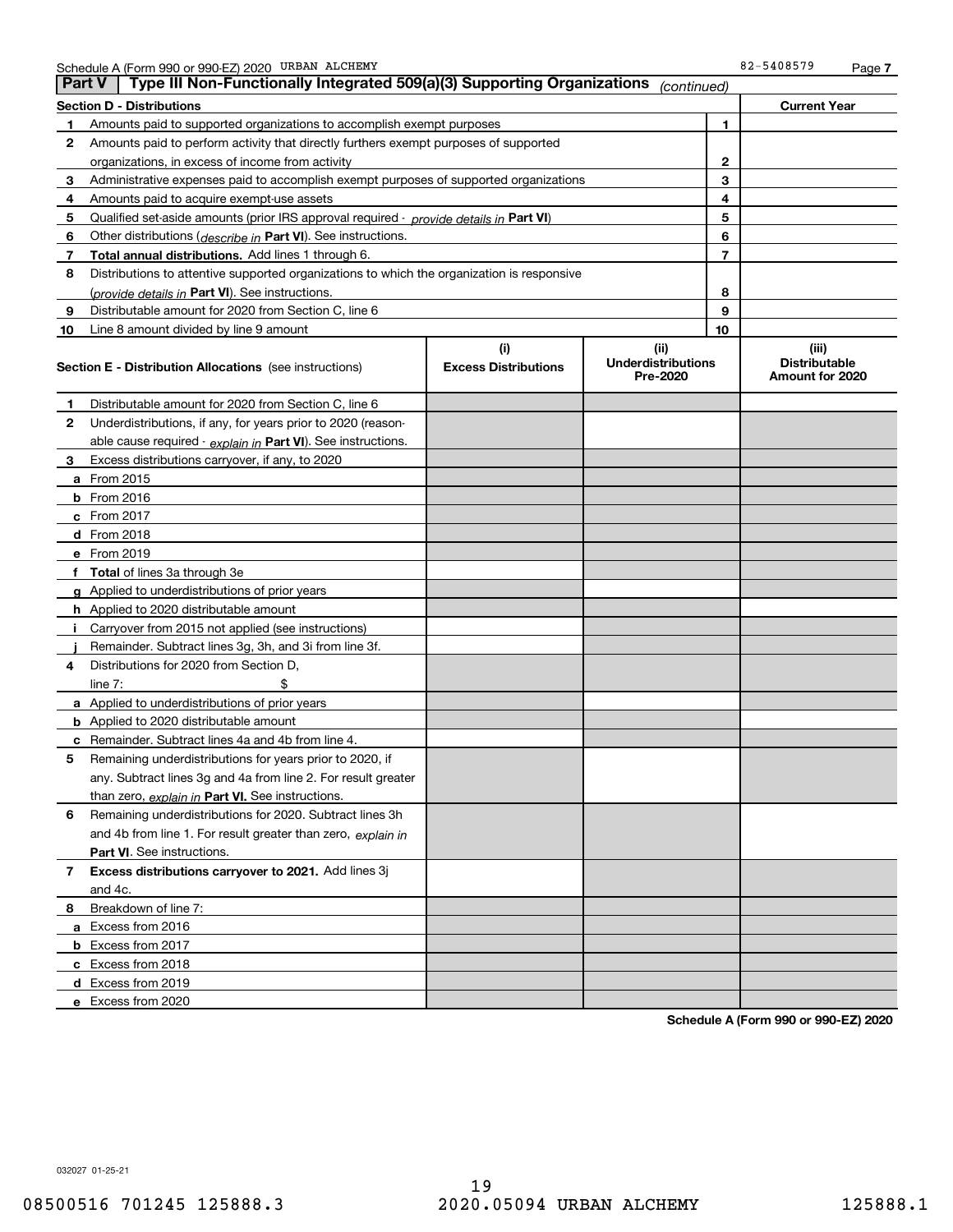Part VI | Supplemental Information. Provide the explanations required by Part II, line 10; Part II, line 17a or 17b; Part III, line 12; Part IV, Section A, lines 1, 2, 3b, 3c, 4b, 4c, 5a, 6, 9a, 9b, 9c, 11a, 11b, and 11c; Part IV, Section B, lines 1 and 2; Part IV, Section C, line 1; Part IV, Section D, lines 2 and 3; Part IV, Section E, lines 1c, 2a, 2b, 3a, and 3b; Part V, line 1; Part V, Section B, line 1e; Part V, Section D, lines 5, 6, and 8; and Part V, Section E, lines 2, 5, and 6. Also complete this part for any additional information. (See instructions.)

SCHEDULE A, PART II, LINE 10, EXPLANATION FOR OTHER INCOME:

### INSURANCE REFUND

2020 AMOUNT: \$ 26,400.

032028 01-25-21

**Schedule A (Form 990 or 990-EZ) 2020**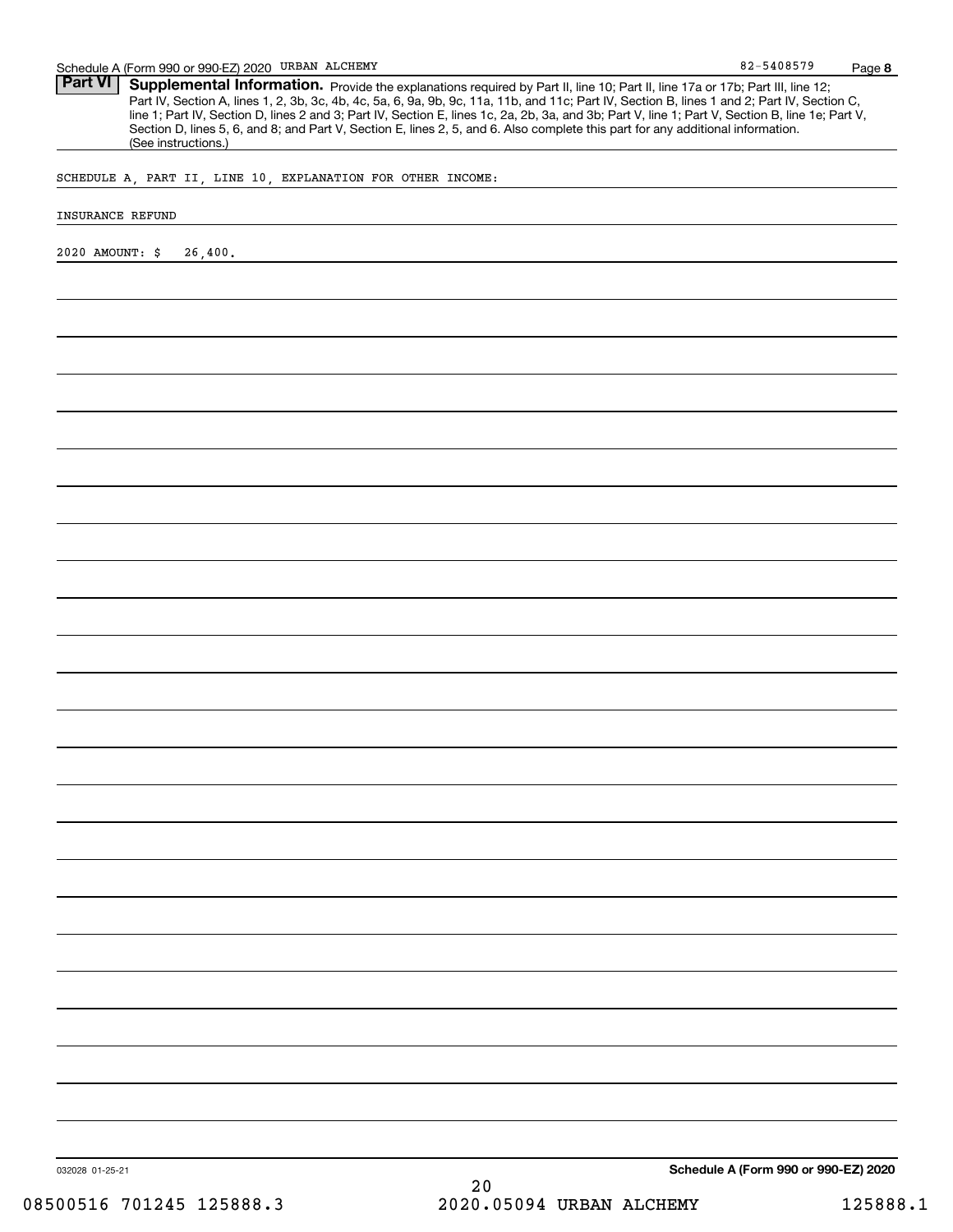Department of the Treasury Internal Revenue Service **(Form 990, 990-EZ, or 990-PF)**

Name of the organization

# **Schedule B Schedule of Contributors**

**| Attach to Form 990, Form 990-EZ, or Form 990-PF. | Go to www.irs.gov/Form990 for the latest information.** OMB No. 1545-0047

# **2020**

**Employer identification number**

| <b>Organization type</b> (check one): |  |
|---------------------------------------|--|
|---------------------------------------|--|

| Filers of:         | Section:                                                                    |
|--------------------|-----------------------------------------------------------------------------|
| Form 990 or 990-EZ | X  <br>$501(c)$ $(3)$ (enter number) organization                           |
|                    | $4947(a)(1)$ nonexempt charitable trust not treated as a private foundation |
|                    | 527 political organization                                                  |
| Form 990-PF        | 501(c)(3) exempt private foundation                                         |
|                    | 4947(a)(1) nonexempt charitable trust treated as a private foundation       |
|                    | 501(c)(3) taxable private foundation                                        |

Check if your organization is covered by the **General Rule** or a **Special Rule. Note:**  Only a section 501(c)(7), (8), or (10) organization can check boxes for both the General Rule and a Special Rule. See instructions.

### **General Rule**

 $\overline{X}$  For an organization filing Form 990, 990-EZ, or 990-PF that received, during the year, contributions totaling \$5,000 or more (in money or property) from any one contributor. Complete Parts I and II. See instructions for determining a contributor's total contributions.

### **Special Rules**

| For an organization described in section 501(c)(3) filing Form 990 or 990-EZ that met the 33 1/3% support test of the regulations under               |
|-------------------------------------------------------------------------------------------------------------------------------------------------------|
| sections 509(a)(1) and 170(b)(1)(A)(vi), that checked Schedule A (Form 990 or 990-EZ), Part II, line 13, 16a, or 16b, and that received from          |
| any one contributor, during the year, total contributions of the greater of (1) \$5,000; or (2) 2% of the amount on (i) Form 990, Part VIII, line 1h; |
| or (ii) Form 990-EZ, line 1. Complete Parts I and II.                                                                                                 |

For an organization described in section 501(c)(7), (8), or (10) filing Form 990 or 990-EZ that received from any one contributor, during the year, total contributions of more than \$1,000 exclusively for religious, charitable, scientific, literary, or educational purposes, or for the prevention of cruelty to children or animals. Complete Parts I (entering "N/A" in column (b) instead of the contributor name and address), II, and III.  $\mathcal{L}^{\text{max}}$ 

purpose. Don't complete any of the parts unless the **General Rule** applies to this organization because it received *nonexclusively* year, contributions <sub>exclusively</sub> for religious, charitable, etc., purposes, but no such contributions totaled more than \$1,000. If this box is checked, enter here the total contributions that were received during the year for an  $\;$ exclusively religious, charitable, etc., For an organization described in section 501(c)(7), (8), or (10) filing Form 990 or 990-EZ that received from any one contributor, during the religious, charitable, etc., contributions totaling \$5,000 or more during the year  $\Box$ — $\Box$  =  $\Box$  $\mathcal{L}^{\text{max}}$ 

**Caution:**  An organization that isn't covered by the General Rule and/or the Special Rules doesn't file Schedule B (Form 990, 990-EZ, or 990-PF),  **must** but it answer "No" on Part IV, line 2, of its Form 990; or check the box on line H of its Form 990-EZ or on its Form 990-PF, Part I, line 2, to certify that it doesn't meet the filing requirements of Schedule B (Form 990, 990-EZ, or 990-PF).

**For Paperwork Reduction Act Notice, see the instructions for Form 990, 990-EZ, or 990-PF. Schedule B (Form 990, 990-EZ, or 990-PF) (2020)** LHA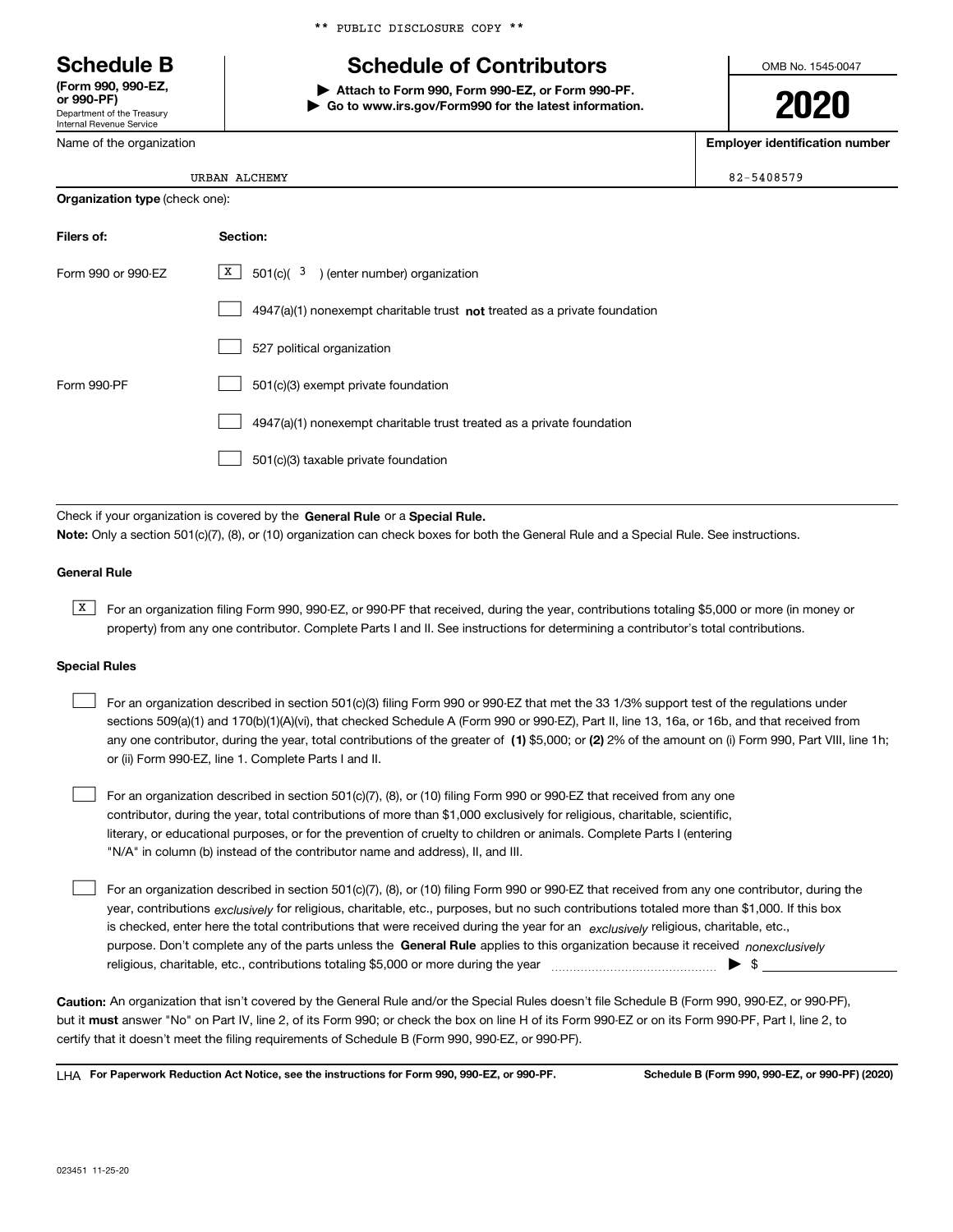| Schedule B (Form 990, 990-EZ, or 990-PF) (2020)<br>Page |  |
|---------------------------------------------------------|--|
|---------------------------------------------------------|--|

URBAN ALCHEMY

| 82-5408579 |  |  |  |
|------------|--|--|--|

|               | Schedule B (Form 990, 990-EZ, or 990-PF) (2020)                                                       |                                   | Page 2                                                                                |
|---------------|-------------------------------------------------------------------------------------------------------|-----------------------------------|---------------------------------------------------------------------------------------|
|               | Name of organization                                                                                  |                                   | <b>Employer identification number</b>                                                 |
| URBAN ALCHEMY |                                                                                                       |                                   | 82-5408579                                                                            |
| Part I        | <b>Contributors</b> (see instructions). Use duplicate copies of Part I if additional space is needed. |                                   |                                                                                       |
| (a)<br>No.    | (b)<br>Name, address, and ZIP + 4                                                                     | (c)<br><b>Total contributions</b> | (d)<br>Type of contribution                                                           |
| $\mathbf{1}$  |                                                                                                       | 8,990,315.<br>\$                  | X<br>Person<br>Payroll<br>Noncash<br>(Complete Part II for<br>noncash contributions.) |
| (a)<br>No.    | (b)<br>Name, address, and ZIP + 4                                                                     | (c)<br><b>Total contributions</b> | (d)<br>Type of contribution                                                           |
| 2             |                                                                                                       | 2,528,639.<br>\$                  | X<br>Person<br>Payroll<br>Noncash<br>(Complete Part II for<br>noncash contributions.) |
| (a)<br>No.    | (b)<br>Name, address, and ZIP + 4                                                                     | (c)<br><b>Total contributions</b> | (d)<br>Type of contribution                                                           |
| 3             |                                                                                                       | 2,106,039.<br>\$                  | X<br>Person<br>Payroll<br>Noncash<br>(Complete Part II for<br>noncash contributions.) |
| (a)<br>No.    | (b)<br>Name, address, and ZIP + 4                                                                     | (c)<br><b>Total contributions</b> | (d)<br>Type of contribution                                                           |
| 4             |                                                                                                       | 510,000.<br>\$                    | х<br>Person<br>Payroll<br>Noncash<br>(Complete Part II for<br>noncash contributions.) |
| (a)<br>No.    | (b)<br>Name, address, and ZIP + 4                                                                     | (c)<br><b>Total contributions</b> | (d)<br>Type of contribution                                                           |
| 5             |                                                                                                       | 350,000.<br>\$                    | Х<br>Person<br>Payroll<br>Noncash<br>(Complete Part II for<br>noncash contributions.) |
| (a)<br>No.    | (b)<br>Name, address, and ZIP + 4                                                                     | (c)<br><b>Total contributions</b> | (d)<br>Type of contribution                                                           |
| 6             |                                                                                                       | 350,000.<br>\$                    | Х<br>Person<br>Payroll<br>Noncash<br>(Complete Part II for<br>noncash contributions.) |

023452 11-25-20 **Schedule B (Form 990, 990-EZ, or 990-PF) (2020)**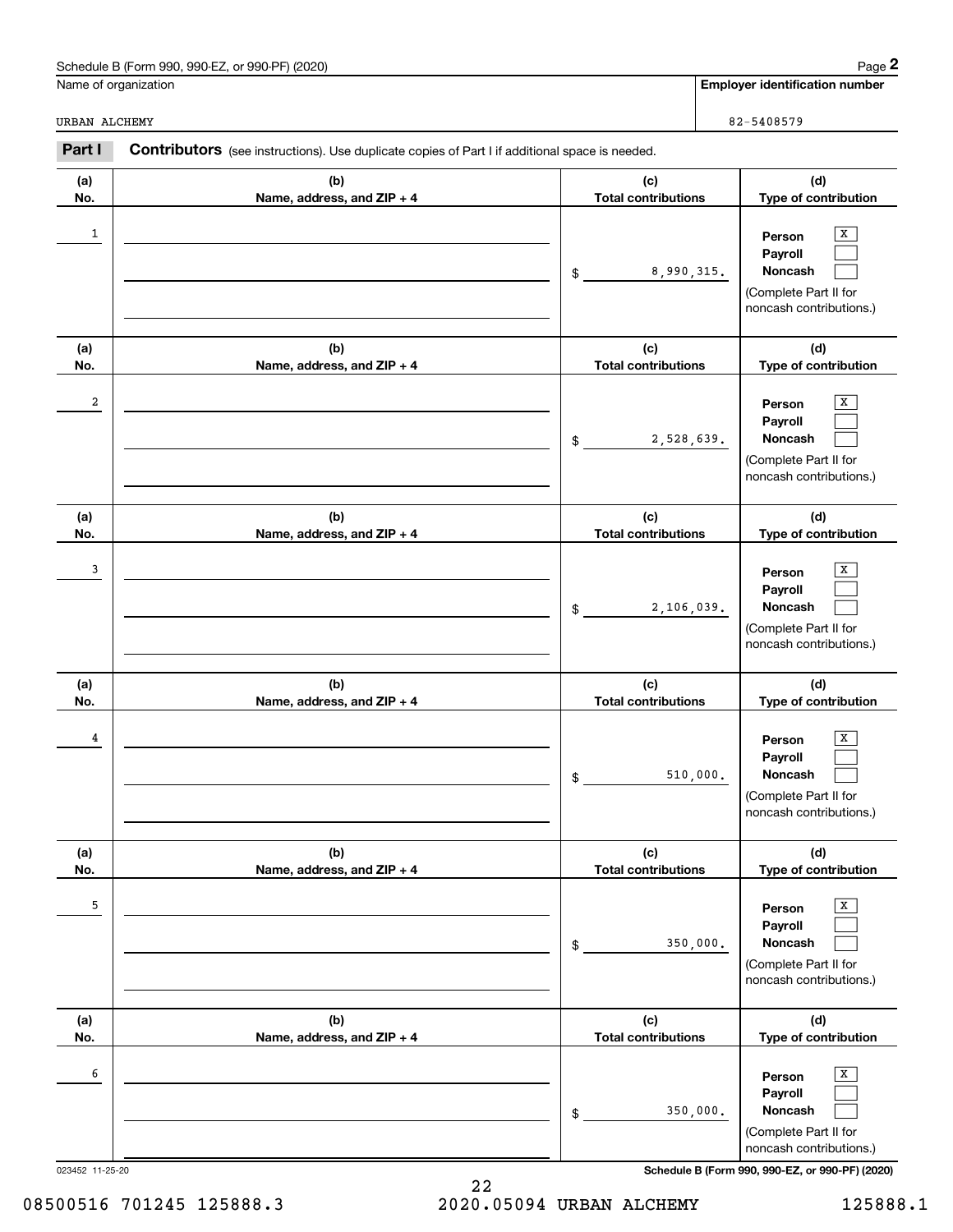| Schedule B (Form 990, 990-EZ, or 990-PF) (2020) | Page |
|-------------------------------------------------|------|
|-------------------------------------------------|------|

|                 | Schedule B (Form 990, 990-EZ, or 990-PF) (2020)                                                |                                   |          | Page 2                                                                                |
|-----------------|------------------------------------------------------------------------------------------------|-----------------------------------|----------|---------------------------------------------------------------------------------------|
|                 | Name of organization                                                                           |                                   |          | <b>Employer identification number</b>                                                 |
| URBAN ALCHEMY   |                                                                                                |                                   |          | 82-5408579                                                                            |
| Part I          | Contributors (see instructions). Use duplicate copies of Part I if additional space is needed. |                                   |          |                                                                                       |
| (a)<br>No.      | (b)<br>Name, address, and ZIP + 4                                                              | (c)<br><b>Total contributions</b> |          | (d)<br>Type of contribution                                                           |
| $7\phantom{.0}$ |                                                                                                | \$                                | 305,502. | х<br>Person<br>Payroll<br>Noncash<br>(Complete Part II for<br>noncash contributions.) |
| (a)<br>No.      | (b)<br>Name, address, and ZIP + 4                                                              | (c)<br><b>Total contributions</b> |          | (d)<br>Type of contribution                                                           |
| 8               |                                                                                                | \$                                | 284,497. | Х<br>Person<br>Payroll<br>Noncash<br>(Complete Part II for<br>noncash contributions.) |
| (a)<br>No.      | (b)<br>Name, address, and ZIP + 4                                                              | (c)<br><b>Total contributions</b> |          | (d)<br>Type of contribution                                                           |
| 9               |                                                                                                | \$                                | 85,000.  | х<br>Person<br>Payroll<br>Noncash<br>(Complete Part II for<br>noncash contributions.) |
| (a)<br>No.      | (b)<br>Name, address, and ZIP + 4                                                              | (c)<br><b>Total contributions</b> |          | (d)<br>Type of contribution                                                           |
| 10              |                                                                                                | \$                                | 83,028.  | х<br>Person<br>Payroll<br>Noncash<br>(Complete Part II for<br>noncash contributions.) |
| (a)<br>No.      | (b)<br>Name, address, and ZIP + 4                                                              | (c)<br><b>Total contributions</b> |          | (d)<br>Type of contribution                                                           |
| 11              |                                                                                                | \$                                | 47,573.  | X<br>Person<br>Payroll<br>Noncash<br>(Complete Part II for<br>noncash contributions.) |
| (a)<br>No.      | (b)<br>Name, address, and ZIP + 4                                                              | (c)<br><b>Total contributions</b> |          | (d)<br>Type of contribution                                                           |
| 12              |                                                                                                | \$                                | 38,219.  | X<br>Person<br>Payroll<br>Noncash<br>(Complete Part II for<br>noncash contributions.) |

023452 11-25-20 **Schedule B (Form 990, 990-EZ, or 990-PF) (2020)**

23 08500516 701245 125888.3 2020.05094 URBAN ALCHEMY 125888.1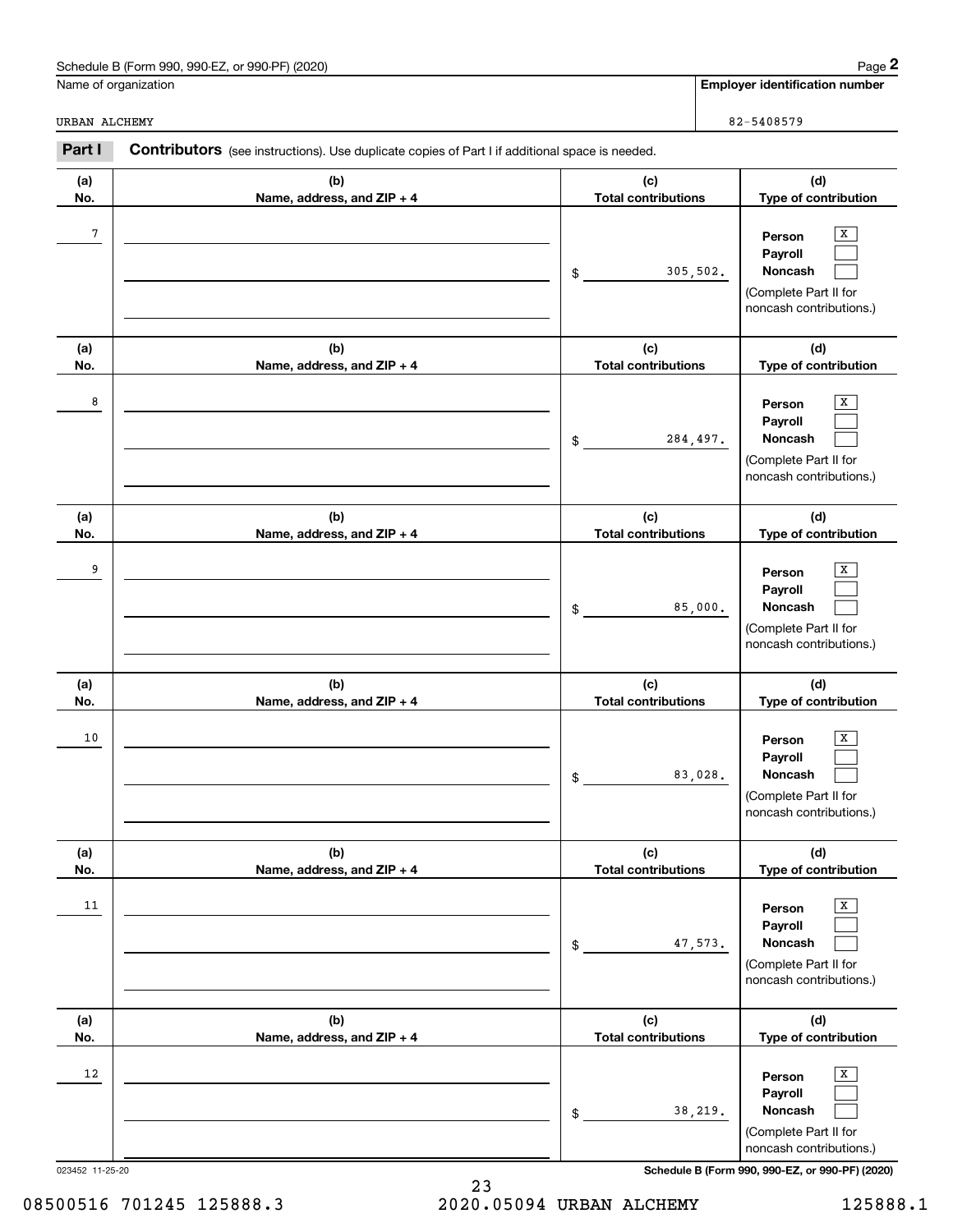| or 990-PF) (2020)<br>990-EZ<br>Schedule B (Form 990. | Page |
|------------------------------------------------------|------|
|------------------------------------------------------|------|

|               | Schedule B (Form 990, 990-EZ, or 990-PF) (2020)                                                       |                                   | Page 2                                                                                |
|---------------|-------------------------------------------------------------------------------------------------------|-----------------------------------|---------------------------------------------------------------------------------------|
|               | Name of organization                                                                                  |                                   | <b>Employer identification number</b>                                                 |
| URBAN ALCHEMY |                                                                                                       |                                   | 82-5408579                                                                            |
| Part I        | <b>Contributors</b> (see instructions). Use duplicate copies of Part I if additional space is needed. |                                   |                                                                                       |
| (a)<br>No.    | (b)<br>Name, address, and ZIP + 4                                                                     | (c)<br><b>Total contributions</b> | (d)<br>Type of contribution                                                           |
| 13            |                                                                                                       | 36,532.<br>\$                     | X<br>Person<br>Payroll<br>Noncash<br>(Complete Part II for<br>noncash contributions.) |
| (a)<br>No.    | (b)<br>Name, address, and ZIP + 4                                                                     | (c)<br><b>Total contributions</b> | (d)<br>Type of contribution                                                           |
| 14            |                                                                                                       | 10,000.<br>\$                     | X<br>Person<br>Payroll<br>Noncash<br>(Complete Part II for<br>noncash contributions.) |
| (a)<br>No.    | (b)<br>Name, address, and ZIP + 4                                                                     | (c)<br><b>Total contributions</b> | (d)<br>Type of contribution                                                           |
| 15            |                                                                                                       | 7,500.<br>\$                      | X<br>Person<br>Payroll<br>Noncash<br>(Complete Part II for<br>noncash contributions.) |
| (a)<br>No.    | (b)<br>Name, address, and ZIP + 4                                                                     | (c)<br><b>Total contributions</b> | (d)<br>Type of contribution                                                           |
|               |                                                                                                       | \$                                | Person<br>Payroll<br>Noncash<br>(Complete Part II for<br>noncash contributions.)      |
| (a)<br>No.    | (b)<br>Name, address, and ZIP + 4                                                                     | (c)<br><b>Total contributions</b> | (d)<br>Type of contribution                                                           |
|               |                                                                                                       | \$                                | Person<br>Payroll<br>Noncash<br>(Complete Part II for<br>noncash contributions.)      |
| (a)<br>No.    | (b)<br>Name, address, and ZIP + 4                                                                     | (c)<br><b>Total contributions</b> | (d)<br>Type of contribution                                                           |
|               |                                                                                                       | \$                                | Person<br>Payroll<br>Noncash<br>(Complete Part II for<br>noncash contributions.)      |

023452 11-25-20 **Schedule B (Form 990, 990-EZ, or 990-PF) (2020)**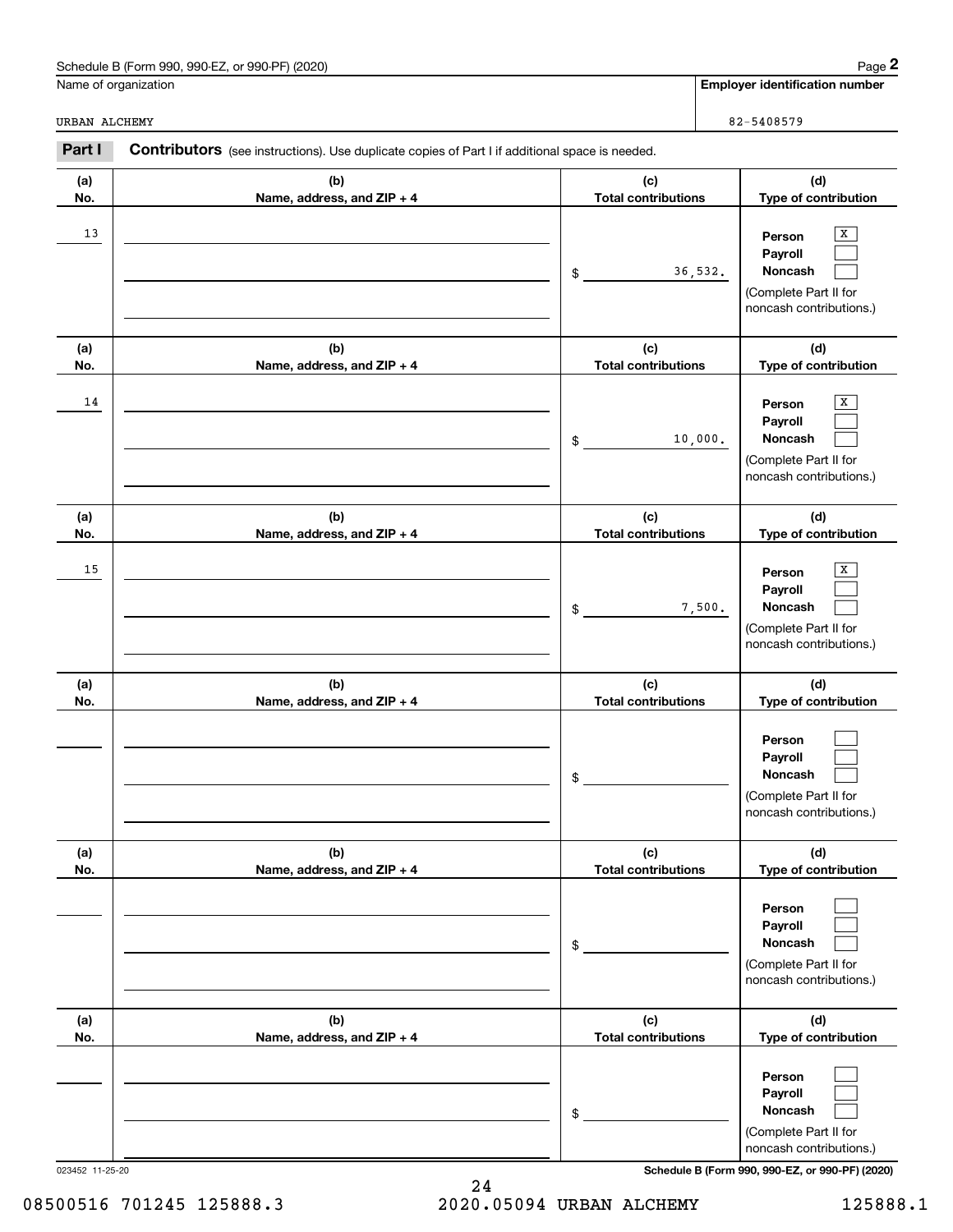| Schedule B (Form 990, 990-EZ, or 990-PF) (2020) | Page                           |
|-------------------------------------------------|--------------------------------|
| Name of organization                            | Emplover identification number |

|                              | Schedule B (Form 990, 990-EZ, or 990-PF) (2020)                                                     |                                                 | Page 3                                          |
|------------------------------|-----------------------------------------------------------------------------------------------------|-------------------------------------------------|-------------------------------------------------|
|                              | Name of organization                                                                                |                                                 | <b>Employer identification number</b>           |
| URBAN ALCHEMY                |                                                                                                     |                                                 | 82-5408579                                      |
| Part II                      | Noncash Property (see instructions). Use duplicate copies of Part II if additional space is needed. |                                                 |                                                 |
| (a)<br>No.<br>from<br>Part I | (b)<br>Description of noncash property given                                                        | (c)<br>FMV (or estimate)<br>(See instructions.) | (d)<br>Date received                            |
|                              |                                                                                                     | \$                                              |                                                 |
| (a)<br>No.<br>from<br>Part I | (b)<br>Description of noncash property given                                                        | (c)<br>FMV (or estimate)<br>(See instructions.) | (d)<br>Date received                            |
|                              |                                                                                                     | \$                                              |                                                 |
| (a)<br>No.<br>from<br>Part I | (b)<br>Description of noncash property given                                                        | (c)<br>FMV (or estimate)<br>(See instructions.) | (d)<br>Date received                            |
|                              |                                                                                                     | \$                                              |                                                 |
| (a)<br>No.<br>from<br>Part I | (b)<br>Description of noncash property given                                                        | (c)<br>FMV (or estimate)<br>(See instructions.) | (d)<br>Date received                            |
|                              |                                                                                                     | \$                                              |                                                 |
| (a)<br>No.<br>from<br>Part I | (b)<br>Description of noncash property given                                                        | (c)<br>FMV (or estimate)<br>(See instructions.) | (d)<br>Date received                            |
|                              |                                                                                                     | \$                                              |                                                 |
| (a)<br>No.<br>from<br>Part I | (b)<br>Description of noncash property given                                                        | (c)<br>FMV (or estimate)<br>(See instructions.) | (d)<br>Date received                            |
|                              |                                                                                                     | \$                                              |                                                 |
| 023453 11-25-20              |                                                                                                     |                                                 | Schedule B (Form 990, 990-EZ, or 990-PF) (2020) |

25 08500516 701245 125888.3 2020.05094 URBAN ALCHEMY 125888.1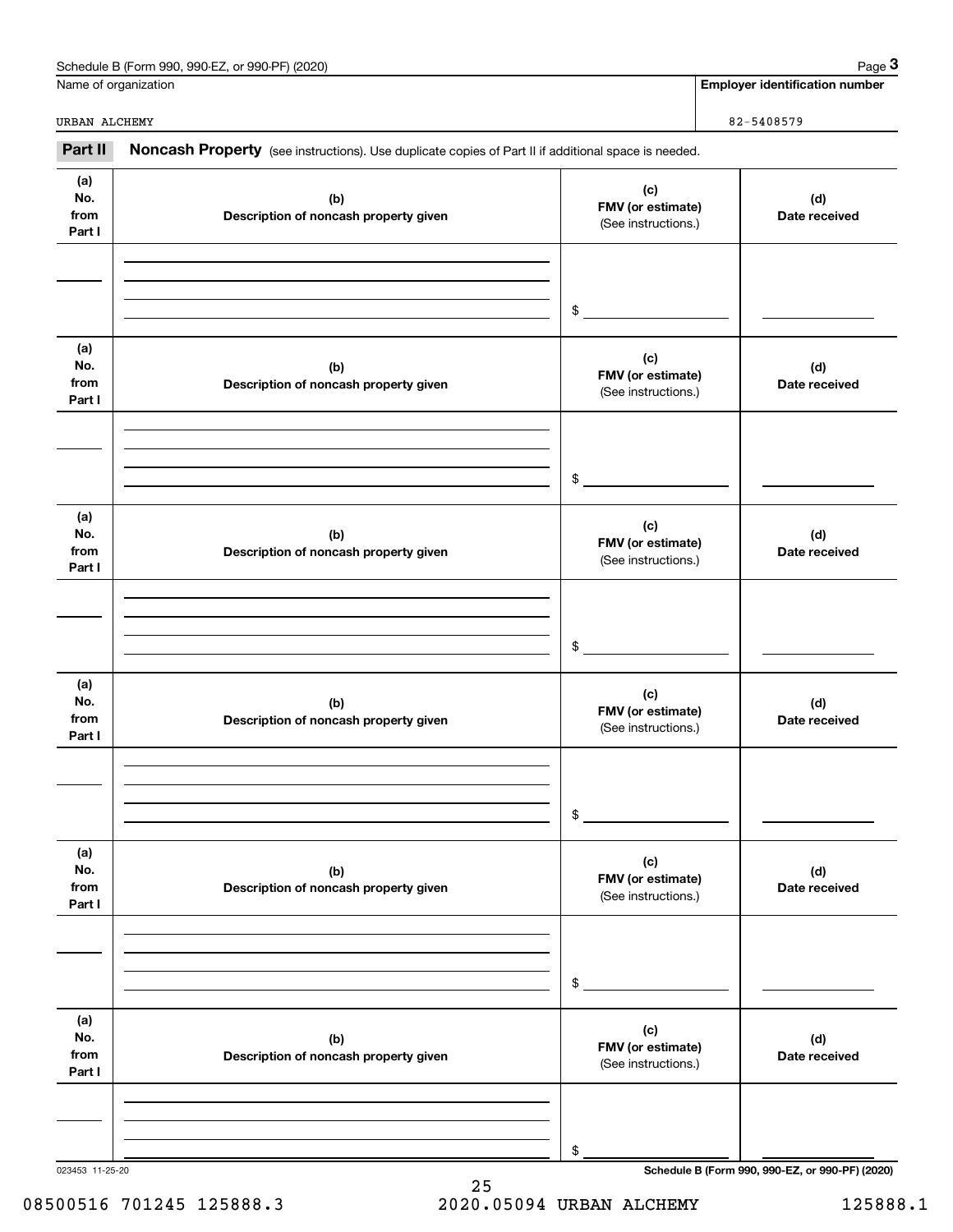|                           | Schedule B (Form 990, 990-EZ, or 990-PF) (2020)                                                                                                                                                                                                                                                 |                      |                                          |                                          | Page 4                                          |
|---------------------------|-------------------------------------------------------------------------------------------------------------------------------------------------------------------------------------------------------------------------------------------------------------------------------------------------|----------------------|------------------------------------------|------------------------------------------|-------------------------------------------------|
| Name of organization      |                                                                                                                                                                                                                                                                                                 |                      |                                          |                                          | <b>Employer identification number</b>           |
| URBAN ALCHEMY             |                                                                                                                                                                                                                                                                                                 |                      |                                          |                                          | 82-5408579                                      |
| <b>Part III</b>           | Exclusively religious, charitable, etc., contributions to organizations described in section 501(c)(7), (8), or (10) that total more than \$1,000 for the year                                                                                                                                  |                      |                                          |                                          |                                                 |
|                           | from any one contributor. Complete columns (a) through (e) and the following line entry. For organizations<br>completing Part III, enter the total of exclusively religious, charitable, etc., contributions of \$1,000 or less for the year. (Enter this info. once.) $\blacktriangleright$ \$ |                      |                                          |                                          |                                                 |
|                           | Use duplicate copies of Part III if additional space is needed.                                                                                                                                                                                                                                 |                      |                                          |                                          |                                                 |
| (a) No.<br>from<br>Part I | (b) Purpose of gift                                                                                                                                                                                                                                                                             | (c) Use of gift      |                                          |                                          | (d) Description of how gift is held             |
|                           |                                                                                                                                                                                                                                                                                                 |                      |                                          |                                          |                                                 |
|                           |                                                                                                                                                                                                                                                                                                 | (e) Transfer of gift |                                          |                                          |                                                 |
|                           | Transferee's name, address, and ZIP + 4                                                                                                                                                                                                                                                         |                      |                                          |                                          | Relationship of transferor to transferee        |
|                           |                                                                                                                                                                                                                                                                                                 |                      |                                          |                                          |                                                 |
| (a) No.                   |                                                                                                                                                                                                                                                                                                 |                      |                                          |                                          |                                                 |
| from<br>Part I            | (b) Purpose of gift                                                                                                                                                                                                                                                                             | (c) Use of gift      |                                          |                                          | (d) Description of how gift is held             |
|                           |                                                                                                                                                                                                                                                                                                 |                      |                                          |                                          |                                                 |
|                           | (e) Transfer of gift                                                                                                                                                                                                                                                                            |                      |                                          |                                          |                                                 |
|                           | Transferee's name, address, and $ZIP + 4$                                                                                                                                                                                                                                                       |                      |                                          | Relationship of transferor to transferee |                                                 |
|                           |                                                                                                                                                                                                                                                                                                 |                      |                                          |                                          |                                                 |
| (a) No.<br>from<br>Part I | (b) Purpose of gift                                                                                                                                                                                                                                                                             | (c) Use of gift      |                                          |                                          | (d) Description of how gift is held             |
|                           |                                                                                                                                                                                                                                                                                                 |                      |                                          |                                          |                                                 |
|                           |                                                                                                                                                                                                                                                                                                 |                      |                                          |                                          |                                                 |
|                           | (e) Transfer of gift<br>Transferee's name, address, and $ZIP + 4$                                                                                                                                                                                                                               |                      |                                          |                                          | Relationship of transferor to transferee        |
|                           |                                                                                                                                                                                                                                                                                                 |                      |                                          |                                          |                                                 |
|                           |                                                                                                                                                                                                                                                                                                 |                      |                                          |                                          |                                                 |
| (a) No.<br>from<br>Part I | (b) Purpose of gift                                                                                                                                                                                                                                                                             | (c) Use of gift      |                                          |                                          | (d) Description of how gift is held             |
|                           |                                                                                                                                                                                                                                                                                                 |                      |                                          |                                          |                                                 |
|                           |                                                                                                                                                                                                                                                                                                 | (e) Transfer of gift |                                          |                                          |                                                 |
|                           | Transferee's name, address, and $ZIP + 4$                                                                                                                                                                                                                                                       |                      | Relationship of transferor to transferee |                                          |                                                 |
|                           |                                                                                                                                                                                                                                                                                                 |                      |                                          |                                          |                                                 |
| 023454 11-25-20           |                                                                                                                                                                                                                                                                                                 |                      |                                          |                                          | Schedule B (Form 990, 990-EZ, or 990-PF) (2020) |

08500516 701245 125888.3 2020.05094 URBAN ALCHEMY 125888.1

26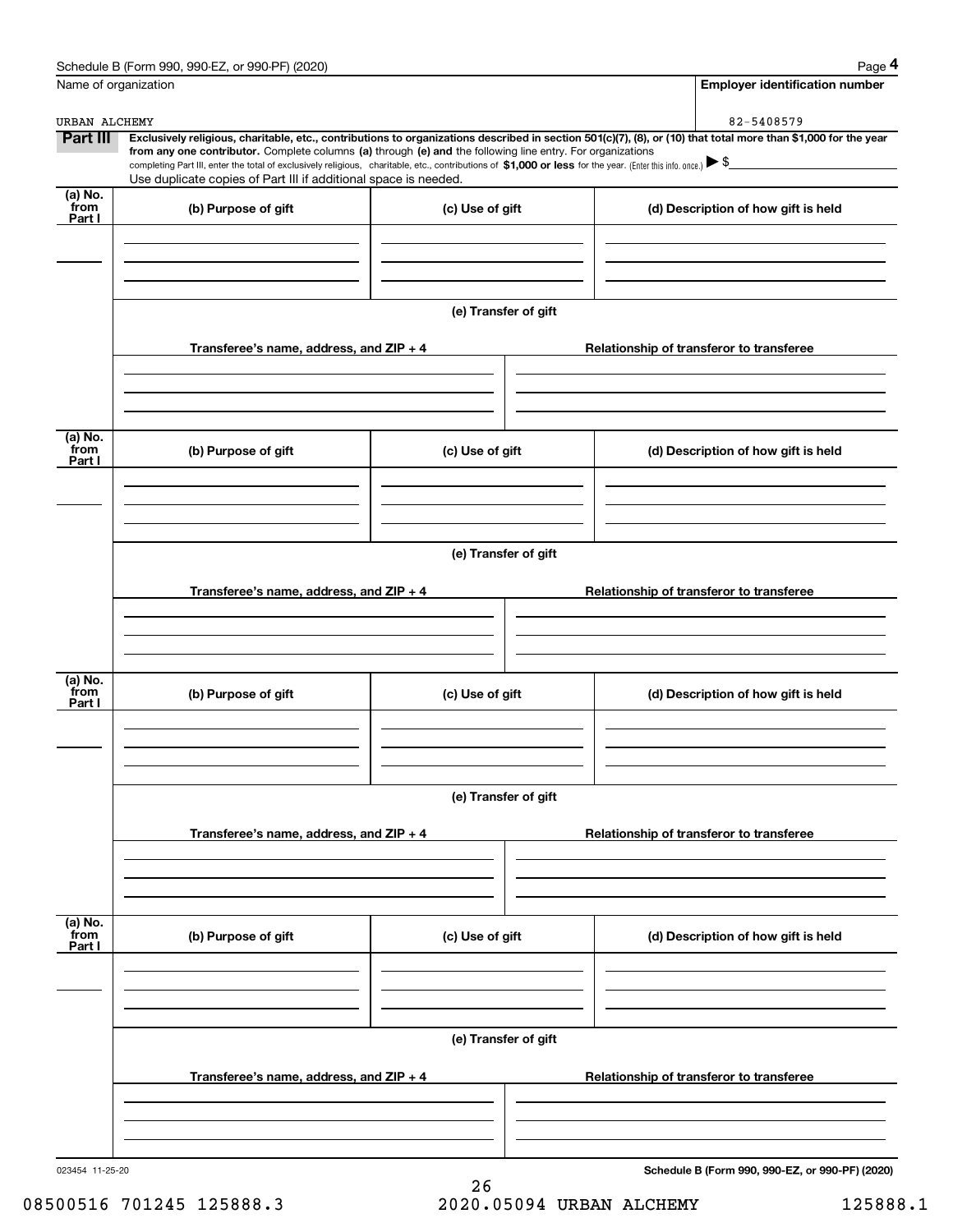### Department of the Treasury Internal Revenue Service

## **SCHEDULE D Supplemental Financial Statements**

(Form 990)<br>
Pepartment of the Treasury<br>
Department of the Treasury<br>
Department of the Treasury<br>
Department of the Treasury<br> **Co to www.irs.gov/Form990 for instructions and the latest information.**<br> **Co to www.irs.gov/Form9** 



| <b>DUDAINIUILUI IIU IIUASUIV</b><br>Internal Revenue Service | .<br>Go to www.irs.gov/Form990 for instructions and the latest information. |    |
|--------------------------------------------------------------|-----------------------------------------------------------------------------|----|
| Name of the organization                                     |                                                                             | Em |

| ployer identification number |
|------------------------------|
|------------------------------|

|          | URBAN ALCHEMY                                                                                                                                  |                         | 82-5408579                                         |  |  |
|----------|------------------------------------------------------------------------------------------------------------------------------------------------|-------------------------|----------------------------------------------------|--|--|
| Part I   | Organizations Maintaining Donor Advised Funds or Other Similar Funds or Accounts. Complete if the                                              |                         |                                                    |  |  |
|          | organization answered "Yes" on Form 990, Part IV, line 6.                                                                                      |                         |                                                    |  |  |
|          |                                                                                                                                                | (a) Donor advised funds | (b) Funds and other accounts                       |  |  |
| 1        |                                                                                                                                                |                         |                                                    |  |  |
| 2        | Aggregate value of contributions to (during year)                                                                                              |                         |                                                    |  |  |
| з        | Aggregate value of grants from (during year)                                                                                                   |                         |                                                    |  |  |
| 4        |                                                                                                                                                |                         |                                                    |  |  |
| 5        | Did the organization inform all donors and donor advisors in writing that the assets held in donor advised funds                               |                         |                                                    |  |  |
|          |                                                                                                                                                |                         | Yes<br><b>No</b>                                   |  |  |
| 6        | Did the organization inform all grantees, donors, and donor advisors in writing that grant funds can be used only                              |                         |                                                    |  |  |
|          | for charitable purposes and not for the benefit of the donor or donor advisor, or for any other purpose conferring                             |                         |                                                    |  |  |
|          | impermissible private benefit?                                                                                                                 |                         | Yes<br>No                                          |  |  |
| Part II  | Conservation Easements. Complete if the organization answered "Yes" on Form 990, Part IV, line 7.                                              |                         |                                                    |  |  |
| 1        | Purpose(s) of conservation easements held by the organization (check all that apply).                                                          |                         |                                                    |  |  |
|          | Preservation of land for public use (for example, recreation or education)                                                                     |                         | Preservation of a historically important land area |  |  |
|          | Protection of natural habitat                                                                                                                  |                         | Preservation of a certified historic structure     |  |  |
|          | Preservation of open space                                                                                                                     |                         |                                                    |  |  |
| 2        | Complete lines 2a through 2d if the organization held a qualified conservation contribution in the form of a conservation easement on the last |                         |                                                    |  |  |
|          | day of the tax year.                                                                                                                           |                         | Held at the End of the Tax Year                    |  |  |
| а        | Total number of conservation easements                                                                                                         |                         | 2a                                                 |  |  |
| b        | Total acreage restricted by conservation easements                                                                                             |                         | 2b                                                 |  |  |
| с        |                                                                                                                                                |                         | 2c                                                 |  |  |
| d        | Number of conservation easements included in (c) acquired after 7/25/06, and not on a historic structure                                       |                         |                                                    |  |  |
|          |                                                                                                                                                |                         | 2d                                                 |  |  |
| 3        | Number of conservation easements modified, transferred, released, extinguished, or terminated by the organization during the tax               |                         |                                                    |  |  |
|          | $\gamma$ ear $\blacktriangleright$                                                                                                             |                         |                                                    |  |  |
| 4        | Number of states where property subject to conservation easement is located >                                                                  |                         |                                                    |  |  |
| 5        | Does the organization have a written policy regarding the periodic monitoring, inspection, handling of                                         |                         |                                                    |  |  |
|          | violations, and enforcement of the conservation easements it holds?                                                                            |                         | Yes<br><b>No</b>                                   |  |  |
| 6        | Staff and volunteer hours devoted to monitoring, inspecting, handling of violations, and enforcing conservation easements during the year      |                         |                                                    |  |  |
|          |                                                                                                                                                |                         |                                                    |  |  |
| 7        | Amount of expenses incurred in monitoring, inspecting, handling of violations, and enforcing conservation easements during the year            |                         |                                                    |  |  |
|          | $\blacktriangleright$ \$                                                                                                                       |                         |                                                    |  |  |
| 8        | Does each conservation easement reported on line 2(d) above satisfy the requirements of section 170(h)(4)(B)(i)                                |                         |                                                    |  |  |
|          |                                                                                                                                                |                         | Yes<br>No                                          |  |  |
| 9        | In Part XIII, describe how the organization reports conservation easements in its revenue and expense statement and                            |                         |                                                    |  |  |
|          | balance sheet, and include, if applicable, the text of the footnote to the organization's financial statements that describes the              |                         |                                                    |  |  |
|          | organization's accounting for conservation easements.                                                                                          |                         |                                                    |  |  |
| Part III | Organizations Maintaining Collections of Art, Historical Treasures, or Other Similar Assets.                                                   |                         |                                                    |  |  |
|          | Complete if the organization answered "Yes" on Form 990, Part IV, line 8.                                                                      |                         |                                                    |  |  |
|          | 1a If the organization elected, as permitted under FASB ASC 958, not to report in its revenue statement and balance sheet works                |                         |                                                    |  |  |
|          | of art, historical treasures, or other similar assets held for public exhibition, education, or research in furtherance of public              |                         |                                                    |  |  |
|          | service, provide in Part XIII the text of the footnote to its financial statements that describes these items.                                 |                         |                                                    |  |  |
| b        | If the organization elected, as permitted under FASB ASC 958, to report in its revenue statement and balance sheet works of                    |                         |                                                    |  |  |
|          | art, historical treasures, or other similar assets held for public exhibition, education, or research in furtherance of public service,        |                         |                                                    |  |  |
|          | provide the following amounts relating to these items:                                                                                         |                         |                                                    |  |  |
|          | (i) Revenue included on Form 990, Part VIII, line 1 [1] [1] [1] [1] [1] [1] [1] Revenue included on Form 990, Part VIII, line 1                |                         | $\frac{1}{2}$                                      |  |  |
|          | (ii) Assets included in Form 990, Part X                                                                                                       |                         | $\blacktriangleright$ \$                           |  |  |
| 2        | If the organization received or held works of art, historical treasures, or other similar assets for financial gain, provide                   |                         |                                                    |  |  |
|          | the following amounts required to be reported under FASB ASC 958 relating to these items:                                                      |                         |                                                    |  |  |
| а        |                                                                                                                                                |                         | \$                                                 |  |  |
|          | <b>b</b> Assets included in Form 990, Part X                                                                                                   |                         | $\blacktriangleright$ \$                           |  |  |
|          | LHA For Paperwork Reduction Act Notice, see the Instructions for Form 990.                                                                     |                         | Schedule D (Form 990) 2020                         |  |  |
|          | 032051 12-01-20                                                                                                                                |                         |                                                    |  |  |

| --------------           |                          |          |
|--------------------------|--------------------------|----------|
|                          |                          |          |
| 08500516 701245 125888.3 | 2020.05094 URBAN ALCHEMY | 125888.1 |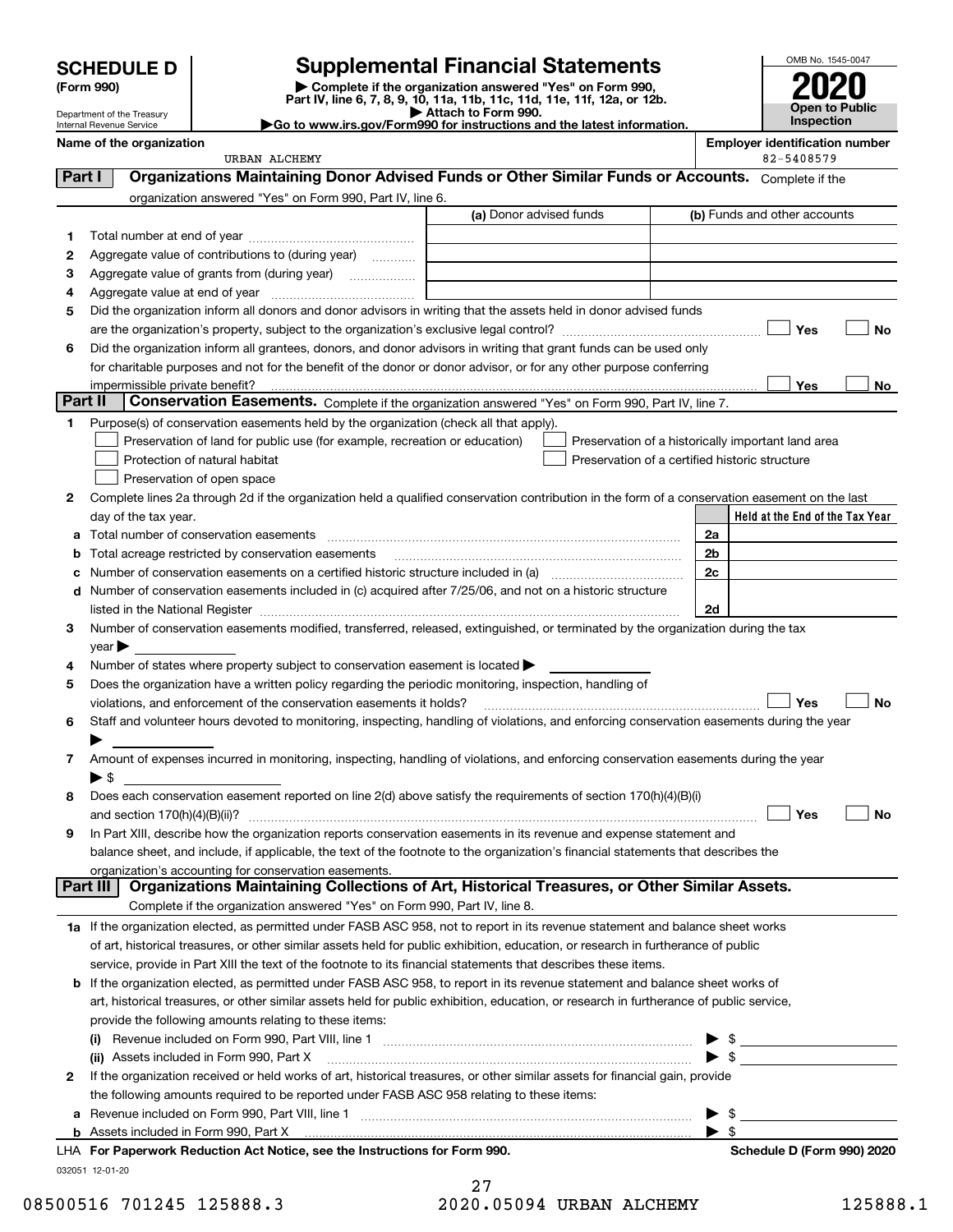|               | URBAN ALCHEMY<br>Schedule D (Form 990) 2020                                                                                                                                                                                        |                                         |   |                |                                                                                                                                                                                                                                |  |                                 | 82-5408579 |                |          | Page 2 |
|---------------|------------------------------------------------------------------------------------------------------------------------------------------------------------------------------------------------------------------------------------|-----------------------------------------|---|----------------|--------------------------------------------------------------------------------------------------------------------------------------------------------------------------------------------------------------------------------|--|---------------------------------|------------|----------------|----------|--------|
|               | Part III<br>Organizations Maintaining Collections of Art, Historical Treasures, or Other Similar Assets (continued)                                                                                                                |                                         |   |                |                                                                                                                                                                                                                                |  |                                 |            |                |          |        |
| 3             | Using the organization's acquisition, accession, and other records, check any of the following that make significant use of its                                                                                                    |                                         |   |                |                                                                                                                                                                                                                                |  |                                 |            |                |          |        |
|               | collection items (check all that apply):                                                                                                                                                                                           |                                         |   |                |                                                                                                                                                                                                                                |  |                                 |            |                |          |        |
| а             | Public exhibition                                                                                                                                                                                                                  |                                         |   |                | Loan or exchange program                                                                                                                                                                                                       |  |                                 |            |                |          |        |
| b             | Scholarly research                                                                                                                                                                                                                 |                                         |   |                | Other and the control of the control of the control of the control of the control of the control of the control of the control of the control of the control of the control of the control of the control of the control of th |  |                                 |            |                |          |        |
| с             | Preservation for future generations                                                                                                                                                                                                |                                         |   |                |                                                                                                                                                                                                                                |  |                                 |            |                |          |        |
| 4             | Provide a description of the organization's collections and explain how they further the organization's exempt purpose in Part XIII.                                                                                               |                                         |   |                |                                                                                                                                                                                                                                |  |                                 |            |                |          |        |
| 5             | During the year, did the organization solicit or receive donations of art, historical treasures, or other similar assets                                                                                                           |                                         |   |                |                                                                                                                                                                                                                                |  |                                 |            |                |          |        |
|               |                                                                                                                                                                                                                                    |                                         |   |                |                                                                                                                                                                                                                                |  |                                 |            | <b>Yes</b>     |          | No     |
|               | Part IV<br>Escrow and Custodial Arrangements. Complete if the organization answered "Yes" on Form 990, Part IV, line 9, or                                                                                                         |                                         |   |                |                                                                                                                                                                                                                                |  |                                 |            |                |          |        |
|               | reported an amount on Form 990, Part X, line 21.                                                                                                                                                                                   |                                         |   |                |                                                                                                                                                                                                                                |  |                                 |            |                |          |        |
|               | 1a Is the organization an agent, trustee, custodian or other intermediary for contributions or other assets not included                                                                                                           |                                         |   |                |                                                                                                                                                                                                                                |  |                                 |            |                |          |        |
|               | Yes<br>No<br>on Form 990, Part X? [11] matter contracts and contracts and contracts are contracted as a form 990, Part X?                                                                                                          |                                         |   |                |                                                                                                                                                                                                                                |  |                                 |            |                |          |        |
|               | b If "Yes," explain the arrangement in Part XIII and complete the following table:                                                                                                                                                 |                                         |   |                |                                                                                                                                                                                                                                |  |                                 |            |                |          |        |
|               |                                                                                                                                                                                                                                    |                                         |   |                |                                                                                                                                                                                                                                |  |                                 |            | Amount         |          |        |
| c             | Beginning balance <u>manual membershare communication</u> and the set of the set of the set of the set of the set of the set of the set of the set of the set of the set of the set of the set of the set of the set of the set of |                                         |   |                |                                                                                                                                                                                                                                |  | 1c                              |            |                |          |        |
|               | Additions during the year manufactured and an account of the year manufactured and account of the year manufactured and account of the state of the state of the state of the state of the state of the state of the state of      |                                         |   |                |                                                                                                                                                                                                                                |  | 1d                              |            |                |          |        |
| е             | Distributions during the year manufactured and an account of the state of the state of the state of the state o                                                                                                                    |                                         |   |                |                                                                                                                                                                                                                                |  | 1e                              |            |                |          |        |
| Ť.            | 2a Did the organization include an amount on Form 990, Part X, line 21, for escrow or custodial account liability?                                                                                                                 |                                         |   |                |                                                                                                                                                                                                                                |  | 1f                              |            | Yes            |          | No     |
|               | <b>b</b> If "Yes," explain the arrangement in Part XIII. Check here if the explanation has been provided on Part XIII                                                                                                              |                                         |   |                |                                                                                                                                                                                                                                |  |                                 |            |                |          |        |
| <b>Part V</b> | Endowment Funds. Complete if the organization answered "Yes" on Form 990, Part IV, line 10.                                                                                                                                        |                                         |   |                |                                                                                                                                                                                                                                |  |                                 |            |                |          |        |
|               |                                                                                                                                                                                                                                    | (a) Current year                        |   | (b) Prior year | (c) Two years back $\vert$ (d) Three years back $\vert$ (e) Four years back                                                                                                                                                    |  |                                 |            |                |          |        |
|               | 1a Beginning of year balance                                                                                                                                                                                                       |                                         |   |                |                                                                                                                                                                                                                                |  |                                 |            |                |          |        |
| b             |                                                                                                                                                                                                                                    |                                         |   |                |                                                                                                                                                                                                                                |  |                                 |            |                |          |        |
|               | Net investment earnings, gains, and losses                                                                                                                                                                                         |                                         |   |                |                                                                                                                                                                                                                                |  |                                 |            |                |          |        |
|               |                                                                                                                                                                                                                                    |                                         |   |                |                                                                                                                                                                                                                                |  |                                 |            |                |          |        |
|               | e Other expenditures for facilities                                                                                                                                                                                                |                                         |   |                |                                                                                                                                                                                                                                |  |                                 |            |                |          |        |
|               | and programs                                                                                                                                                                                                                       |                                         |   |                |                                                                                                                                                                                                                                |  |                                 |            |                |          |        |
|               |                                                                                                                                                                                                                                    |                                         |   |                |                                                                                                                                                                                                                                |  |                                 |            |                |          |        |
| g             | End of year balance <i>manually contained</i>                                                                                                                                                                                      |                                         |   |                |                                                                                                                                                                                                                                |  |                                 |            |                |          |        |
| 2             | Provide the estimated percentage of the current year end balance (line 1g, column (a)) held as:                                                                                                                                    |                                         |   |                |                                                                                                                                                                                                                                |  |                                 |            |                |          |        |
|               | Board designated or quasi-endowment                                                                                                                                                                                                |                                         | % |                |                                                                                                                                                                                                                                |  |                                 |            |                |          |        |
|               | <b>b</b> Permanent endowment >                                                                                                                                                                                                     | %                                       |   |                |                                                                                                                                                                                                                                |  |                                 |            |                |          |        |
|               | $\mathbf c$ Term endowment $\blacktriangleright$                                                                                                                                                                                   | %                                       |   |                |                                                                                                                                                                                                                                |  |                                 |            |                |          |        |
|               | The percentages on lines 2a, 2b, and 2c should equal 100%.                                                                                                                                                                         |                                         |   |                |                                                                                                                                                                                                                                |  |                                 |            |                |          |        |
|               | 3a Are there endowment funds not in the possession of the organization that are held and administered for the organization                                                                                                         |                                         |   |                |                                                                                                                                                                                                                                |  |                                 |            |                |          |        |
|               | by:                                                                                                                                                                                                                                |                                         |   |                |                                                                                                                                                                                                                                |  |                                 |            |                | Yes      | No     |
|               | (i)                                                                                                                                                                                                                                |                                         |   |                |                                                                                                                                                                                                                                |  |                                 |            | 3a(i)          |          |        |
|               |                                                                                                                                                                                                                                    |                                         |   |                |                                                                                                                                                                                                                                |  |                                 |            | 3a(ii)         |          |        |
|               |                                                                                                                                                                                                                                    |                                         |   |                |                                                                                                                                                                                                                                |  |                                 |            | 3b             |          |        |
| 4             | Describe in Part XIII the intended uses of the organization's endowment funds.                                                                                                                                                     |                                         |   |                |                                                                                                                                                                                                                                |  |                                 |            |                |          |        |
|               | <b>Part VI</b><br>Land, Buildings, and Equipment.                                                                                                                                                                                  |                                         |   |                |                                                                                                                                                                                                                                |  |                                 |            |                |          |        |
|               | Complete if the organization answered "Yes" on Form 990, Part IV, line 11a. See Form 990, Part X, line 10.                                                                                                                         |                                         |   |                |                                                                                                                                                                                                                                |  |                                 |            |                |          |        |
|               | Description of property                                                                                                                                                                                                            | (a) Cost or other<br>basis (investment) |   | basis (other)  | (b) Cost or other                                                                                                                                                                                                              |  | (c) Accumulated<br>depreciation |            | (d) Book value |          |        |
|               |                                                                                                                                                                                                                                    |                                         |   |                |                                                                                                                                                                                                                                |  |                                 |            |                |          |        |
| b             |                                                                                                                                                                                                                                    |                                         |   |                |                                                                                                                                                                                                                                |  |                                 |            |                |          |        |
|               |                                                                                                                                                                                                                                    |                                         |   |                |                                                                                                                                                                                                                                |  |                                 |            |                |          |        |
| d             |                                                                                                                                                                                                                                    |                                         |   |                | 107,009.                                                                                                                                                                                                                       |  |                                 | 2,081.     |                | 104,928. |        |
|               |                                                                                                                                                                                                                                    |                                         |   |                |                                                                                                                                                                                                                                |  |                                 |            |                |          |        |
|               |                                                                                                                                                                                                                                    |                                         |   |                |                                                                                                                                                                                                                                |  |                                 |            |                | 104,928. |        |

**Schedule D (Form 990) 2020**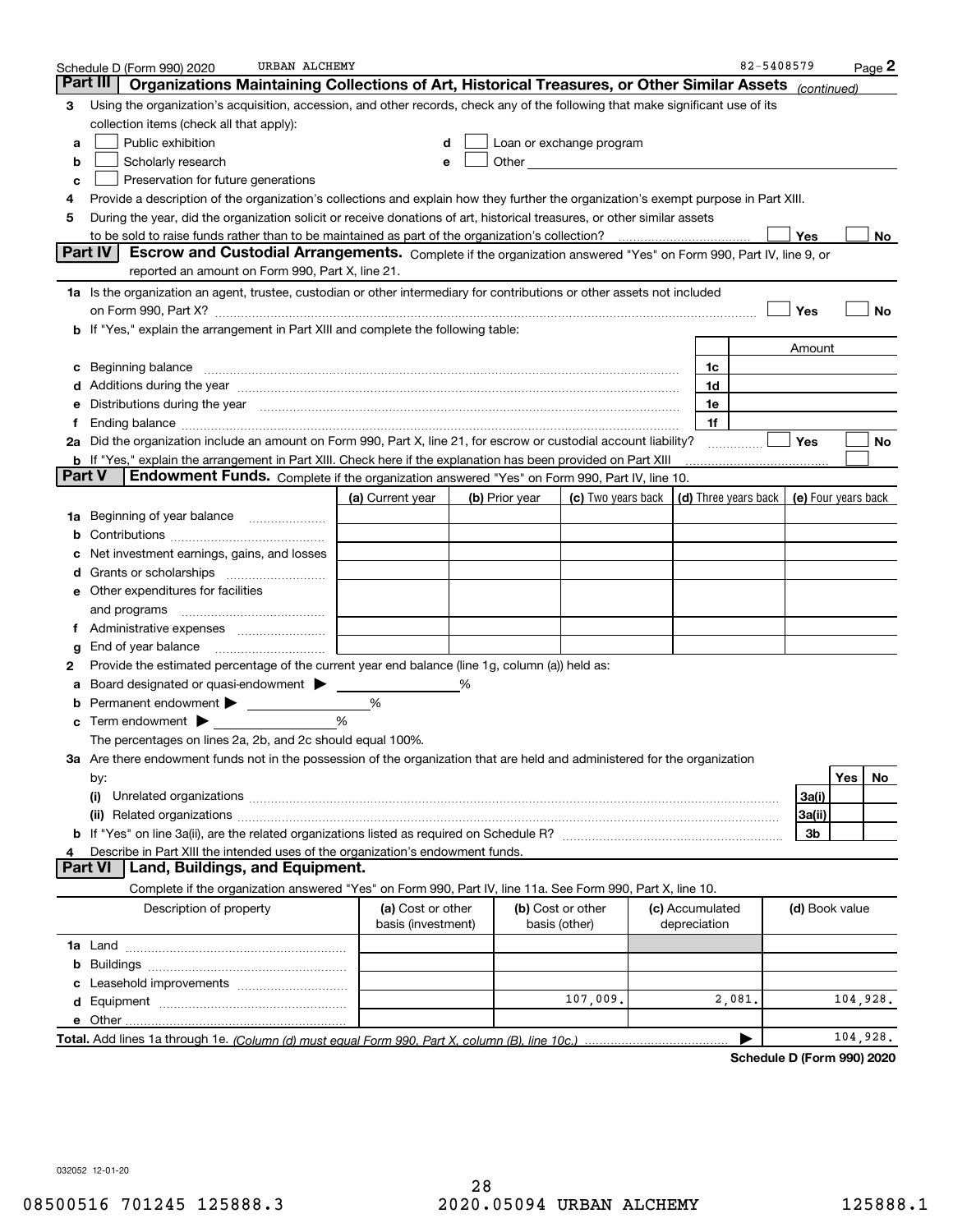| (a) Description of security or category (including name of security)<br>(b) Book value<br>(c) Method of valuation: Cost or end-of-year market value<br>$(3)$ Other<br><u> 1990 - Jan Barbara Barat, prima po</u><br>(A)<br>(B)<br>(C)<br>(D)<br>(E) |  |
|-----------------------------------------------------------------------------------------------------------------------------------------------------------------------------------------------------------------------------------------------------|--|
|                                                                                                                                                                                                                                                     |  |
|                                                                                                                                                                                                                                                     |  |
|                                                                                                                                                                                                                                                     |  |
|                                                                                                                                                                                                                                                     |  |
|                                                                                                                                                                                                                                                     |  |
|                                                                                                                                                                                                                                                     |  |
|                                                                                                                                                                                                                                                     |  |
|                                                                                                                                                                                                                                                     |  |
|                                                                                                                                                                                                                                                     |  |
|                                                                                                                                                                                                                                                     |  |
| (F)                                                                                                                                                                                                                                                 |  |
| (G)                                                                                                                                                                                                                                                 |  |
| (H)                                                                                                                                                                                                                                                 |  |
| Total. (Col. (b) must equal Form 990, Part X, col. (B) line 12.)                                                                                                                                                                                    |  |
| Part VIII Investments - Program Related.                                                                                                                                                                                                            |  |
| Complete if the organization answered "Yes" on Form 990, Part IV, line 11c. See Form 990, Part X, line 13.                                                                                                                                          |  |
| (a) Description of investment<br>(c) Method of valuation: Cost or end-of-year market value<br>(b) Book value                                                                                                                                        |  |
| (1)                                                                                                                                                                                                                                                 |  |
| (2)                                                                                                                                                                                                                                                 |  |
| (3)                                                                                                                                                                                                                                                 |  |
| (4)                                                                                                                                                                                                                                                 |  |
| (5)                                                                                                                                                                                                                                                 |  |
| (6)                                                                                                                                                                                                                                                 |  |
| (7)                                                                                                                                                                                                                                                 |  |
| (8)                                                                                                                                                                                                                                                 |  |
| (9)                                                                                                                                                                                                                                                 |  |
|                                                                                                                                                                                                                                                     |  |
| Total. (Col. (b) must equal Form 990, Part X, col. (B) line 13.)<br><b>Part IX</b><br><b>Other Assets.</b>                                                                                                                                          |  |
|                                                                                                                                                                                                                                                     |  |
| Complete if the organization answered "Yes" on Form 990, Part IV, line 11d. See Form 990, Part X, line 15.<br>(a) Description<br>(b) Book value                                                                                                     |  |
|                                                                                                                                                                                                                                                     |  |
| (1)                                                                                                                                                                                                                                                 |  |
| (2)                                                                                                                                                                                                                                                 |  |
| (3)                                                                                                                                                                                                                                                 |  |
| (4)                                                                                                                                                                                                                                                 |  |
| (5)                                                                                                                                                                                                                                                 |  |
| (6)                                                                                                                                                                                                                                                 |  |
| (7)                                                                                                                                                                                                                                                 |  |
|                                                                                                                                                                                                                                                     |  |
|                                                                                                                                                                                                                                                     |  |
| (8)<br>(9)                                                                                                                                                                                                                                          |  |
|                                                                                                                                                                                                                                                     |  |
| Part X<br><b>Other Liabilities.</b>                                                                                                                                                                                                                 |  |
| Complete if the organization answered "Yes" on Form 990, Part IV, line 11e or 11f. See Form 990, Part X, line 25.                                                                                                                                   |  |
| (a) Description of liability<br>(b) Book value<br>1.                                                                                                                                                                                                |  |
| (1)<br>Federal income taxes                                                                                                                                                                                                                         |  |
| (2)                                                                                                                                                                                                                                                 |  |
| (3)                                                                                                                                                                                                                                                 |  |
| (4)                                                                                                                                                                                                                                                 |  |
| (5)                                                                                                                                                                                                                                                 |  |
| (6)                                                                                                                                                                                                                                                 |  |
| (7)                                                                                                                                                                                                                                                 |  |
|                                                                                                                                                                                                                                                     |  |
| (8)<br>(9)                                                                                                                                                                                                                                          |  |

**2.**Liability for uncertain tax positions. In Part XIII, provide the text of the footnote to the organization's financial statements that reports the organization's liability for uncertain tax positions under FASB ASC 740. Check here if the text of the footnote has been provided in Part XIII

**Schedule D (Form 990) 2020**

032053 12-01-20

 $\boxed{\mathbf{X}}$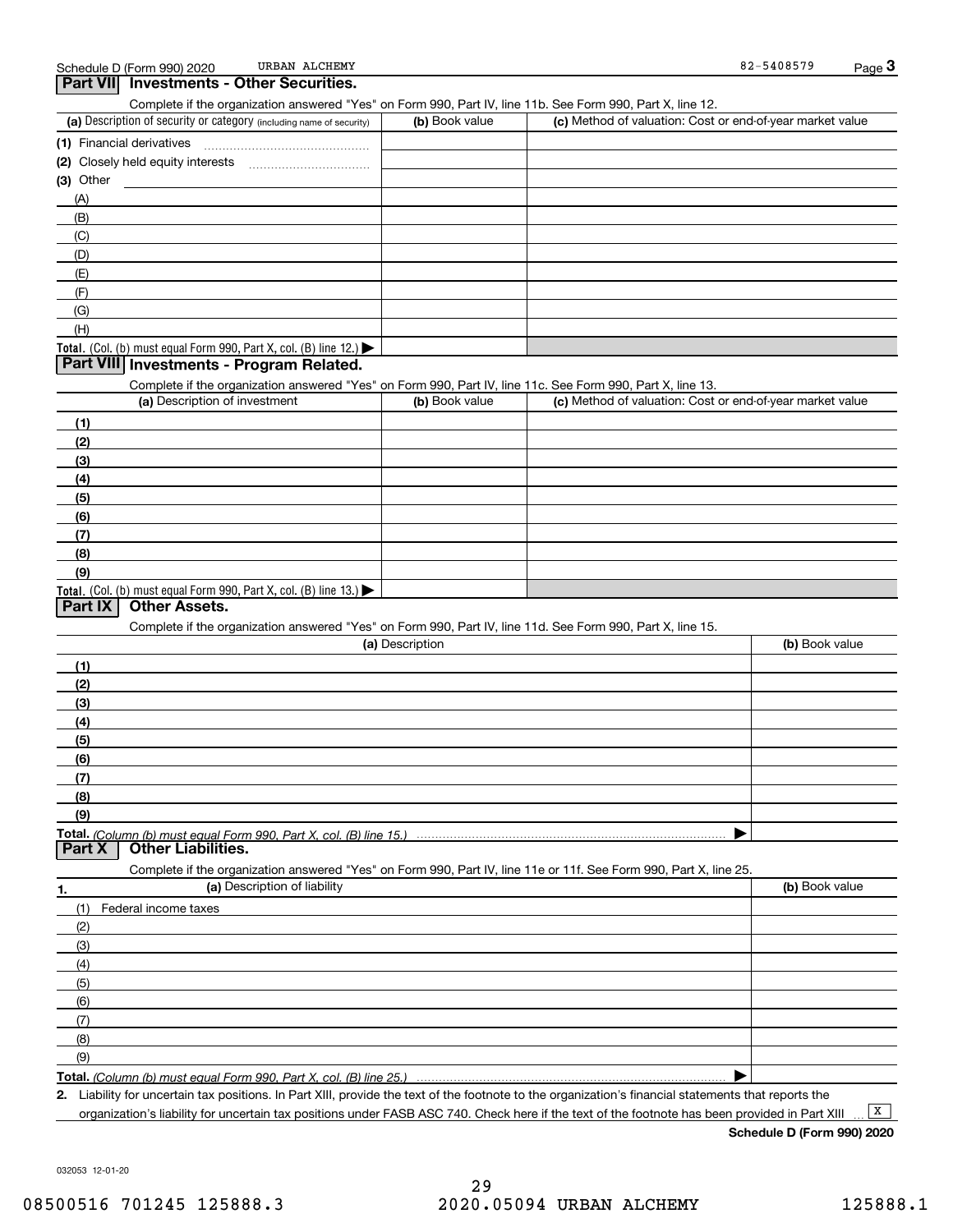|    | URBAN ALCHEMY<br>Schedule D (Form 990) 2020                                                                                                                                                                                          |                |          | 82-5408579   | Page 4        |
|----|--------------------------------------------------------------------------------------------------------------------------------------------------------------------------------------------------------------------------------------|----------------|----------|--------------|---------------|
|    | Reconciliation of Revenue per Audited Financial Statements With Revenue per Return.<br>Part XI                                                                                                                                       |                |          |              |               |
|    | Complete if the organization answered "Yes" on Form 990, Part IV, line 12a.                                                                                                                                                          |                |          |              |               |
| 1. | Total revenue, gains, and other support per audited financial statements                                                                                                                                                             |                |          | $\mathbf 1$  | 27, 941, 337. |
| 2  | Amounts included on line 1 but not on Form 990, Part VIII, line 12:                                                                                                                                                                  |                |          |              |               |
| a  |                                                                                                                                                                                                                                      | 2a             |          |              |               |
| b  |                                                                                                                                                                                                                                      | 2 <sub>b</sub> | 100,000. |              |               |
|    |                                                                                                                                                                                                                                      | 2c             |          |              |               |
|    | d Other (Describe in Part XIII.)                                                                                                                                                                                                     | 2d             |          |              |               |
|    | e Add lines 2a through 2d                                                                                                                                                                                                            |                |          | 2e           | 100,000.      |
| 3  |                                                                                                                                                                                                                                      |                |          | 3            | 27,841,337.   |
| 4  | Amounts included on Form 990, Part VIII, line 12, but not on line 1:                                                                                                                                                                 |                |          |              |               |
| a  |                                                                                                                                                                                                                                      | 4a             |          |              |               |
| b  |                                                                                                                                                                                                                                      | 4b             |          |              |               |
|    | Add lines 4a and 4b                                                                                                                                                                                                                  |                |          | 4c           | 0.            |
|    |                                                                                                                                                                                                                                      |                |          | 5            | 27,841,337.   |
|    | Part XII   Reconciliation of Expenses per Audited Financial Statements With Expenses per Return.                                                                                                                                     |                |          |              |               |
|    | Complete if the organization answered "Yes" on Form 990, Part IV, line 12a.                                                                                                                                                          |                |          |              |               |
| 1  | Total expenses and losses per audited financial statements                                                                                                                                                                           |                |          | $\mathbf{1}$ | 26, 252, 519. |
| 2  | Amounts included on line 1 but not on Form 990, Part IX, line 25:                                                                                                                                                                    |                |          |              |               |
| a  |                                                                                                                                                                                                                                      | 2a             | 100,000. |              |               |
| b  |                                                                                                                                                                                                                                      | 2 <sub>b</sub> |          |              |               |
|    |                                                                                                                                                                                                                                      | 2c             |          |              |               |
| d  |                                                                                                                                                                                                                                      | 2d             |          |              |               |
| е  | Add lines 2a through 2d <b>continuum contract and all contract and all contract and all contract and all contract and all contract and all contract and all contract and all contract and all contract and all contract and all </b> |                |          | 2e           | 100,000.      |
| 3  |                                                                                                                                                                                                                                      |                |          | 3            | 26, 152, 519. |
| 4  | Amounts included on Form 990, Part IX, line 25, but not on line 1:                                                                                                                                                                   |                |          |              |               |
| a  |                                                                                                                                                                                                                                      | 4a             |          |              |               |
| b  |                                                                                                                                                                                                                                      | 4b             |          |              |               |
|    | Add lines 4a and 4b                                                                                                                                                                                                                  |                |          | 4c           | 0.            |
| 5. |                                                                                                                                                                                                                                      |                |          | 5            | 26, 152, 519. |
|    | Part XIII Supplemental Information.                                                                                                                                                                                                  |                |          |              |               |
|    | Provide the descriptions required for Part II, lines 3, 5, and 9; Part III, lines 1a and 4; Part IV, lines 1b and 2b; Part V, line 4; Part X, line 2; Part XI,                                                                       |                |          |              |               |

lines 2d and 4b; and Part XII, lines 2d and 4b. Also complete this part to provide any additional information.

PART X, LINE 2:

THE ORGANIZATION IS A NONPROFIT CORPORATION DEFINED IN SECTION 501(C)(3)

OF THE INTERNAL REVENUE CODE AND IS, THEREFORE, EXEMPT FROM FEDERAL INCOME

TAXATION UNDER SECTION 501(A) OF THE CODE. THE ORGANIZATION IS ALSO EXEMPT

FROM STATE INCOME TAXATION UNDER 23701(D) OF THE CALIFORNIA REVENUE AND

TAXATION CODE.

GAAP PROVIDES ACCOUNTING AND DISCLOSURE GUIDANCE ABOUT POSITIONS TAKEN BY

AN ORGANIZATION IN ITS TAX RETURNS THAT MIGHT BE UNCERTAIN. MANAGEMENT HAS

CONSIDERED ITS TAX POSITIONS AND BELIEVES ALL OF THE POSITIONS TAKEN BY

THE ORGANIZATION ARE MORE LIKELY THAN NOT TO BE SUSTAINED UPON

EXAMINATION.

032054 12-01-20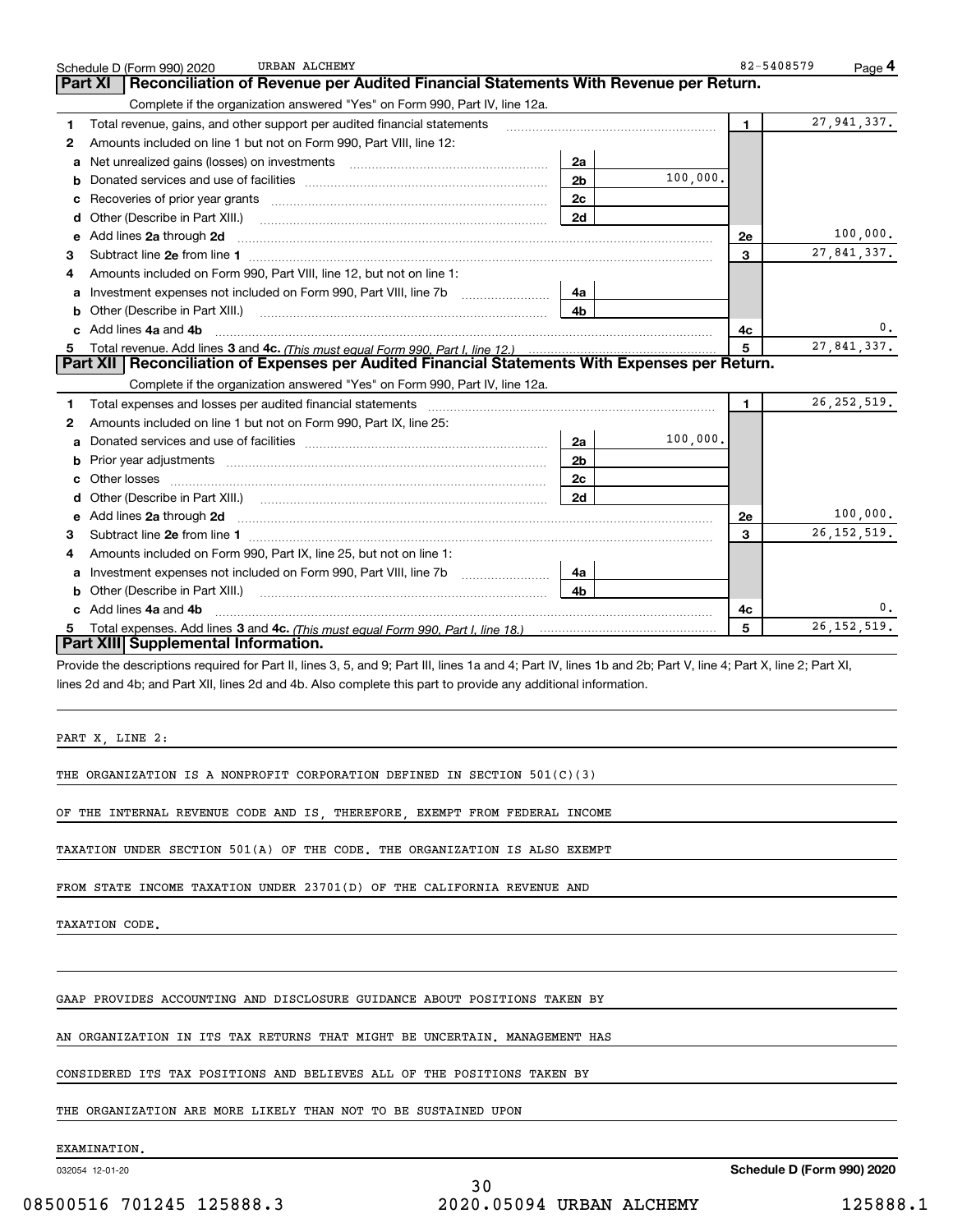URBAN ALCHEMY 82-5408579

| <b>Part XIII Supplemental Information</b> (continued) |
|-------------------------------------------------------|
|                                                       |
|                                                       |
|                                                       |
|                                                       |
|                                                       |
|                                                       |
|                                                       |
|                                                       |
|                                                       |
|                                                       |
|                                                       |
|                                                       |
|                                                       |
|                                                       |
|                                                       |
|                                                       |
|                                                       |
|                                                       |
|                                                       |
|                                                       |
|                                                       |
|                                                       |
|                                                       |
|                                                       |
|                                                       |
|                                                       |
|                                                       |
|                                                       |
|                                                       |
|                                                       |
|                                                       |
|                                                       |
|                                                       |
|                                                       |
|                                                       |

**Schedule D (Form 990) 2020**

032055 12-01-20

31 08500516 701245 125888.3 2020.05094 URBAN ALCHEMY 125888.1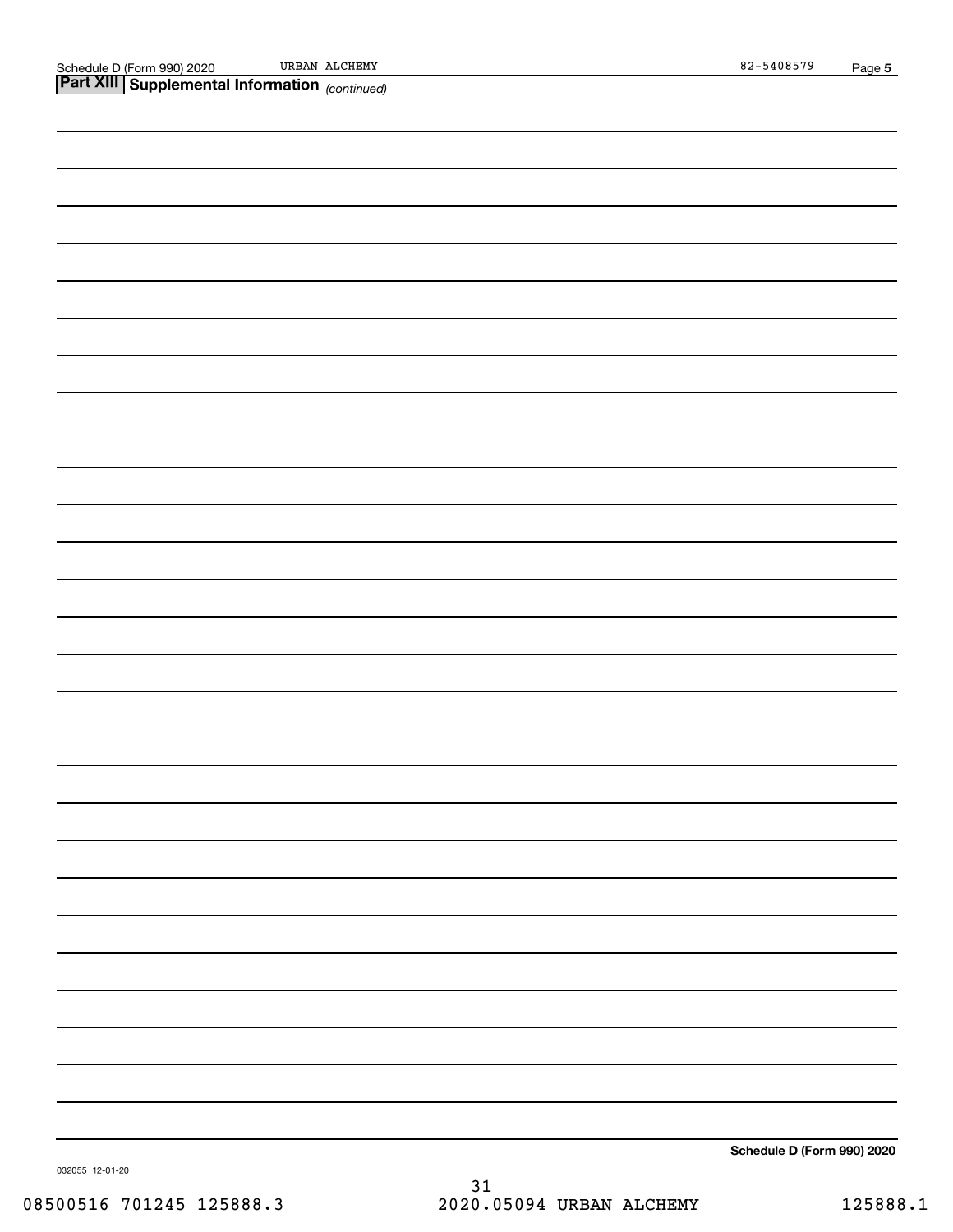**(Form 990 or 990-EZ)**

Department of the Treasury Internal Revenue Service Name of the organization

## **SCHEDULE O Supplemental Information to Form 990 or 990-EZ**

**Complete to provide information for responses to specific questions on Form 990 or 990-EZ or to provide any additional information. | Attach to Form 990 or 990-EZ. | Go to www.irs.gov/Form990 for the latest information.**



**Employer identification number**

URBAN ALCHEMY 82-5408579

FORM 990, PART I, LINE 1, DESCRIPTION OF ORGANIZATION MISSION:

REENTRY SERVICES.

FORM 990, PART III, LINE 4A, PROGRAM SERVICE ACCOMPLISHMENTS:

ELEVATORS IN THE BART STATION ARE SAFE AND CLEAN FOR PASSENGERS WITH

DISABILITIES, SMALL CHILDREN AND STROLLERS, AND LUGGAGE. AS A RESULT OF

THESE SERVICES, LOCAL COMMUNITIES HAVE EXPRESSED SIGNIFICANTLY CLEANER,

SAFER URBAN ENVIRONMENTS. URBAN ALCHEMY PRACTITIONERS ALSO FEEL BETTER

CONNECTED TO THEIR COMMUNITIES AND ARE EMPOWERED TO CONTINUE AS

PRODUCTIVE, HAPPY, AND HEALTHY MEMBERS OF SOCIETY.

THE ORGANIZATION HAS OPERATIONS IN SAN FRANCISCO AND LOS ANGELES.

FORM 990, PART VI, SECTION A, LINE 8B:

THE ORGANIZATION DOES NOT HAVE ANY COMMITTEES AUTHORIZED TO ACT ON BEHALF

OF THE BOARD OF DIRECTORS.

FORM 990, PART VI, SECTION B, LINE 11B:

THE BOARD OF DIRECTORS ARE PROVIDED A COMPLETE COPY OF FORM 990 FOR REVIEW

BEFORE FILING. FORM 990 IS SENT VIA DOCUSIGN FOR ACKNOWLEDGMENT OF RECEIPT.

FORM 990, PART VI, SECTION B, LINE 12C:

EACH DIRECTOR AND OFFICER SHALL ANNUALLY SIGN AN ACKNOWLEDGMENT STATEMENT

THAT AFFIRMS THE DIRECTOR OR OFFICER RECEIVED A COPY OF THE CONFLICT OF

INTEREST POLICY, READ AND UNDERSTANDS THE POLICY, AGREES TO COMPLY WITH THE

POLICY, AND UNDERSTANDS TO ENGAGE PRIMARILY IN ACTIVITIES THAT ACCOMPLISH

032211 11-20-20 LHA For Paperwork Reduction Act Notice, see the Instructions for Form 990 or 990-EZ. Schedule O (Form 990 or 990-EZ) 2020

08500516 701245 125888.3 2020.05094 URBAN ALCHEMY 125888.1

32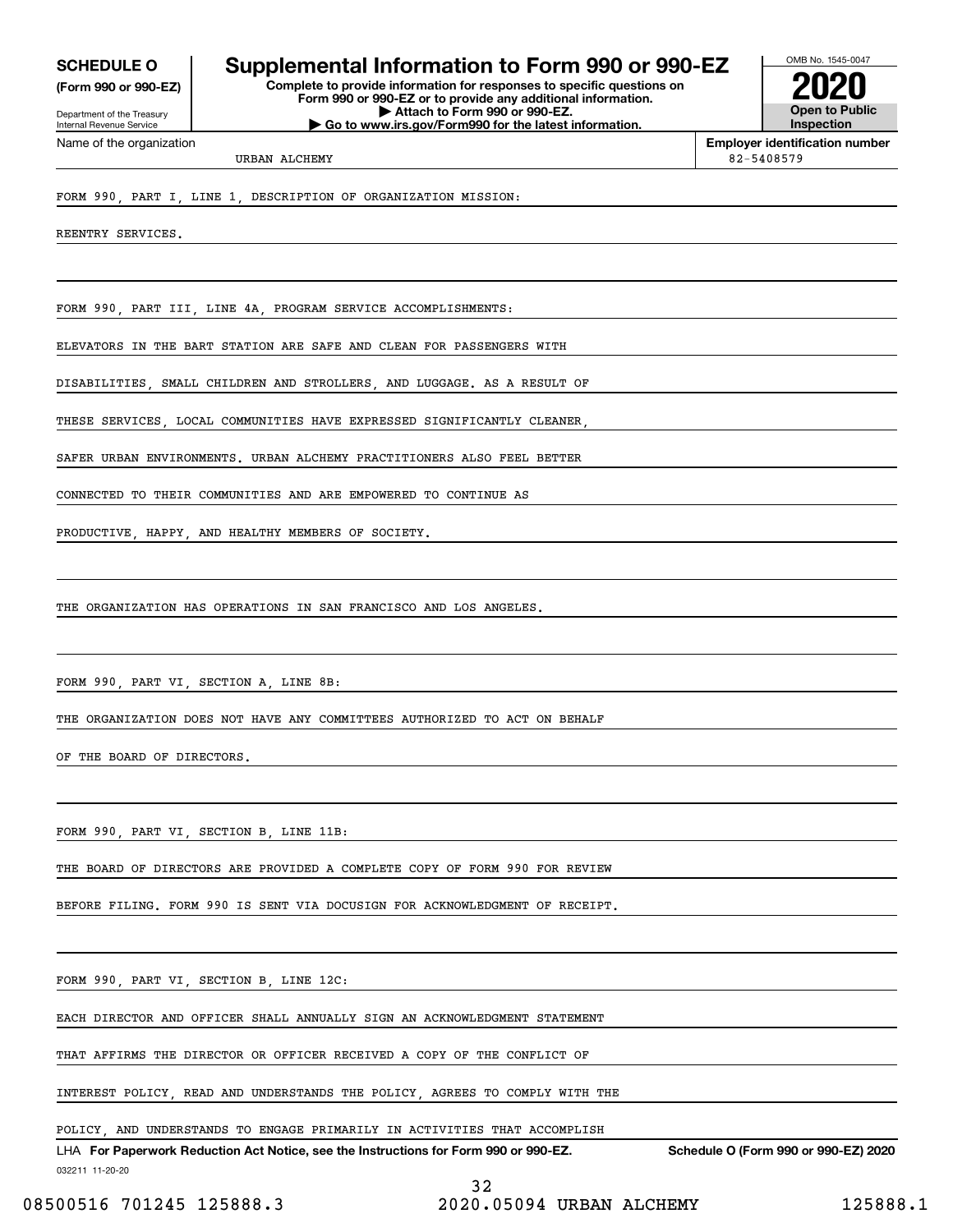THE ORGANIZATION'S TAX-EXEMPT PURPOSE.

THE ORGANIZATION REGULARLY AND CONSISTENTLY MONITORS AND ENFORCES

COMPLIANCE WITH THE CONFLICT OF INTEREST POLICY. IF ANY ACTUAL OR POSSIBLE

CONFLICT OF INTEREST OCCURS, AN INTERESTED PERSON MUST DISCLOSE ALL

MATERIALS FACTS TO THE GOVERNING BOARD TO CONSIDER THE PROPOSED TRANSACTION

OR ARRANGEMENT. AFTER DISCLOSURE OF THE FINANCIAL INTEREST AND ALL

MATERIALS FACTS, AND AFTER ANY DISCUSSION WITH THE INTERESTED PERSON, THE

INTERESTED PERSON SHALL LEAVE THE GOVERNING BODY MEETING WHILE THE

DETERMINATION OF A CONFLICT OF INTEREST IS DISCUSSED AND VOTED UPON. THE

REMAINING BOARD SHALL DECIDE IF A CONFLICT OF INTEREST EXISTS.

IF THE GOVERNING BOARD HAS A REASONABLE CAUSE TO BELIEVE A MEMBER HAS

FAILED TO DISCLOSE AN ACTUAL OR POSSIBLE CONFLICT OF INTEREST, IT SHALL

INFORM THE MEMBER OF THE BASIS FOR SUCH BELIEF AND ALLOW THE MEMBER AN

OPPORTUNITY TO EXPLAIN THE ALLEGED FAILURE TO DISCLOSE. IF, AFTER HEARING

THE MEMBER'S RESPONSE AND AFTER MAKING FURTHER INVESTIGATION AS WARRANTED

BY THE CIRCUMSTANCES, THE GOVERNING BOARD DETERMINES THE MEMBER HAS FAILED

TO DISCLOSE A CONFLICT OF INTEREST, IT SHALL TAKE APPROPRIATE DISCIPLINARY

AND CORRECTIVE ACTION.

FORM 990, PART VI, SECTION B, LINE 15:

THE BOARD OF DIRECTORS SHALL REVIEW AND APPROVE THE COMPENSATION OF THE

CHIEF EXECUTIVE OFFICER AND CHIEF OPERATING OFFICER THROUGH THE USE OF

COMPARABLE DATA FOR SIMILAR POSITIONS AT SIMILAR ORGANIZATIONS AND ENSURES

CONTEMPORANEOUS DOCUMENTATION AND RECORDKEEPING FOR DELIBERATIONS AND

DECISIONS REGARDING THE COMPENSATION AGREEMENT.

032212 11-20-20